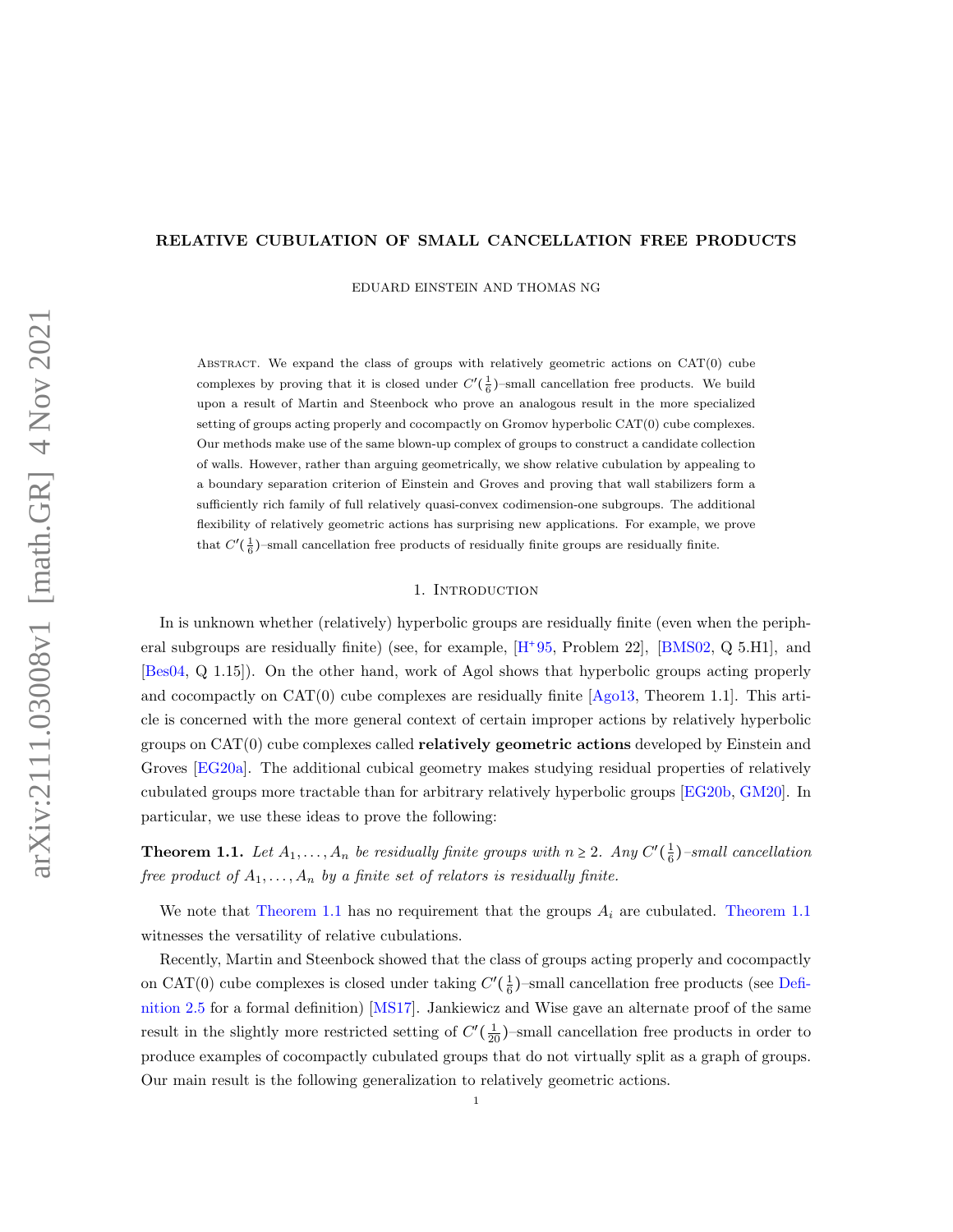**Theorem 1.2.** Let  $(A_i, \mathcal{P}_i)$  be a collection of  $n \geq 2$  groups that each act relatively geometrically on CAT(0) cube complexes, and let  $\mathcal{P} = P_1 \cup \cdots \cup P_n$ . If G is a  $C'(\frac{1}{6})$ -free product of  $A_1, \ldots, A_n$  by a finite set of relators, then  $(G, \mathcal{P})$  acts relatively geometrically on a CAT(0) cube complex.

[Theorem 1.2](#page-0-1) provides a wealth of new examples of groups with relatively geometric actions on CAT(0) cube complexes.

Small cancellation theory has roots in Dehn's solution to the word problem for closed hyperbolic surface groups [\[Deh87\]](#page-33-4). Initial work of Tartakovskiĭ [\[Tar49\]](#page-34-1), Greendlinger [\[Gre60b,](#page-33-5) [Gre60a\]](#page-33-6), Lyndon and Schupp [\[LS01\]](#page-33-7), among others formalized the notion of  $C'(\frac{1}{6})$  groups, which provide a rich source of word hyperbolic groups. A construction of Rips produces important examples of (residually finite)  $C'(\frac{1}{6})$  groups with pathological quotients [\[Rip82,](#page-34-2) [Wis03\]](#page-34-3). In particular, small cancellation techniques used in the Rips construction gave rise to examples of torsion-free groups without the unique product property [\[GMS15,](#page-33-8) [RS87,](#page-34-4) [Ste15\]](#page-34-5). Arzhantseva and Steenbock extended these ideas to the setting of  $C'(\frac{1}{6})$ -small cancellation free products [\[AS14\]](#page-32-3).

 $C'(\frac{1}{6})$ -small cancellation free products generalize classical  $C'(\frac{1}{6})$  groups by allowing factor groups other than Z. Basic examples include one-relator quotients of the form  $A * B / \langle r \rangle$  where A, B are groups and r is a word in  $A*B$  satisfying a technical overlap condition discussed in detail in [Section 2.](#page-3-0) Small cancellation free products have several additional applications. For example they can be used to solve embedding problems for infinite groups [\[MS71,](#page-34-6) [Sch76\]](#page-34-7) and to construct examples of nondegenerate hyperbolically embedded subgroups of non-relatively hyperbolic groups [\[GS18,](#page-33-9) Theorem 6.5. Most importantly for us, the factors of  $C'(\frac{1}{6})$ -small cancellation free products embed and the resulting group is hyperbolic relative to the factors [\[Pan99\]](#page-34-8) (see also [\[Ste15,](#page-34-5) Theorem 1] and Proposition [3.5](#page-8-0) which follows from [\[LS01\]](#page-33-7)).

Residual properties of hyperbolic groups acting on CAT(0) cube complexes played a central role in Agol's resolution of the Virtual Haken Conjecture [\[Ago13\]](#page-32-2) and the Virtual Fibering Conjecture [\[Ago08\]](#page-32-4) for closed hyperbolic 3-manifolds. Using cubical techniques, Wise proved virtual fibering for finite-volume hyperbolic 3-manifolds [\[Wis21\]](#page-34-9). There have been many other efforts to extend cubical machinery to relatively hyperbolic groups, e.g. [\[Ein19,](#page-33-10) [HW14,](#page-33-11) [HW15,](#page-33-12) [OR20,](#page-34-10) [SW15\]](#page-34-11), but most of these approaches have focused on proper and cocompact or cosparse actions of groups on CAT(0) cube complexes.

<span id="page-1-0"></span>Groups that act on  $CAT(0)$  cube complexes may fail to be residually finite and can even have no non-trivial quotients. Indeed, there are examples of non-residually finite groups and infinite simple groups that act properly and cocompactly on products of simplicial trees [\[BM14,](#page-32-5) [Wis07\]](#page-34-12) (see also [\[Cap19\]](#page-33-13) and references therein). On the other hand, groups acting relatively geometrically on CAT(0) cube complexes have favorable residual properties when the peripheral subgroups are residually finite, see [Theorem 2.4](#page-4-0) from [\[EG20b\]](#page-33-2) below. [Theorem 1.2](#page-0-1) and [Theorem 2.4](#page-4-0) together imply: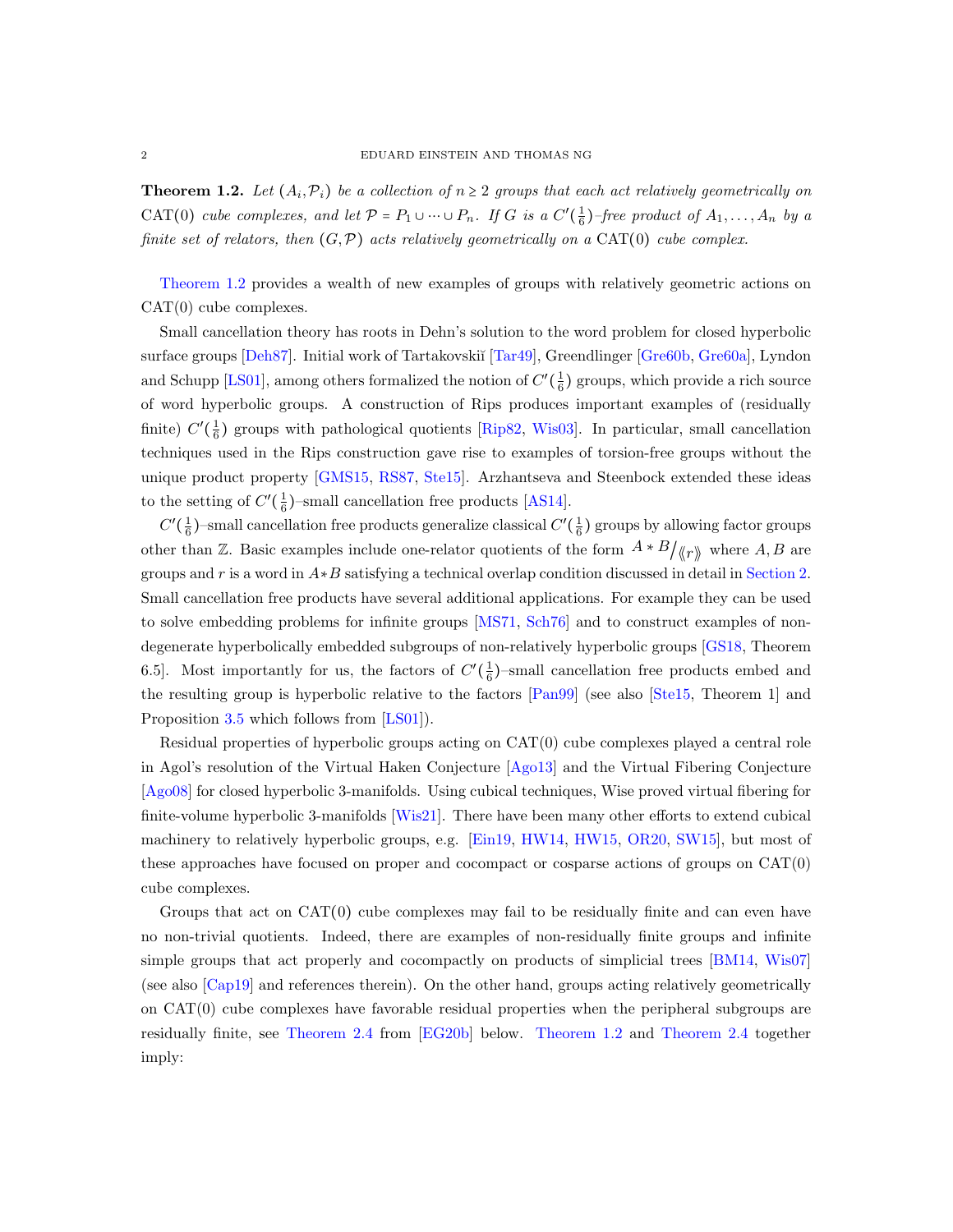**Corollary 1.3.** Let G be a small cancellation free product as in [Theorem 1.2.](#page-0-1) If each element of  $\mathcal{P}_i$ is residually finite for all i, then G is residually finite and all full relatively quasiconvex subgroups are separable.

Theorem [1.1](#page-0-0) is much stronger than similar residual finiteness results that follow from [\[MS17,](#page-34-0) [JW18\]](#page-33-14) because the relatively geometric machinery requires fewer restrictions on the factor groups. [Theorem 1.1](#page-0-0) is a special case of [Corollary 1.3,](#page-1-0) see Section [2.2](#page-3-1) for a proof.

1.1. **Structure of this paper:** The proof of Theorem [1.2](#page-0-1) for general  $C'(\frac{1}{6})$ -small cancellation free products is not substantially different from the proof for examples of the form  $G = A * B/\langle w \rangle$ . For ease of notation we restrict ourselves to this special case and remark where additional work is necessary if it is not obvious.

In Section [2,](#page-3-0) we record some basic facts about relatively geometric actions and small cancellation free products. In particular, we describe a criterion, [Theorem 2.3,](#page-4-1) for relative cubulation of Einstein and Groves, the relationship between relative geometric actions and residual finiteness [Theorem 2.4,](#page-4-0) and the proofs of both [Corollary 1.3](#page-1-0) and [Theorem 1.1](#page-0-0) assuming the statement of [Theorem 1.2.](#page-0-1) Our proof of [Theorem 1.2](#page-0-1) relies on a blow-up construction for non-positively curved complexes of groups originating in work of Martin [\[Mar14\]](#page-33-15) that Martin and Steenbock employed in the setting of  $C'(\frac{1}{6})$ small cancellation free products in [\[MS17\]](#page-34-0).

We review details of this construction in [Section 3.](#page-6-0) Specifically, we outline a developable complex of groups structure for  $G$  in [Section 3.1,](#page-6-1) relative hyperbolicity and acylindricity of the action in [Sections 3.2](#page-8-1) and [3.3,](#page-9-0) and the blown-up complex  $\mathcal{E}G$  in [Section 3.4.](#page-10-0) In [Section 4,](#page-12-0) we introduce hyperstructures (see [Definition 4.2\)](#page-13-0), and study properties of the hyperstructures on  $\mathcal{E}G_{bal}$  and  $X_{bal}$ , which are subdivisions of  $\mathcal{E}G$  and the development of the complex of groups from [Section 3](#page-6-0) respectively. In [\[MS17\]](#page-34-0), the hyperstructures of  $\mathcal{E}G_{bal}$  and lifts of the hyperstructures of  $X_{bal}$  to  $\mathcal{E}G_{bal}$  were used (with different names) to construct a wallspace on  $\mathcal{E}G_{bal}$  that yields a geometric action on a CAT(0) cube complex when the vertex groups are properly and cocompactly cubulated.

Our approach diverges from  $[MS17]$  at this point. The space  $\mathcal{E}G$  is locally infinite so studying hyperstructures geometrically is less straightfoward. Instead, our proof relies heavily on techniques for studying generalized fine graphs (see [Definition 5.6\)](#page-17-0) developed by Groves and the authors in [\[EGN21\]](#page-33-16), which we review in [Section 5.](#page-16-0) These tools allow us to study Bowditch boundaries using the geometry of the complexes described in [Section 3.](#page-6-0) We also describe the relation between the Bowditch boundary of G with respect to the coarser peripheral structure consiting of the entire factor groups and the Bowditch boundary of G with respect to the peripheral subgroups of the factor groups using results from [\[Yan14\]](#page-34-13).

In Sections [6](#page-18-0) and [7,](#page-21-0) we prove that stabilizers of hyperstructures are full and relatively quasiconvex subgroups of G. To complete the proof of the main theorem in [Section 8,](#page-22-0) we show we can separate points in the Bowditch boundary using limit sets of hyperstructure stabilizers. Finally, we conclude the paper with the proof of Theorem [1.2](#page-0-1) using Theorem [2.3.](#page-4-1) In the future, we hope that these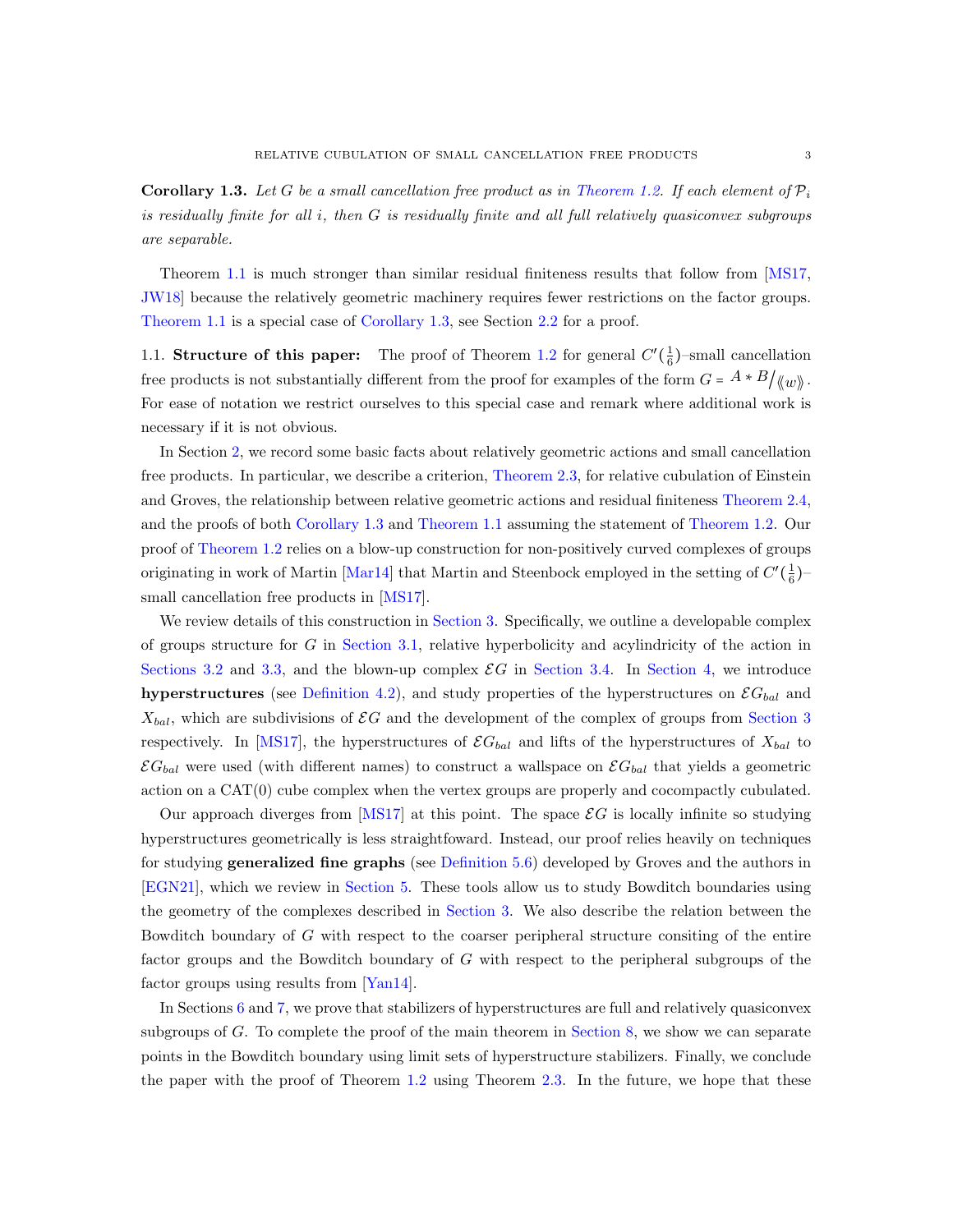techniques can be used to classify and analyze Bowditch boundaries and provide new examples of relatively geometrically cubulated groups.

Acknowledgements. The authors would like to thank Daniel Groves, Chris Hruska and Jason Manning for useful conversations that helped shape this work. EE was partially supported by an AMS–Simons travel grant and a postdoctoral fellowship from the Swartz Foundation. TN was partially supported by ISF grant 660/20, an AMS–Simons travel grant, and at the Technion by a Zuckerman Fellowship.

## 2. Background

<span id="page-3-0"></span>Our main objects of study are relatively hyperbolic groups. Relatively hyperbolic groups generalize the class of word hyperbolic groups introduced by Gromov [\[Gro87\]](#page-33-17) to also include fundamental groups of cusped hyperbolic manifolds with finite volume among many other important examples. Heuristically, relatively hyperbolic groups have Cayley graphs that look  $\delta$ -hyperbolic away from translates of certain subgroups. One way to formalize this is due to Bowditch and uses fine hyperbolic graphs.

2.1. Fine hyperbolic graphs and relative hyperbolicity. A circuit in a graph  $\Gamma$  is an embedded loop. Recall that a graph  $\Gamma$  is **fine** if an edge e and  $n \in \mathbb{N}$ , there exist finitely many circuits that pass through  $e$  and have length at most  $n$ . For example, the coned-off Cayley graph of a relatively hyperbolic group pair is a fine hyperbolic graph. There are many equivalent definitions of relative hyperbolicity, see for example [\[Hru10\]](#page-33-18). We will mainly use the following definition for relative hyperbolicity in terms of fine hyperbolic graphs:

<span id="page-3-2"></span>**Definition 2.1** ( $[Box12, Definition2]$ , written as stated in  $[Hru10, Definition3.4 (RH-4)]$ ). Suppose G acts on a δ-hyperbolic graph  $\Gamma$  with finite edge stabilizers and finitely many G-orbits of edges. If K is fine, and  $P$  is a set of representatives of the conjugacy classes of infinite vertex stabilizers, then  $(G, \mathcal{P})$  is a **relatively hyperbolic pair**.

Conjugates of subgroups in  $P$  are called **peripheral subgroups** or **parabolic subgroups**.

In [Section 3,](#page-6-0) we will also briefly use an equivalent definition of relative hyperbolicity given in terms of linear relative isoperimetric function to prove [Proposition 3.5.](#page-8-0)

<span id="page-3-1"></span>2.2. Relatively geometric actions on  $CAT(0)$  cube complexes. The  $CAT(0)$  condition is a metric notion of non-positive curvature. CAT(0) cube complexes comprise an important family of examples where the geometry of the space is naturally encoded by the combinatorics of codimensionone subsets called hyperplanes. For much more on  $CAT(0)$  cube complexes see for example  $[Sag14]$ , Wis12. Group acting properly and cocompactly on CAT(0) cube complexes, sometimes referred to as cubulated groups, have been well-studied. Indeed, relatively hyperbolic groups that act properly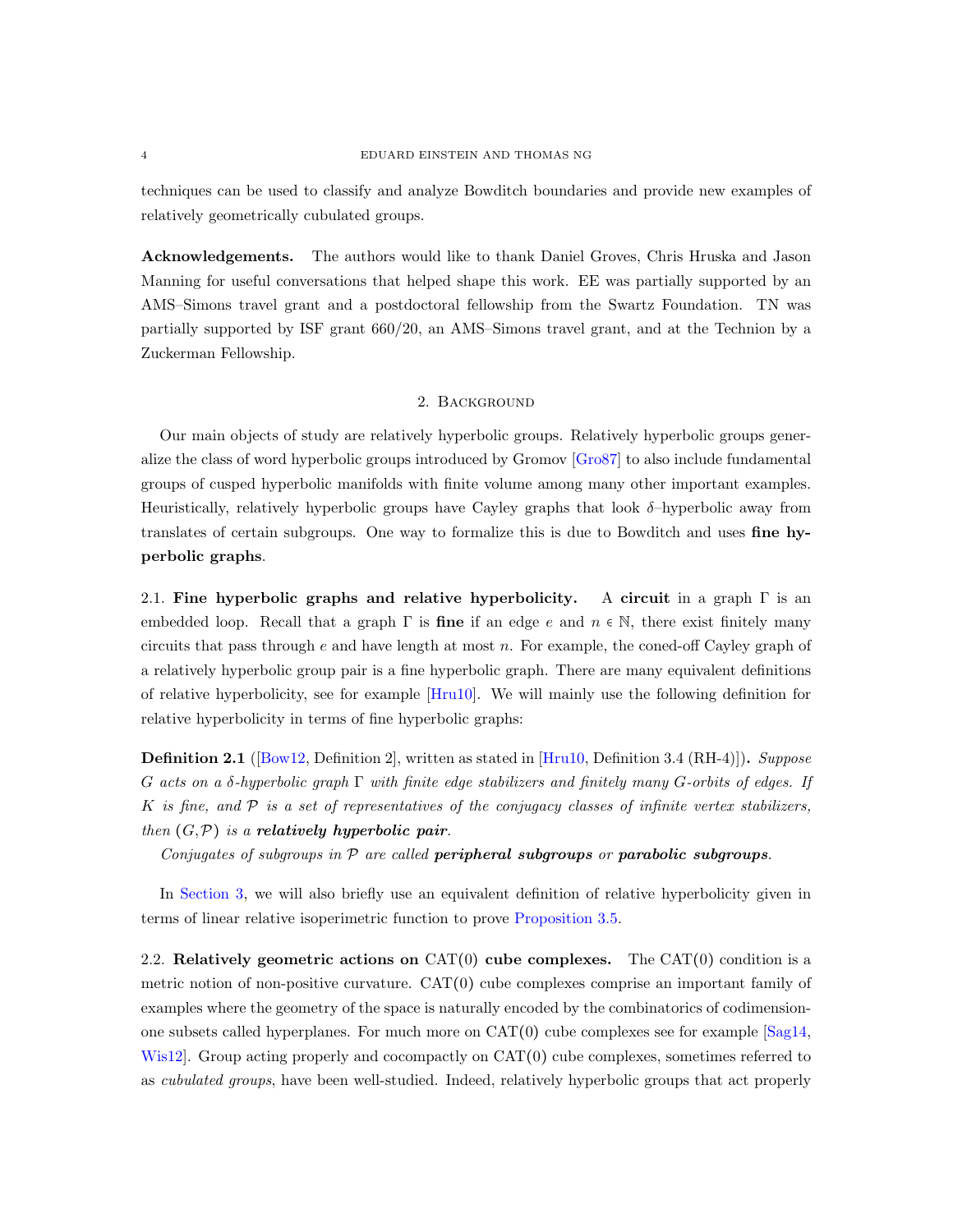on CAT(0) cube complexes and are closely related to the notion of *isolated flats* [\[HK05\]](#page-33-20).<sup>[1](#page-4-2)</sup> The first author and Groves introduced the following in [\[EG20a\]](#page-33-1).

**Definition 2.2.** Let  $(G, \mathcal{P})$  act by isometries on a CAT(0) cube complex  $\widetilde{X}$ . The action of  $(G, \mathcal{P})$ is relatively geometric (with respect to  $P$ ) if:

- (1) the action of G on  $\widetilde{X}$  is cocompact,
- (2) every peripheral subgroup  $P \in \mathcal{P}$  acts elliptically, and
- (3) cell stabilizers are either finite or conjugate to a finite index subgroup of some  $P \in \mathcal{P}$ .

Groups that admit a relatively geometric action with respect to some collection of peripheral subgroups are called relatively cubulated.

In [\[EG20a\]](#page-33-1), the first author and Groves give the following criterion for producing relatively geometric actions in terms of codimension-1 subgroups:

<span id="page-4-1"></span>**Theorem 2.3.** ([\[EG20a,](#page-33-1) Theorem 2.6]) Let  $(G,\mathcal{P})$  be relatively hyperbolic and suppose that for every pair of distinct points p and q in the Bowditch Boundary  $\partial_{\mathcal{P}}G$  there is a full relatively quasiconvex codimension 1 subgroup H of G so that p and q lie in H–distinct components of  $\partial G \setminus \Lambda H$ . Then there exist finitely many full relatively quasi-convex codimension 1 subgroups of G so that the action of G on the dual cube complex is relatively geometric.

To prove Theorem [1.2,](#page-0-1) we will provide a sufficient collection of full relatively quasiconvex codimension-1 subgroups of a small-cancellation free product that satisfy the hypotheses of Theorem [2.3.](#page-4-1)

Relatively geometric actions have favorable residual properties when the peripherals are residually finite:

<span id="page-4-0"></span>**Theorem 2.4** ([\[EG20b,](#page-33-2) Corollary 1.7], see also [\[GM20,](#page-33-3) Theorem 4.7]). Let  $(G, \mathcal{P})$  act relatively geometrically on a CAT(0) cube complex  $\widetilde{X}$ . If every  $P \in \mathcal{P}$  is residually finite, then:

- (1) G is residually finite, and
- (2) every full relatively quasi-convex subgroup of G is separable.

The statement of [Theorem 1.2](#page-0-1) implicitly relies on the fact that the resulting small cancellation free product is hyperbolic relative to the union of the peripheral subgroups of the factor groups, see [Proposition 3.5](#page-8-0) and [Proposition 3.7.](#page-9-1) With [Theorem 2.4,](#page-4-0) [Corollary 1.3](#page-1-0) follows immediately from [Theorem 1.2.](#page-0-1) Assuming [Theorem 1.2,](#page-0-1) we can then prove Theorem [1.1:](#page-0-0)

*Proof of [Theorem 1.1](#page-0-0) assuming [Theorem 1.2.](#page-0-1)* Observe that  $(A_i, \{A_i\})$  is a relatively hyperbolic pair, and the trivial action of  $(A_i, \{A_i\})$  on a point is a relatively geometric action. Therefore [The](#page-0-1)[orem 1.2](#page-0-1) implies that if G is any  $C'(\frac{1}{6})$ -small cancellation free product of  $A_1, A_2, \ldots, A_n$ , then  $(G, \{A_1, A_2, \ldots, A_N\})$  acts relatively geometrically on a CAT(0) cube complex. If  $A_1, \ldots, A_n$  are all residually finite, [Corollary 1.3](#page-1-0) implies that G is residually finite.

<span id="page-4-2"></span><sup>&</sup>lt;sup>1</sup>TODO: I would remove this. If you want there to be some reference to isolated flats, I don't really understand what you're trying to say.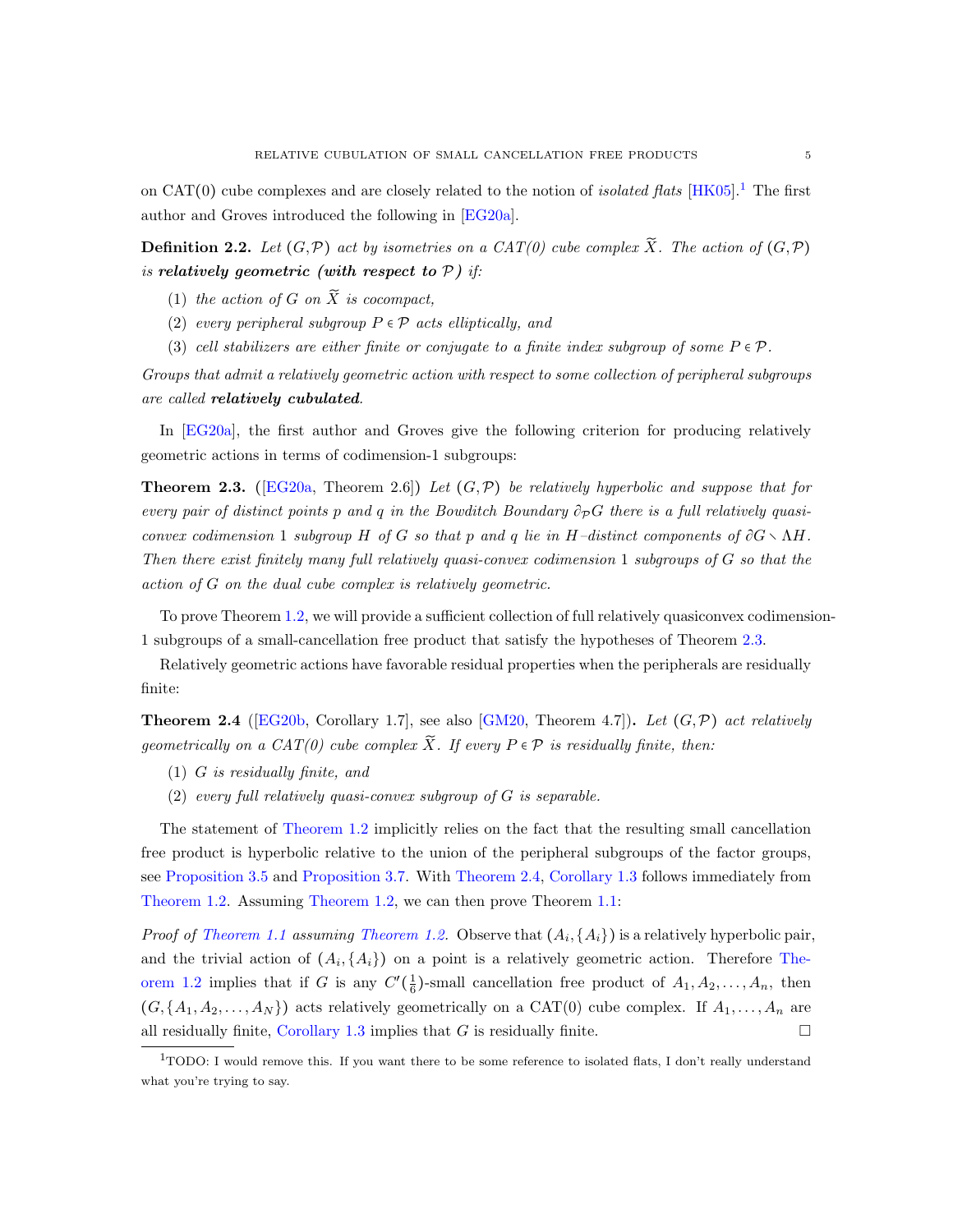<span id="page-5-1"></span>2.3. Small cancellation free products. Let  $A_1, \ldots, A_n$  be groups. Let  $F = A_1 * \cdots * A_n$  be the free product. We will refer to the  $A_i$  as vertex groups or factor groups. Recall that every non-trival element  $w \in F$  can be written uniquely in a normal form  $w = w_1w_2w_3 \ldots w_\ell$  where each  $w_i$  lies in a vertex group and  $w_i, w_{i+1}$  are in distinct vertex groups. Then there is a natural length |w| where  $|w| = \ell$ . The word w is **cyclically reduced** if whenever  $|w| > 1$ ,  $w_1 \neq w_{\ell}^{-1}$ .

A subset  $\mathcal{R} \subseteq F$  is symmetrized if every  $r \in \mathcal{R}$  is cyclically reduced and every cyclically reduced conjugate of  $r^{\pm 1}$  lies in  $\mathcal{R}$ .

Let  $G = F/\langle \mathcal{R} \rangle$ . Adding all cyclically reduced conjugates of elements of  $\mathcal{R}$  and their inverses does not change the quotient group  $G$ , so we can assume  $R$  is symmetrized whenever it is necessary.

A reduced word  $p \in F$  is a **piece** with respect to a symmetrized set R if there exist  $r_1, r_2 \in \mathcal{R}$ (not necessarily distinct) so that

- (1) there exist  $u, v \in F$  so that  $r_1 = pu$  and  $r_2 = pv$ ,
- $(2)$  u and v have no common prefix.

If  $\mathcal R$  is not symmetrized, we say that p is a piece with respect to  $\mathcal R$  if it is a piece with respect to the smallest symmetrized  $\mathcal{R}_0$  containing  $\mathcal{R}$ .

<span id="page-5-0"></span>**Definition 2.5.** Let  $A_1, \ldots, A_n$  be groups and let R be a finite subset of  $F = A_1 * \cdots * A_n$ . The quotient:

$$
^{F}/\langle\!\langle\mathcal{R}\rangle\!\rangle
$$

is a  $C'(\frac{1}{6})$ -free product of the  $A_i$  with respect to a finite set of relators R if for any piece p and every  $r \in \mathcal{R}$  such that  $r = pu$  for some  $u \in F$ :

$$
|p|<\frac{1}{6}|r|.
$$

To avoid pathologies, we will also insist that  $|r| \geq 6$ .

We now shift our attention to  $C'(\frac{1}{6})$ -small cancellation free products where the vertex groups are each relatively cubulated. As mentioned in the introduction, proofs for general small cancellation free products can often be deduced from the case of two vertex groups and a single relation. To this end, we use the following notation.

**Notation 2.6.** Let A and B be relatively hyperbolic groups with peripherals  $P_A$  and  $P_B$  respectively. Let EA and EB be  $CAT(0)$  cube complexes on which the groups A and B admit relatively geometric actions with respect to  $\mathcal{P}_A$  and  $\mathcal{P}_B$  respectively.

From now on, G is a  $C'(\frac{1}{6})$  free product of groups A, B with respect to a single relation R.

We will review a construction from [\[MS17\]](#page-34-0) for a complex of groups whose fundamental group is G in Section [3.](#page-6-0) The main difference between the case with 2 vertex groups and the case with  $n$ vertex groups is the construction of the appropriate complex of groups, which we will briefly address in the next section.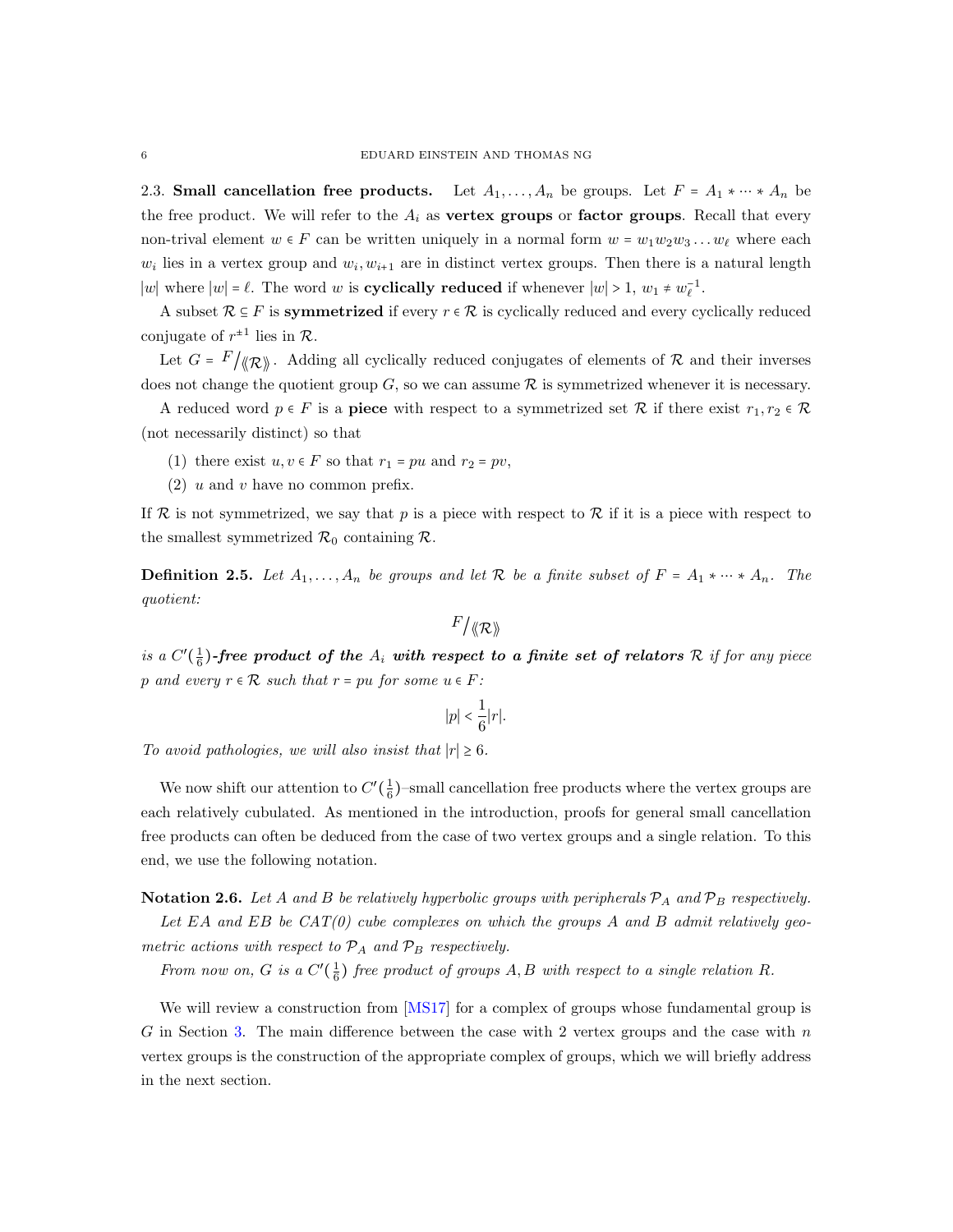#### 3. A complex of groups for G and the construction of its development

<span id="page-6-1"></span><span id="page-6-0"></span>3.1. The construction of X, a complex of groups whose fundamental group is  $G$ . We summarize a construction described by Martin and Steenbock [\[MS17\]](#page-34-0) that endows small cancellation quotients with a developable complex of groups structure. The group  $G$  can be realized as the fundamental group of a developable 2-dimensional complex of groups. This complex of groups structure gives a natural action of G on a connected and simply connected  $[BH99,$  Theorem III.C.3.13] polygonal complex X with finite quotient.

As Martin and Steenbock do, we illustrate the construction when  $G$  is a small cancellation free product of two groups with a single relator for clarity and ease of notation. Specifically, we will assume throughout this section that  $G = A * B / \langle w^d \rangle$  where w is a reduced length 2N word in  $A * B$ that is not a proper power and  $d \geq 0$ .

Let L be a connected complex consisting of two vertices labeled  $u_A$  and  $u_B$  with a single edge joining them, and let  $L'$  be its barycentric subdivision.

<span id="page-6-2"></span>**Definition 3.1.** Let  $R_{0,simpl}$  be a complex constructed as follows:

- (1) Start with a 2N-gon, label vertices consecutively (with respect to some orientation on the boundary with labels taken mod  $2N$ )  $v_0, v_1, \ldots, v_{2N-1}$ .
- (2) Add an **apex vertex** to the center of the  $2N$ -gon and join the apex vertex to each  $v_i$  by adding an edge  $e_i$  to obtain a cone over a loop on 2N edges. Let  $\sigma_i$  denote the triangle that has both  $e_{i-1}, e_i$  as edges.

We construct a new complex  $K_{\text{simpl}}$  by gluing the vertices of  $R_{0,\text{simpl}}$  with even subscripts to  $u_A$ , those vertices with odd subscripts to  $u_B$  and gluing the edge between  $v_i$  and  $v_{i+1}$  to the edge joining  $u_A$  to  $u_B$  as shown in [Figure 1.](#page-7-0) We emphasize that  $K_{\text{simp}}$  is compact because it is a finite cell complex.

**Definition 3.2.** The scwol over  $K_{simpl}$  is a small category K whose objects are the cells of  $K_{simpl}$ . There is an arrow between objects (cells of  $K_{simpl}$ ) from  $\sigma_2$  to  $\sigma_1$  whenever  $\sigma_1$  is a face of  $\sigma_2$  (reverse inclusion).

See [\[BH99,](#page-32-6) Section III.C.1] for a general treatment of scwols.

**Definition 3.3.** A complex of groups  $G(K)$  over a scwol K is given by the following data:

- (1) for each object  $\sigma$  of K, a group  $G_{\sigma}$  called the **local group**,
- (2) for each arrow f, an injective homomorphism  $G_{i(f)} \to G_{t(f)}$ ,
- (3) if  $t(f_2) = i(f_1)$ , an element  $g_{f_1,f_2} \in G_{t(f_1)}$  so that:

$$
Ad_{g_{f_1,f_2}} \psi_{f_1f_2} = \psi_{f_1} \psi_{f_2}
$$

where  $Ad<sub>g</sub>$  is conjugation by g. The element  $g<sub>f<sub>1,f<sub>2</sub></sub></sub>$  is called a **twisting element**.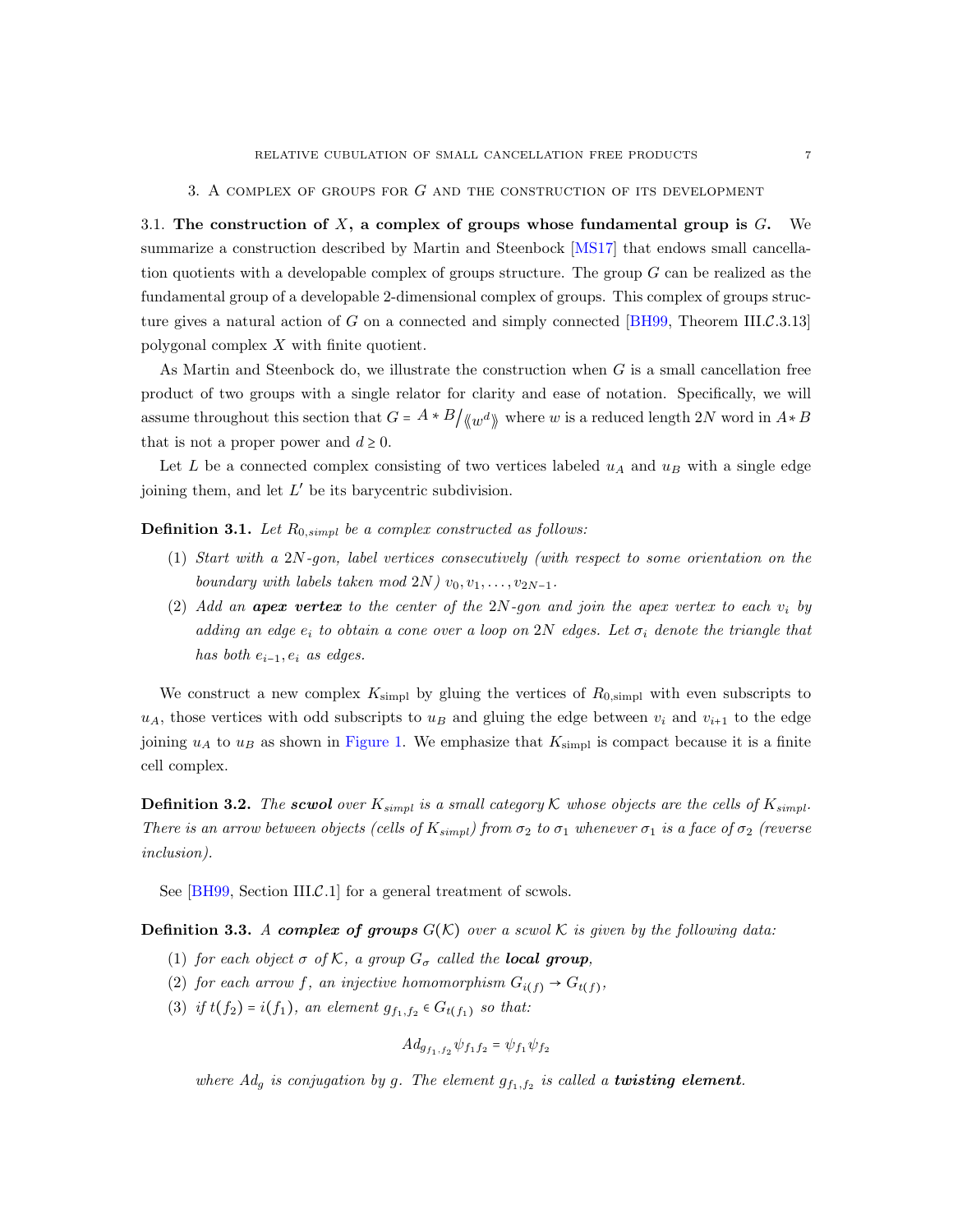

<span id="page-7-0"></span>FIGURE 1. The building blocks of  $G(\mathcal{K})$ . The underlying complex of  $G(\mathcal{K})$  is built from the disjoint union of the two edge graph  $L'$  on the right and a polygon consisting of 2N copies of the triangle on the left glued together so that the apex is at the center of the polygon. The polygon and  $L'$  are glued together as shown.

Additionally, the data must satisfy the **cocycle condition**: for any triple  $f_1, f_2, f_3$  such that  $f_1f_2f_3$ is a valid composition of arrows in  $K$ :

$$
\psi_{f_1}(g_{f_2,f_3})g_{f_1,f_2f_3} = g_{f_1,f_2}g_{f_1f_2,f_3}
$$

For much more detail about complexes of groups, see [\[BH99,](#page-32-6) Chapter III. $\mathcal{C}$ ].

Let K be the scwol over  $K_{\text{simpl}}$ . Martin and Steenbock construct a complex of groups  $G(\mathcal{K})$  over  $K$  where the local groups are trivial except for:

- The local group at  $u_A$  is  $A$ ,
- the local group at  $u_B$  is  $B$ ,
- and the local group at the apex vertex is  $\mathbb{Z}/d\mathbb{Z}$  (recall d is defined so that the relator is  $w^d$ ).

All local maps are trivial. We define the twisting elements according to a more complicated scheme: first, Martin and Steenbock assign a group element  $h_f$  to each arrow f of the scwol K. To write down these elements, we use some additional notation: if the small cancellation relator we are using is  $w^d$  where w is written as:

<span id="page-7-1"></span>
$$
w = a_0 b_0 a_1 b_1 \dots, a_n b_n \qquad a_i \in A, b_i \in B,
$$
\n
$$
(1)
$$

then let  $w_i$  be the first i letters of w as written in [\(1\)](#page-7-1). If  $\sigma$ ,  $\sigma'$  simplices of  $G(\mathcal{K})$  (which correspond to vertices of K), and  $\sigma \subseteq \sigma'$ , then  $(\sigma, \sigma')$  will be used to denote the arrow in K from  $\sigma'$  to  $\sigma$ . Also recall the notations  $v_i, e_i, \sigma_i$  from Definition [3.1.](#page-6-2) We assign the  $h_f$  as follows:

- for each  $1 \le i \le 2N$ ,  $h_{(v_{i-1}, e_{i-1})} = w_{i-1}^{-1}$ ,
- for each  $1 \le i \le 2N$ ,  $h_{(v_{i-1}, \sigma_i)} = w_{i-1}^{-1}$ ,
- for each  $1 \leq i \leq 2N$ ,  $h_{(L,\sigma_i)} = w_i^{-1}$ ,
- for each  $1 \le i \le 2N$ ,  $h_{(v_i, \sigma_i)} = w_i^{-1}$ ,
- $h_{e_{2N},\sigma_{2N}} = w_{2N}^{-1},$
- and  $h_f$  is trivial for all other arrows  $f$ .

For any pair of composable arrows  $e, f$  of  $K$ , the twisting element  $g_{f,e}$  is defined as  $g_{f,e} = h_f h_e h_{fe}^{-1}$ .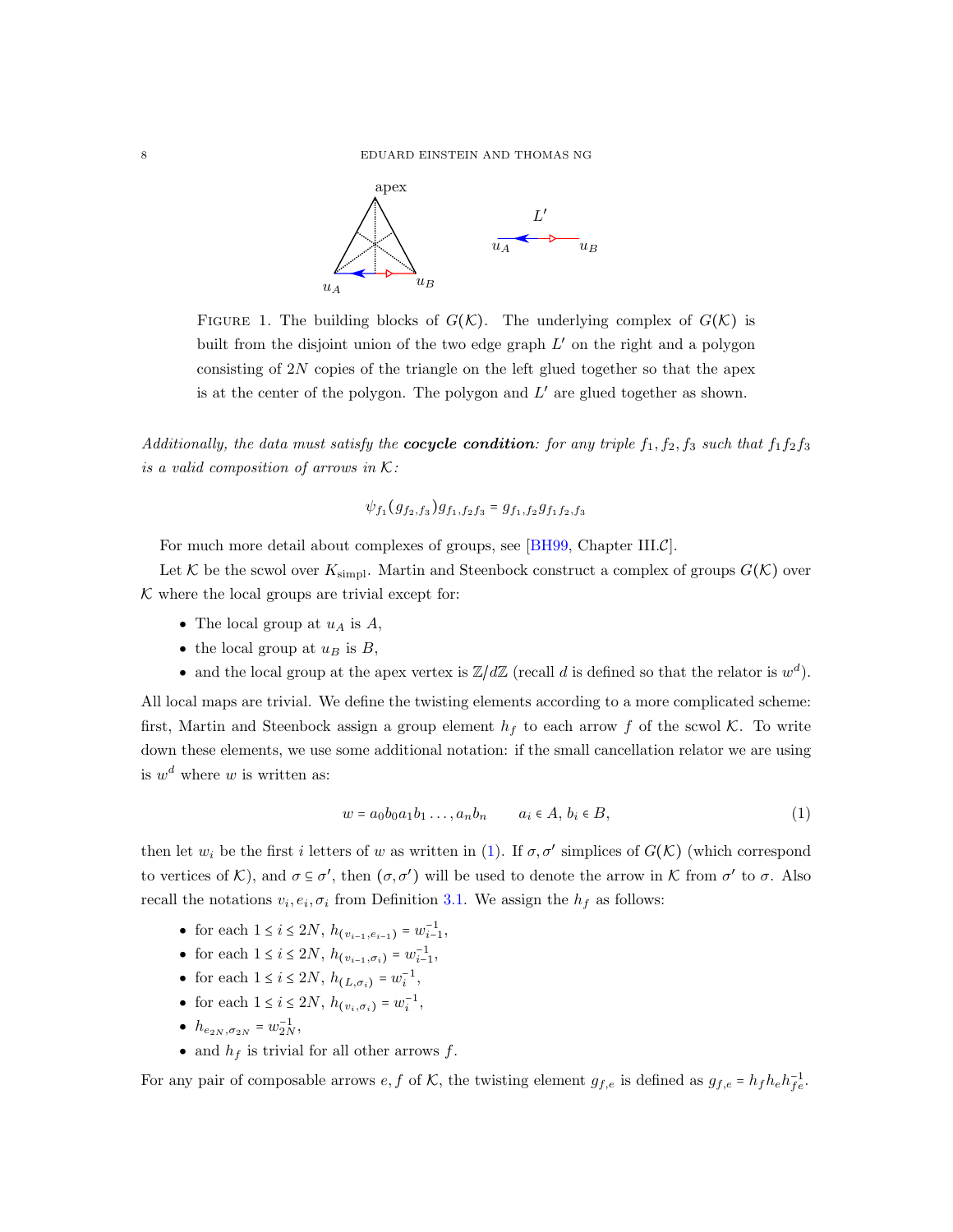Much like a graph of groups, the complex of groups structure of  $G(\mathcal{K})$  carries both algebraic and geometric information about the group G.

**Theorem 3.4** ([\[MS17,](#page-34-0) Propositions 2.5, 2.8, 2.10]). There exists a simply connected  $C'(\frac{1}{6})$  polygonal complex X with an action of G so that the quotient of the action  $\mathcal{G}^{\setminus X}$  can be identified with  $G(\mathcal{K})$ . Also, the fundamental group (in the category of complexes of groups) of  $G(\mathcal{K})$  is isomorphic to G.

In other words,  $G(\mathcal{K})$  is a developable complex of groups with X as its universal cover (as a complex of groups). Since  $G(\mathcal{K})$  is a finite complex of groups, the action of G on X is cocompact. We will refer to X as the **developed complex** associated to the complex of groups structure  $G(K)$ . Our main concern is that  $X$  is polygonal and  $G$  admits a cocompact action on  $X$ , so we will not discuss the fundamental group of a complex of groups further. The interested reader should refer to [\[BH99,](#page-32-6) Section III.C.3]. Note that the construction described in this subsection directly generalizes to all  $C'(\frac{1}{6})$ -small cancellation free products with  $n \geq 2$  factors and finitely many relations with the following adjustments. The complex  $L'$  will be a star where the local groups of valence 1 vertices are each of the factor groups and all other local groups are trivial. Distinct relations will give distinct labelled polygons  $R_{0,\text{simp}}$  whose boundaries are glued to L' to build a complex  $K_{\text{simp}}$  that gives rise to a complex of groups over the scwol over  $K_{\text{simpl}}$  as above.

<span id="page-8-1"></span>3.2. The relatively hyperbolic structure for  $G$  with respect to the vertex groups. A priori quotients need not inherit relative hyperbolicity from its the vertex groups. For example, the direct product of two finitely generated infinite groups  $A \times B$  arises as a quotient of the free product  $A * B$  by finitely many words. It is thus, essential to our arguments that we restrict our attention to quotients satisfying the  $C'(\frac{1}{6})$  small cancellation in [Section 2.3.](#page-5-1)

An important aspect of working with the complex  $X$  is that its large-scale geometry is closely related to the relative hyperbolicity of G. The following result is originally due to Pankrat'ev [\[Pan99\]](#page-34-8) and also proved by Steenbock [\[Ste15,](#page-34-5) Theorem 1.1]:

# <span id="page-8-0"></span>**Proposition 3.5.** Let  $Q = \{A, B\}$ . Then  $(G, Q)$  is a relatively hyperbolic pair.

*Proof.* Consider a finite relative presentation  $\langle A, B | R \rangle$  for G relative to Q (see [\[Hru10,](#page-33-18) Section 3.5] for details about finite relative presentations). Let w be a reduced word over the alphabet  $A \cup B$  so that  $w = G 1_G$ . Since R satisfies the  $C'(\frac{1}{6})$  condition, [\[LS01,](#page-33-7) Chapter V, Theorem 9.3] implies that there exists a reduced factorization  $w = usv$  and a reduced word r over the alphabet  $A \cup B$  that is a cyclic conjugate of some  $r' \in R$ , so that  $r = st$  and  $|s| > \frac{1}{2}|r|$ . By applying Dehn's algorithm (see e.g. [\[BH99,](#page-32-6) III.Γ.2.4]), we conclude that:

$$
w = r_1' r_2' \dots r_k'
$$

where each  $r'_i$  is a cyclic conjugate of some  $r_i \in R$  and  $k \leq |w|$ . Hence there exists a linear relative isoperimetric function for the finite relative presentation  $\langle A, B | R \rangle$ , so  $(G, \mathcal{Q})$  satisfies [\[Hru10,](#page-33-18) Definition 3.7 (RH-6)], one of many equivalent definitions given in [\[Hru10\]](#page-33-18) for a relatively hyperbolic pair.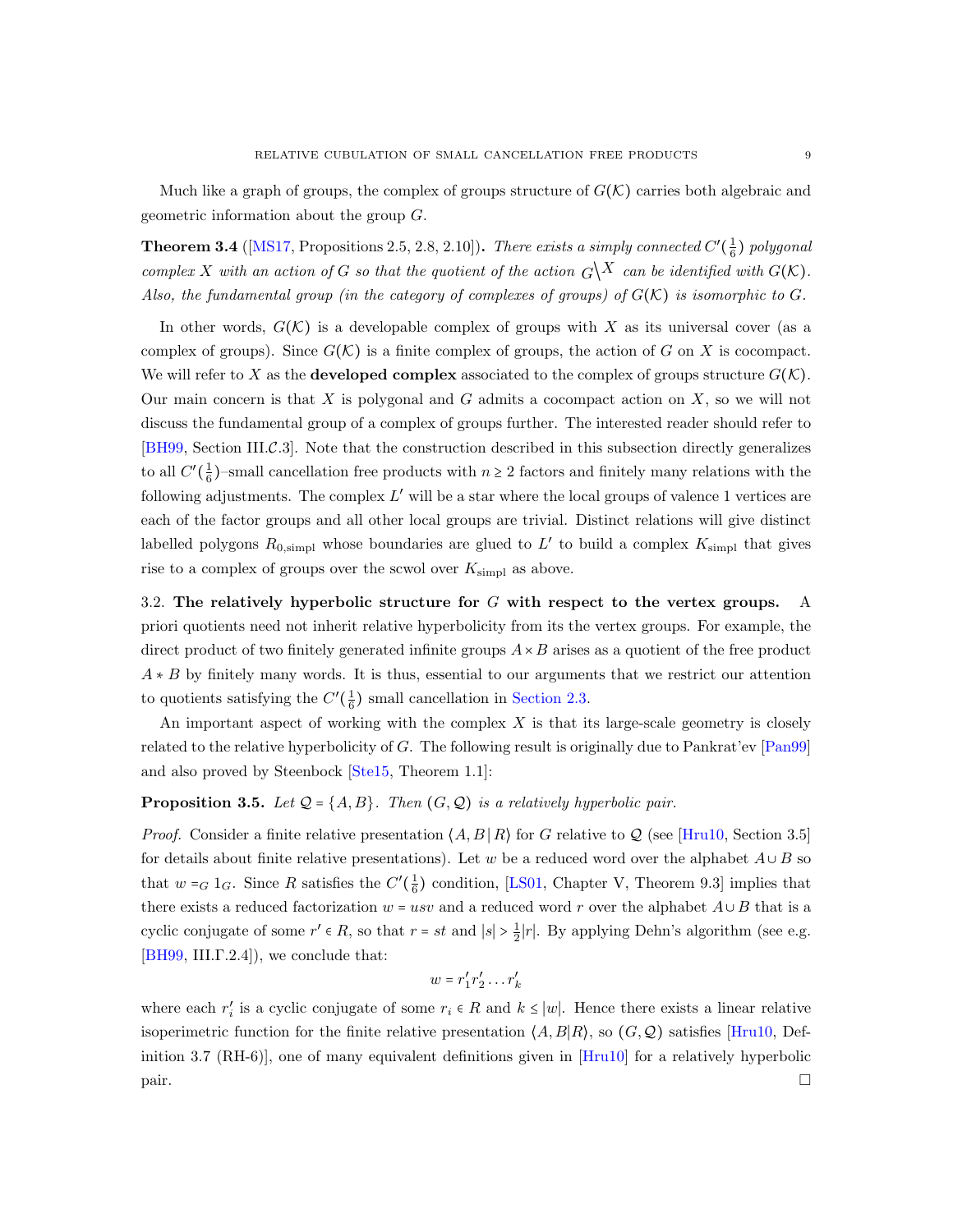A result of Charney and Crisp [\[CC07,](#page-33-21) Theorem 5.1] asserts that any space admitting a cocompact action by a relatively hyperbolic groups, in which the peripherals are maximal subgroups that act with nontrivial fixed point, is equivariantly quasi-isometric to any coned–off Cayley graph. Recall that a **coned-off Cayley graph** for  $(G, \mathcal{P})$  is obtained from any finite generated set S of G by attaching a cone over distinct cosets of each  $P \in \mathcal{P}$  in Cay( $G, S$ ). The cocompactness of the action on  $G$  implies the following key geometric fact about  $X$ :

<span id="page-9-3"></span>**Proposition 3.6.** Let  $\Gamma(G, \mathcal{Q})$  be a coned-off Cayley graph for G with respect to some finite generating set. The action of G on the 1-skeleton  $X^{(1)}$  induces a G-equivariant quasi-isometry  $\Gamma(G, \mathcal{Q}) \to X$ .

It follows immediately that  $X^{(1)}$  is a hyperbolic graph.

Another crucial property of small cancellation free products of non-elementary relatively hyperbolic groups is that they posses several relatively hyperbolic structures. Most importantly, these different structures are naturally witnessed by actions of the group on certain spaces associated to the decompositions as complexes of groups described in [Section 3.1](#page-6-1) and [Section 3.4.](#page-10-0) An easy consequence of Proposition [3.5](#page-8-0) is the following:

<span id="page-9-1"></span>**Proposition 3.7.** If  $(A, \mathcal{P}_A)$  are  $(B, \mathcal{P}_B)$  are relatively hyperbolic pairs and  $\mathcal{P} = \mathcal{P}_A \cup \mathcal{P}_B$ , then  $(G, \mathcal{P})$  is a relatively hyperbolic pair.

Notation 3.8. For the remainder of this paper, we will set  $\mathcal{Q} = \{A, B\}$  so that  $(G, \mathcal{Q})$  is the relatively hyperbolic structure of G from [Proposition 3.5](#page-8-0) where the peripheral subgroups are entire vertex groups.

We will use  $(G,\mathcal{P})$  to denote the relatively hyperbolic structure with  $\mathcal{P} = \mathcal{P}_A \cup \mathcal{P}_B$  coming from the peripherals of the vertex groups as in [Proposition 3.7.](#page-9-1)

Likewise, we will use  $\partial_{\mathcal{O}}G$  and  $\partial_{\mathcal{P}}G$  to denote the respective Bowditch boundaries of  $(G, \mathcal{Q})$  and  $(G,\mathcal{P}).$ 

<span id="page-9-0"></span>3.3. Acylindricity of the G–action. Acylindrical actions on general hyperbolic spaces were defined by Bowditch [\[Bow08\]](#page-32-7) extending prior notions due to Sela [\[Sel97\]](#page-34-16) and Delzant [\[Del99\]](#page-33-22). The class of acylindrically hyperbolic groups is quite broad and natural. For example, relatively hyperbolic groups provide a rich source of acylindrically hyperbolic groups (see [\[Osi16\]](#page-34-17) and references therin for more on acylindrical hyperbolicity). As will be apparent in [Proposition 8.13,](#page-26-0) our methods only require controlling orbits of certain quasi-convex subsets of  $X_{bal}$ . We will make use of the following formulation of acylindrical actions introduced by Abbott and Manning [\[AM21,](#page-32-8) Definition 3.1].

<span id="page-9-2"></span>**Definition 3.9.** Let K act by isometries on a hyperbolic metric space X, and let H be a subgroup that is quasi-isometrically embedded by the action. The action of  $K$  on  $X$  is **acylindrical along** H if for some (equivalently any) H–cobounded subspace  $W \subset X$  the following condition holds: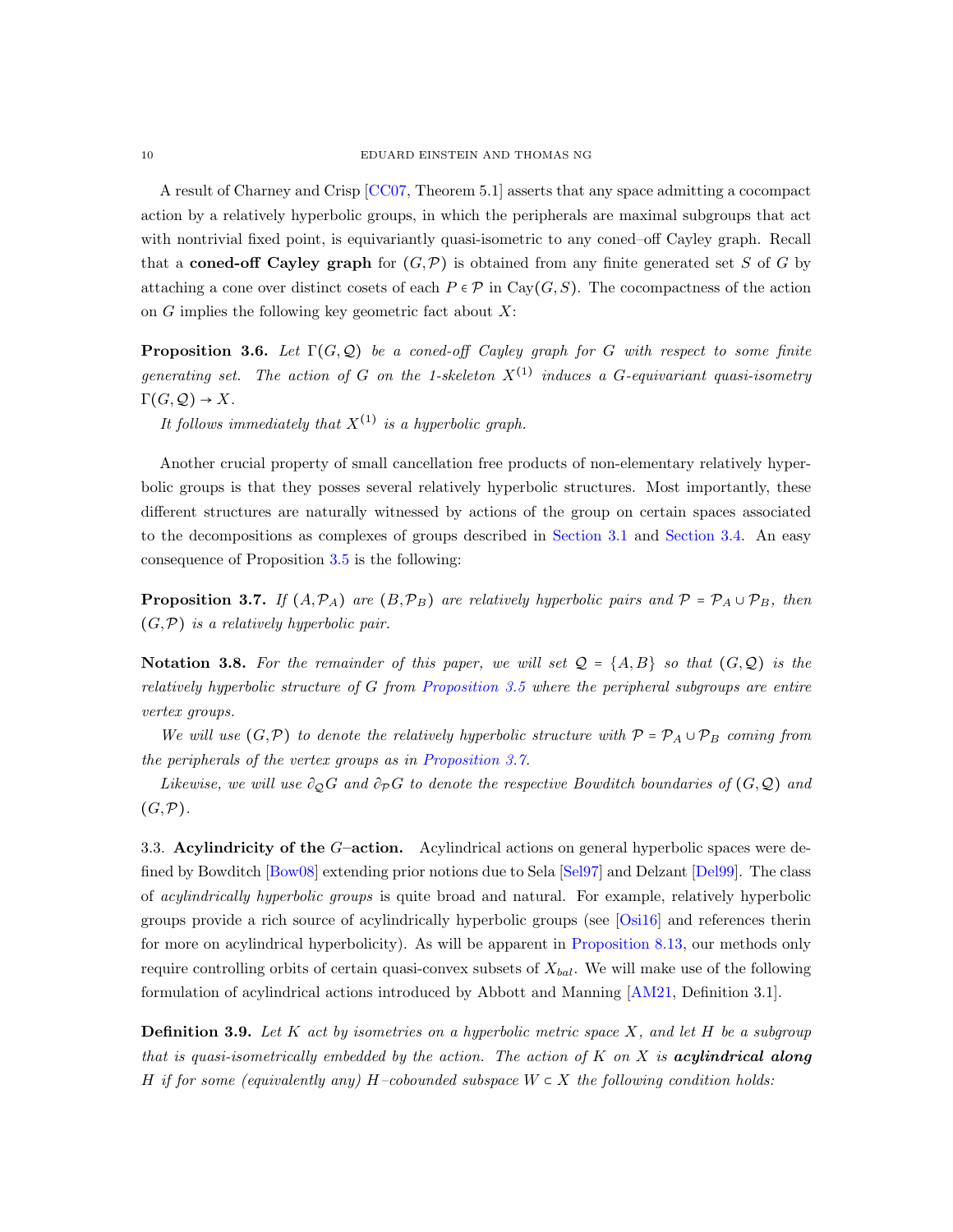For any  $\varepsilon \geq 0$ , there exists constants  $D = D(\varepsilon, W)$  and  $N = N(\varepsilon, W)$  such that any collection of distinct cosets  ${g_1H, \ldots, g_kH}$  such that

$$
\#\left\{n:\mathrm{diam}\left(\bigcap_{i=1}^k \mathcal{N}_{\varepsilon}(g_i W)\right) > D\right\} \leq N.
$$

Groups K that admit isometric actions on non-elementary hyperbolic spaces that are acylindrical along the entire group are called **acylindrically hyperbolic**.

In [\[AM21,](#page-32-8) Theorem 3.2], Abbott and Manning show that the notion of acylindricity in [Defini](#page-9-2)[tion 3.9](#page-9-2) agrees with the notion defined by Bowditch. As in the case of the outer automorphism group of a free group acting on the free splitting graph, acylindrically hyperbolic groups may admit interesting non-acylindrical actions on hyperbolic spaces [\[HM19,](#page-33-23) Corollary 1.2]. We record the following straightforward statement here for completeness.

<span id="page-10-1"></span>**Lemma 3.10** (Acylindricity of the action on developed complex). Let  $G \cong A_1 * \cdots * A_n/_{\langle\langle r_1, \ldots, r_m\rangle\rangle}$ be a  $C'(\frac{1}{6})$ -small cancellation quotient and let X be the associated developed 2-complex described in [Section 3.](#page-6-0) The action of G on both X and its subdivision  $X_{bal}$  is acylindrical.

*Proof.* Acylindricity is preserved by  $G$ –equivariant quasi-isometries, see for example the proof of [\[ABO19,](#page-32-9) Proposition 4.5(b)]. Recall that  $(G, \mathcal{Q})$  is a relatively hyperbolic group pair by [Proposi](#page-8-0)[tion 3.5](#page-8-0) where  $Q = \{A, B\}$ . By [\[Osi16,](#page-34-17) Proposition 5.2], G acts acylindrically on the coned-off Cayley graph with respect to  $(G, \mathcal{Q})$ , which is G-equivariantly quasi-isometric to  $X^{(1)}$  by Proposition [3.6.](#page-9-3) Therefore, G acts acylindrically on  $X^{(1)}$ . The inclusion  $X^{(1)} \rightarrow X$  is a G-equivariant isometry and subdivision is again a  $G$ -equivariant quasi-isometry, so acylindricity is preserved.  $\Box$ 

Martin considered acylindricity of *non-positively curved* complexes of groups to study boundaries and  $EZ-structures$  [\[Mar14\]](#page-33-15). [Lemma 3.10](#page-10-1) provides a different means of seeing acylindricity in the setting of  $C'(\frac{1}{6})$ -small cancellation free products.

<span id="page-10-0"></span>3.4. **Small cancellation blow-up.** Martin and Steenbock construct a new complex  $\mathcal{E}G$  from the complex of spaces or blow-up construction [\[MS17,](#page-34-0) Definition 2.12] (see also prior work of Martin [\[Mar14,](#page-33-15) Definition 2.2]) using the cocompact actions of A and B on each of  $EA$  and  $EB$  where  $\mathcal{E}G$  has the added benefit of being a classifying space for  $G$ . In their original construction the actions of A on EA and B on EB are assumed to be proper and cocompact. Even so, the proof of [\[MS17,](#page-34-0) Proposition 2.14] only uses properness of these actions to show that the action of G on  $\mathcal{E}G$  is again proper. In particular, when  $A$  and  $B$  only admit relatively geometric actions on  $EA$  and  $EB$ respectively, the action of G on  $\mathcal{E}G$  is still cocompact, which we record below in Proposition [3.14.](#page-12-1)

We summarize key aspects of this construction to establish notation and for completeness. The reader should think of  $\mathcal{E}G$  as replacing vertices of X with copies of either  $EA$  or  $EB$  in accordance with the local group. In doing this verticies of polygons are blown up to geodesic segments within the vertex space. For precise details about the attaching maps that ensure  $G$  still acts isometrically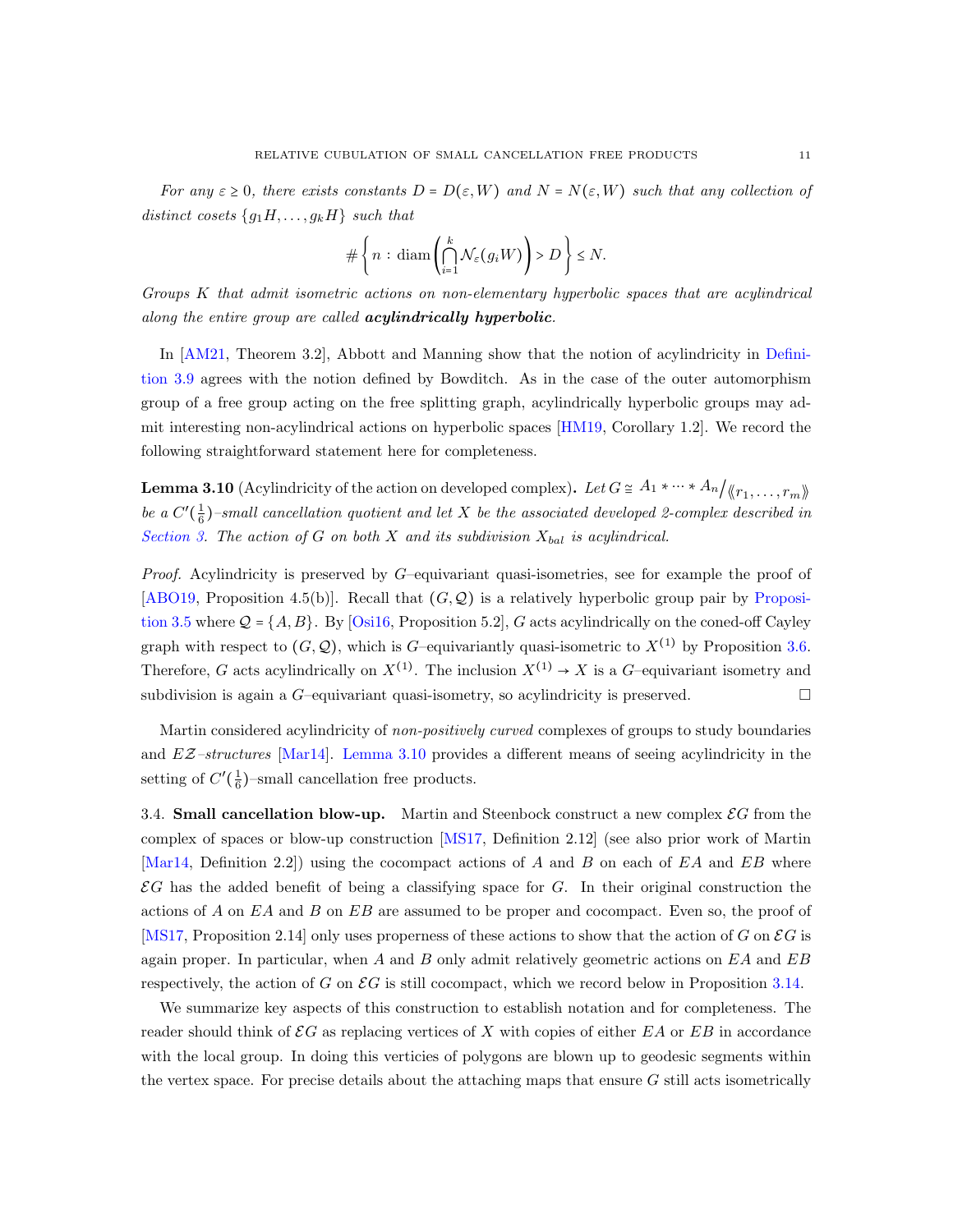on this new space see [\[MS17,](#page-34-0) Definitions 2.16-2.18]. For our purposes, it is enough to know the existence of a projection  $p : \mathcal{E}G \to X$ . The geometry of  $\mathcal{E}G$  is largely determined by the fibers over the vertices of  $X$ . These fibers are:

$$
EG_x := p^{-1}(x) \cong \begin{cases} EA & \text{when } G_x = A^g \text{ for some } g \in G \\ EB & \text{when } G_x = B^g \text{ for some } g \in G \\ * & \text{otherwise.} \end{cases}
$$

The interior of each edge and polygon of  $X$  lifts uniquely to an edge or polygon of  $\mathcal{E}G$ . We will refer to  $EG_x$  as a fiber complex and  $G_x$ , its stabilizer, as a fiber group. We call the complex  $\mathcal{E}G$  the blow-up of the complex of groups.

Here is a very simple example of this construction:

<span id="page-11-0"></span>**Example 3.11.** Let  $A = \mathbb{Z}$ , let  $B = \mathbb{Z}$  and let  $G = A * B$ . Let EA and EB be the standard Cayley graphs for the presentations  $\mathbb{Z} \cong \langle a_0 \rangle$  and  $\mathbb{Z} \cong \langle b_0 \rangle$  respectively. The complex of groups in this case is the standard graph of groups presentation for  $G = F_2$  and its development is the standard Bass-Serre tree with distinguished vertices  $v_A$  and  $v_B$  stabilized by A and B respectively. Note that G does not act properly on the Bass-Serre tree T. In this case, the blow-up  $\mathcal{E}G$  will be a 4-valent tree on which G acts properly.

The space  $\mathcal{E}G$  is constructed is as follows: pick distinguished vertices  $x_A$  and  $x_B$  in EA and EB. For each vertex v of T, let  $\mathcal{E}G_v$  be a copy of either EA or EB depending on whether v is in the orbit of the vertex of T stabilized by A or in the orbit of the vertex stabilized by B. Let  $x_v$  be the copy of  $x_A$  or  $x_B$  as appropriate. We now glue together these spaces as follows: for each  $a \in A$ , there is an edge in T from v<sub>A</sub> to a ⋅ v<sub>B</sub> we connect the vertex  $a \cdot x_A \in EA$  to the vertex  $x_{a \cdot v_B} \in EG_{a \cdot v_B}$  by an edge. Likewise, for each  $b \in B$ , connect the vertex  $b \cdot x_B \in EB$  to  $x_{b \cdot x_A} \in EG_{b \cdot x_A}$  (except there should only be one edge between  $x_A$  and  $x_B$ ). We can then extend these choices equivariantly to obtain a 4−valent tree.

In general, we will only have a relatively geometric action on the fiber complexes, so the resulting action on  $\mathcal{E}G$  will not be proper.

We now collect some basic facts about the fiber groups and fiber complexes.

<span id="page-11-1"></span>**Proposition 3.12.** Let  $G_v$  be the stabilizer of a vertex v of X. Then  $G_v$  is relatively quasi-convex in  $(G, \mathcal{P})$ .

*Proof.* By Proposition [3.5,](#page-8-0) if  $\mathcal{Q} = \{A, B\}$ , then  $(G, \mathcal{Q})$  is a relatively hyperbolic structure on G. Since every  $P \in \mathcal{P}$  is contained in some  $Q \in \mathcal{Q}$ , [\[Yan14,](#page-34-13) Theorem 1.1] implies every  $Q \in \mathcal{Q}$  must be relatively quasi-convex in  $(G, \mathcal{P})$ .

**Proposition 3.13.** The complex  $\mathcal{E}G$  is G-equivariantly quasi-isometric to the coned-off Cayley graph for  $(G,\mathcal{P})$ . Further, there exists  $\kappa > 0$  so that for all vertices v of X, the fiber complex  $\mathcal{E}G_v$ is  $\kappa$ -quasi-convex in  $\mathcal{E}G$ .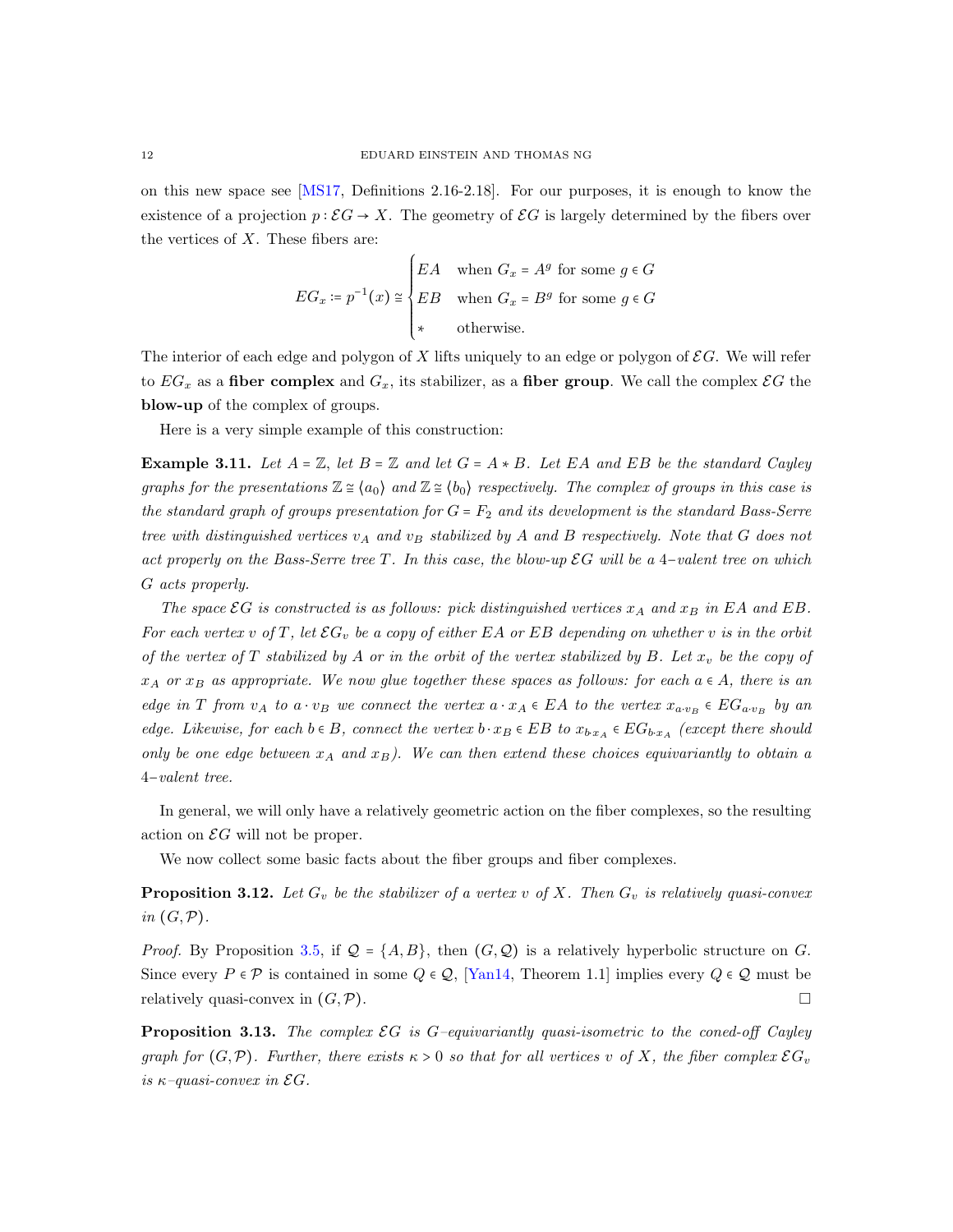*Proof.* The fiber complex  $\mathcal{E}G_v$  is a translate of either EA or EB, so it suffices to show that there exists  $\kappa > 0$  that makes EA and EB  $\kappa$ -quasi-convex.

By [\[Hru10,](#page-33-18) Definition 6.10 (QC-5)], the orbit of any relatively quasi-convex subgroup of  $(G,\mathcal{P})$ is quasi-convex in the coned-off Cayley graph.

Then as in Proposition [3.6,](#page-9-3) [\[CC07,](#page-33-21) Theorem 5.1] specifies that  $\mathcal{E}G$  and the coned off Cayley graph for  $(G,\mathcal{P})$  are equivariantly quasi-isometric. By choosing a base point  $x_A$  in EA, the orbit of  $x_A$  under A is coarsely EA and is quasi-convex. Since an orbit of A is quasiconvex in the coned-off Cayley graph for  $(G, \mathcal{P})$ ,  $EA$  is  $\kappa_A$ -quasiconvex in  $\mathcal{E}G$  for some  $\kappa_A > 0$ .

Following a similar argument, there exists  $\kappa_B > 0$  so that EB is  $\kappa_B$ –quasi-convex in  $\mathcal{E}G$ . Take  $\kappa$  = max{ $\kappa$ <sub>A</sub>,  $\kappa$ <sub>B</sub>}.

<span id="page-12-1"></span>Using parts of [\[Mar14,](#page-33-15) Theorem 2.4] that do not require properness, we obtain the following:

#### **Proposition 3.14.** The action of G on  $\mathcal{E}G$  is cocompact, and  $\mathcal{E}G$  is simply connected.

Note that the properness hypotheses of [\[Mar14,](#page-33-15) Theorem 2.4] are not used in the cocompactness and contractibility arguments.

#### 4. The Construction of the Walls

<span id="page-12-0"></span>In this section, we review some of the objects Martin and Steenbock construct to help build their wallspace structure on  $\mathcal{E}G_{bal}$ , a subdivision of  $\mathcal{E}G$  that is defined in Section [4.1.](#page-12-2)

We formalize **hyperstructures**, which are implicit in [\[MS17\]](#page-34-0) (see [Definition 4.2\)](#page-13-0). Hyperstructures are inspired by hyperplanes in cube complexes. Like hyperplanes, they have hypercarriers and dual edges. We will also encounter what Martin and Steenbock call **hypergraphs** in  $X_{bal}$ , a subdivision of X that makes the projection  $\mathcal{E}G_{bal} \rightarrow X_{bal}$  a combinatorial map. Hypergraphs are either hyperstructures of  $X_{bal}$  or projections of hyperstructures of  $\mathcal{E}G_{bal}$  to  $X_{bal}$ . The notation in this section is based on [\[MS17\]](#page-34-0) to help the reader refer between our work and theirs. Superscripts are intended to indicate which type of hyperstructure an object arises from, and subscripts indicate a dual edge that determines the hyperstructure an object arises from.

<span id="page-12-2"></span>4.1.  $\Omega$ –hyperstructures. Let  $\Omega$  be a complex whose cells are polygons with an even number of edges. We can place an equivalence relation  $\sim_{opp}$  on the edges of  $\Omega$  as follows: for all edges e,  $e \sim e$  and if U is a polygon in  $\Omega$  and  $e_1, e_2$  are diametrically opposite edges of the polygon U, then e<sub>1</sub> ∼<sub>opp</sub> e<sub>2</sub>. Then ∼<sub>opp</sub> can be extended to an equivalence relation on  $\Omega$  by taking the transitive closure.

**Example 4.1.** If  $\Omega$  is a square complex,  $e_1 \sim_{opp} e_2$  if and only if they are dual to the same hyperplane.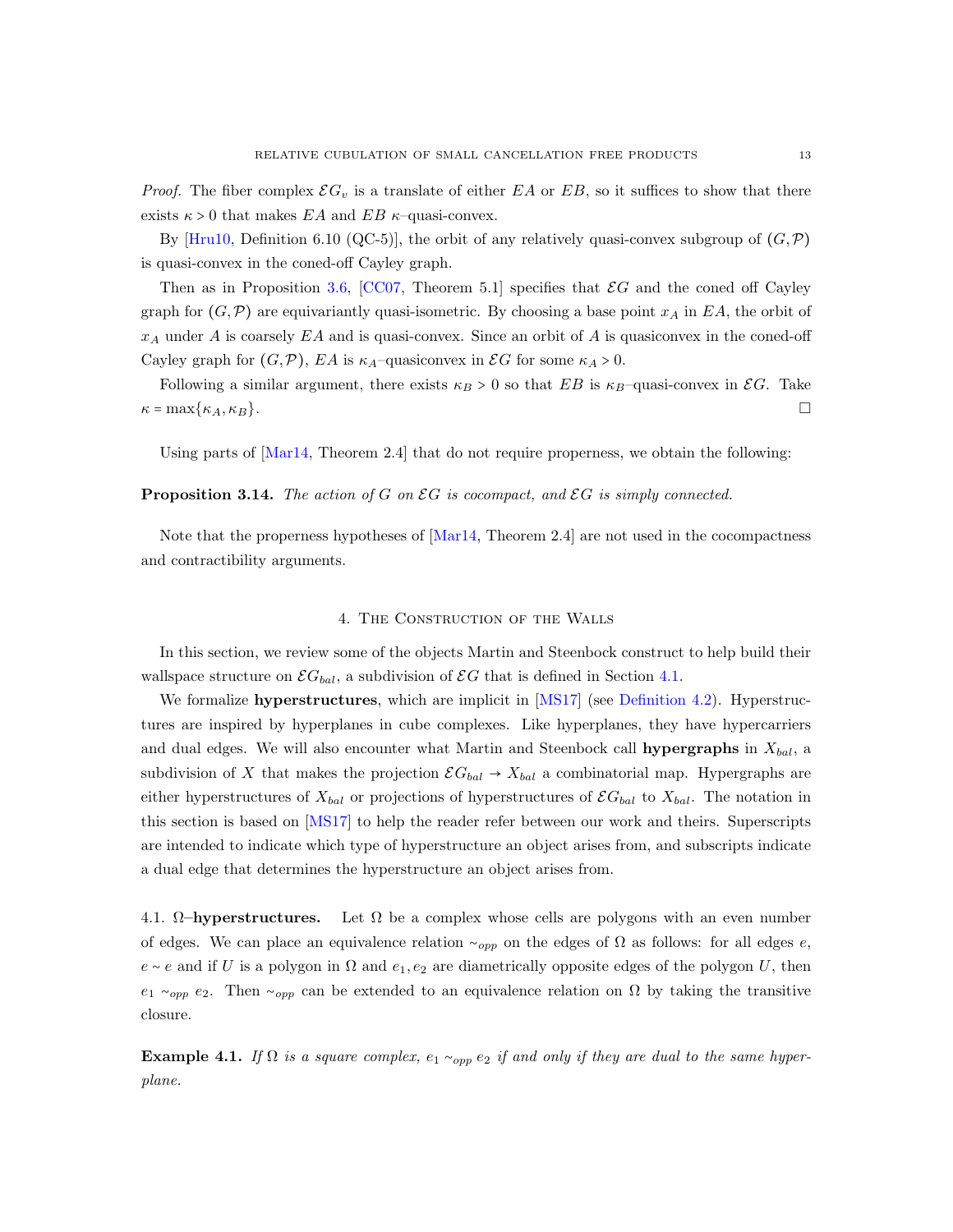More generally, if  $\Omega$  is a complex where every cell is either a polygon with an even number of edges or an n-cube, we can place a similar relation on  $\Omega$ : let U be a polygon or n-cube of  $\Omega$  where  $n \geq 2$ . If  $e_1, e_2$  are edges in U, we say  $e_1 \sim_{opp} e_2$  when:

- (1) if  $e_1 = e_2$ , then  $e_1 \sim_{opp} e_2$
- (2) if U is a polygon, then  $e_1 \sim_{opp} e_2$  when they are diametrically opposed in P, and
- (3) if U is an  $n \geq 2$  cube, then  $e_1 \sim_{opp} e_2$  when they are dual to the same midcube.

<span id="page-13-0"></span>As before,  $\sim_{opp}$  extends to an equivalence relation by taking the transitive closure.

**Definition 4.2.** Let e be an edge in  $\Omega$ . The  $\Omega$ **-hyperstructure** associated to e,  $W_e^{\Omega}$ , is the subspace of  $\Omega$  constructed as follows: for each pair  $e_1, e_2 \in [e]_{\sim_{opp}}$  so that  $e_1, e_2$  are edges of an  $(n \geq 2)$ -cell  $U,$ 

- $(1)$  when U is a polygon, add a straight segment through the center of U that joins the midpoints of  $e_1, e_2$  or
- (2) when  $e_1, e_2$  are dual to a midcube of an n-cube U in which case, include the midcube of U that is dual to  $e_1, e_2$  in  $W_e^{\Omega}$ .

The **carrier** of the hyperstructure  $W_e^{\Omega}$  denoted  $Y_e^{\Omega}$  is the union of all cells whose interior intersects  $W_e^{\Omega}$ .

For example, if  $\Omega$  is any cube complex, the  $\Omega$ -hyperstructure associated to an edge e is the hyperplane dual to e.

The **abstract carrier of**  $W_e^{\Omega}$ , is the complex  $\widetilde{Y}_e^{\Omega}$  constructed as follows:

- (1) for each pair of diametrically opposed edges of a polygon U in  $[e]_{\sim_{opp}}$  include a copy of U with the edges  $e_1, e_2$  labeled and the remaining edges unlabeled.
- (2) for each collection of edges in  $[e]_{\sim_{opp}}$  dual to the same midcube M of a cube C, include a copy of  $C$  with copies of the edges dual to  $M$  labeled and the remaining edges unlabeled.
- (3) Glue the polygons and edges together by gluing them along edges with the same label.

There is a natural immersion  $\widetilde{Y}_e^{\Omega} \to Y_e^{\Omega}$ .

Example 4.3. In Figure [2,](#page-14-0) we show a square complex with one of its hyperplanes and its abstract carrier. In this case, the abstract carrier immerses but does not embed.

4.2. Hypergraphs coming from the subdivided complex  $X_{bal}$ . We need to subdivide X and  $\mathcal{E}G$  to obtain the appropriate walls.

<span id="page-13-1"></span>**Definition 4.4** ([\[MS17,](#page-34-0) Definition 3.3]). Let U be a polygon of a  $C'(\frac{1}{6})$ -polygonal complex X and  $\tau_1, \tau_2$  be two simplices of the boundary  $\partial U$ . We say that  $\tau_1, \tau_2$  are **far apart** in U if no path  $\alpha$  in  $\partial U$  containing both  $\tau_1$  and  $\tau_2$  is a concatenation of strictly less than four pieces.

Note that the notion of piece in [Definition 4.4](#page-13-1) is [\[MS17,](#page-34-0) Definition 2.9], which defines a piece of a polygonal complex as an injective path  $\rho$  contained in the boundary of two polygons, whose boundaries cannot be identified homeomorphically while keeping  $\rho$  fixed pointwise.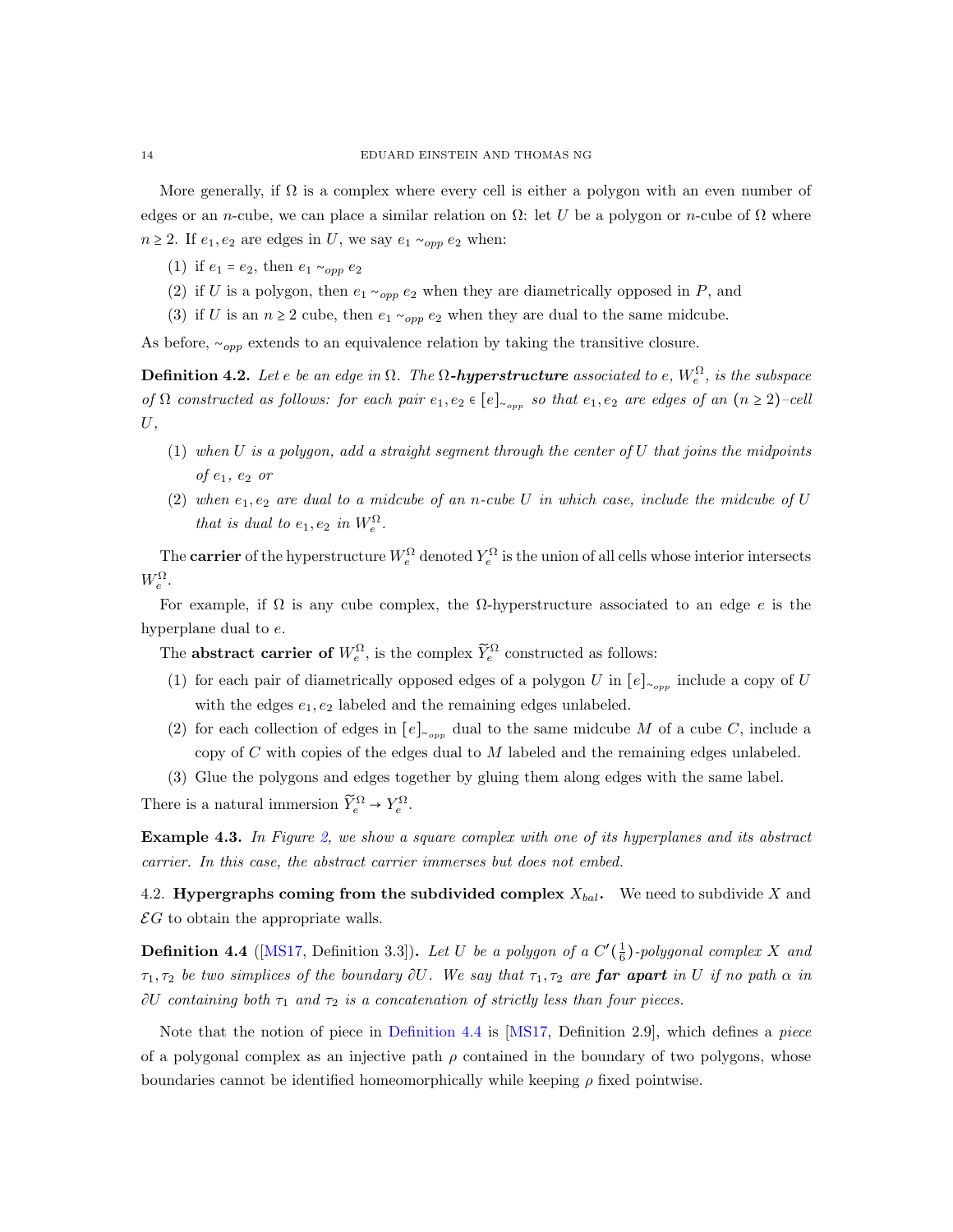

<span id="page-14-0"></span>Figure 2. On the right is a square complex with a hyperplane drawn in red. On the left is its abstract carrier.

We will perform a subdivision of  $\mathcal{E}G$  by subdividing each of the edges into k edges and then performing a cubical barycentric subdivision of the cubes in the fiber complexes to match the edge subdivisions. The projection  $p : \mathcal{E}G \to X$  will remain a combinatorial projection when every edge of X is subdivided into k-edges.

There exists an appropriately large k so that the resulting subdivision  $\mathcal{E}G_{bal}$  of  $\mathcal{E}G$  and subdivision  $X_{bal}$  of X has the following two properties:

- (1) If U is a polygon of  $\mathcal{E}G_{bal}$  or  $X_{bal}$ , then U has an even number of sides,
- (2) Under the natural projection  $p : \mathcal{E}G_{bal} \to X_{bal}$ , every pair of diametrically opposed edges of a polygon U in  $\mathcal{EG}_k$  projects to a pair of edges that are far apart in  $p(U)$  in  $X_{bal}$  [\[MS17,](#page-34-0) Lemma 3.24].

For each edge e of  $X_{bal}$  we define  $Z_e^X$  to be the  $X_{bal}$ -hyperstructure associated to e which we refer to as the hypergraph of  $X_{bal}$  associated to e. The carrier or hypercarrier  $Y_e^X$  of  $Z_e^X$  is the smallest subcomplex of  $X_{bal}$  that contains  $Z_e^X$ .

Rather than constructing a unified wallspace structure in  $\mathcal{E}G_{bal}$  like Martin and Steenbock do, we will construct a sufficient family of codimension-1 subgroups that satisfy the hypotheses of [Theorem 2.3.](#page-4-1) For the hypergraph  $Z_e^X$ , Martin and Steenbock define a **lifted hypergraph**,  $W_e^X$ , which is the preimage of  $Z_e^X$  under the projection  $p: \mathcal{E}G_{bal} \to X_{bal}$ . They study the properties of lifted hypergraphs extensively because they need to build a wallspace structure on  $\mathcal{E}G$ . We will not need the lifted hypergraphs. Instead, we will prove that for every pair of distinct points p, q in  $\partial_{\mathcal{P}}G$ that do not lie in the Bowditch boundary of a single fiber group, there exists a  $Z_e^X$  so that the limit set of some finite index subgroup of  $\text{Stab}_G(Z_e^X)$  separates p and q in  $\partial_{\mathcal{P}}G$ . In the next section, we will discuss how to produce codimension-1 subgroups that separate points of  $\partial_{\mathcal{P}}G$  that lie in the Bowditch boundary of a single fiber.

4.3. The hyperstructures of  $\mathcal{E}G_{bal}$ . In [\[EGN21\]](#page-33-16), we prove that any pair of points in the Bowditch boundary of a relatively geometrically cubulated group are separated by the limit set of a hyperplane stabilizer. An intuitive way to try to separate points in the Bowditch boundary of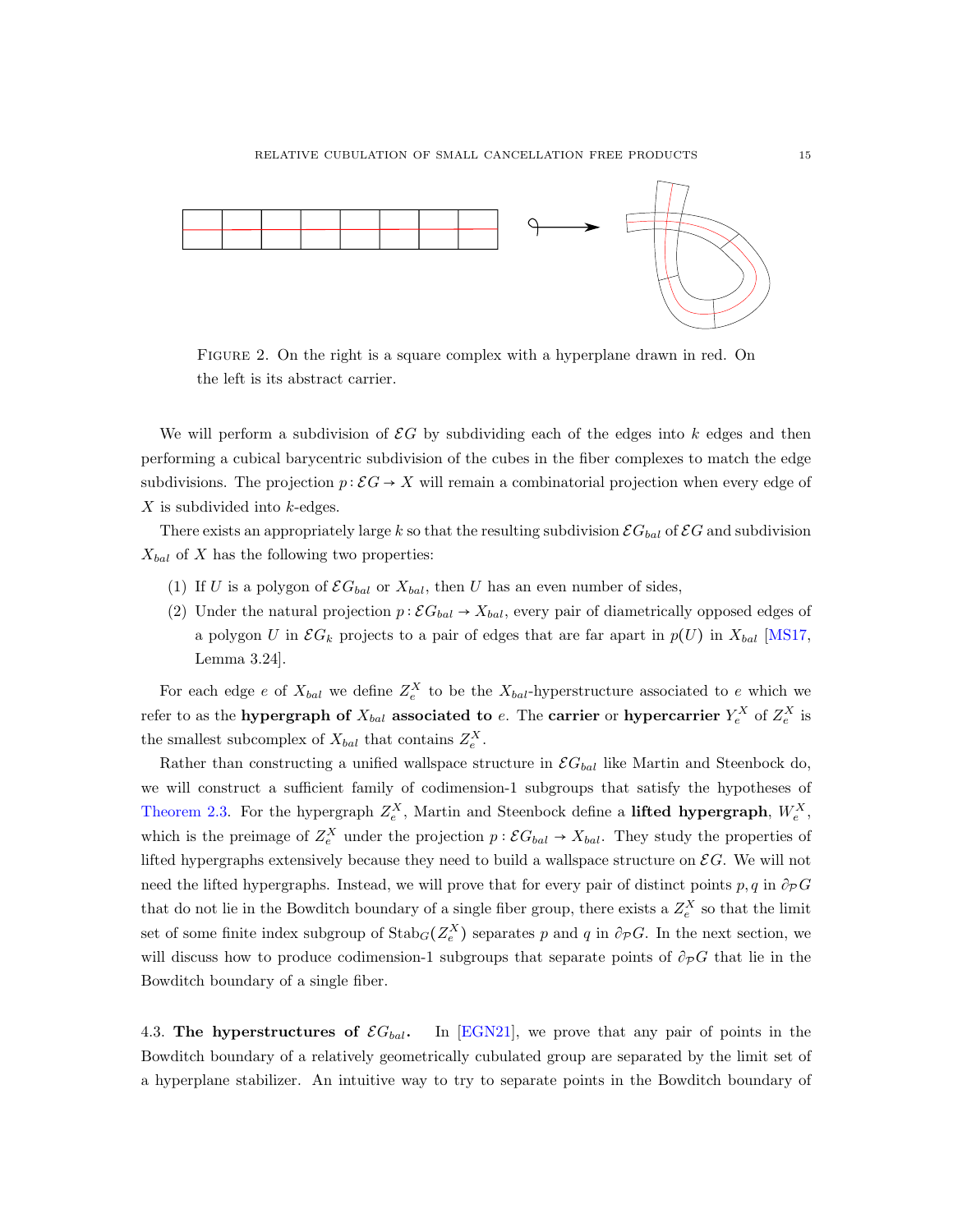a single fiber group is to use the hyperplanes of the fiber complexes, but we need to extend the hyperplanes to ensure that they separate boundary points in  $\mathcal{E}G$ .

If e is an edge of a fiber complex of  $\mathcal{E}G_{bal}$ , we define  $W_e^{\mathcal{E}G}$  to be the  $\mathcal{E}G_{bal}$ -hyperstructure associated to e.

We record the following fact:

**Proposition 4.5** ([\[MS17,](#page-34-0) Lemma 3.34]). Let e be an edge of a fiber complex in  $\mathcal{E}G_{bal}$ . Then  $W_e^{\mathcal{E}G}$ is contractible and separates  $\mathcal{E}G_{bal}$  into two distinct components.

The codimension-1 subgroups that we use to separate points in  $\partial_{\mathcal{P}}G$  that lie in the Bowditch boundary of a single fiber group will be finite index subgroups of the  $\text{Stab}_G(W_e^{\mathcal{E}G})$ . We will use the images of the  $W_e^{\mathcal{E}G}$  under the projection  $p:\mathcal{E}G_{bal}\to X_{bal}$  to prove that  $\mathrm{Stab}_G(W_e^{\mathcal{E}G})$  is full relatively quasiconvex in  $(G, \mathcal{P})$ , so we now introduce a few facts about these **projected hypergraphs**.

**Definition 4.6.** Let  $W_e^{\mathcal{E}G}$  be an  $\mathcal{E}G_{bal}$ -hyperstructure. The **projected hypergraph**  $Z_e^{\mathcal{E}G}$  is the image of  $W_e^{\mathcal{E}G}$  under the projection  $p : \mathcal{E}G_{bal} \to X_{bal}$ .

Unlike the hypergraphs  $Z_e^X$  associated to classes of opposite edges in  $X_{bal}$ , it is possible that the intersection of a projected hypergraph  $Z_e^{\mathcal{E}G}$  with the boundary of a polygon in  $X_{bal}$  includes a vertex.

**Definition 4.7.** The **hypercarrier**  $V_e^{\mathcal{E}G}$  **associated to**  $Z_e^{\mathcal{E}G}$  is the union (in  $X_{bal}$ ) of the polygons of  $X_{bal}$  whose interior intersects  $Z_e^{\mathcal{E}G}$ .

We can also construct an abstract hypercarrier  $\widetilde{V}_e^{\mathcal{E}G}$  associated to  $Z_e^{\mathcal{E}G}$  as follows: let  $\widetilde{Y}_e^{\mathcal{E}G}$ be the abstract carrier obtained by viewing  $W_e^{\mathcal{E}G}$  as an  $\mathcal{E}G_{bal}$ -hyperstructure. For each polygon  $\widehat{U}$  of  $\widehat{Y}_e^{\mathcal{E}G}$ , let  $q(\widehat{U})$  be the image in  $X_{bal}$  after mapping  $\widehat{U}$  into  $\mathcal{E}G_{bal}$  and applying the projection  $p:\mathcal{E}G_{bal}\to X_{bal}$ . Note that  $q(\widehat{U})$  is a polygon of  $X_{bal}$  (but may have fewer boundary edges than  $\widehat{U}$ ). For each  $\widehat{U}$ ,  $\widehat{V}^{\mathcal{E}G}_e$  has a copy of  $q(\widehat{U})$ . If e is a common edge of  $\widehat{U}_1$  and  $\widehat{U}_2$ , the copies of  $q(\widehat{U}_1)$ and  $q(\widehat{U_2})$  are glued together along the image of  $q(e)$  which may be either an edge or a vertex.

Martin and Steenbock's argument showing that the natural immersion of a hypercarrier of  $W_e^X$ is an embedding also applies to the natural immersion  $\widetilde{V}_e^{\mathcal{E}G} \to V_e \varepsilon \varepsilon$ :

**Proposition 4.8** ([\[MS17,](#page-34-0) Theorem 3.10]). The natural immersion  $\tilde{V}_e^{\mathcal{E}G} \to V_e^{\mathcal{E}G}$  is an embedding.

The equivariance of the projection  $\mathcal{E}G_{bal} \to X_{bal}$  also implies that  $\text{Stab}_G(W_e^{\mathcal{E}G}) \leq \text{Stab}_G(Z_e^{\mathcal{E}G})$ . In the following, we adopt the convention that sets  $Z = Z_e^X$  and  $Z = Z_e^{\mathcal{E}G}$  are subsets of  $X_{bal}$  and are called **hypergraphs** (of  $X_{bal}$ ).

Example 4.9. We briefly recall example [3.11](#page-11-0) to give very basic examples of these objects. For an edge e in  $EG_v$ ,  $W_e^{\mathcal{E}G}$  is the midpoint of e. Its carrier is e. Likewise for an edge f in the Bass-Serre tree,  $Z_f^X$  is the midpoint of the edge f. The carrier of  $Z_f^X$  is f.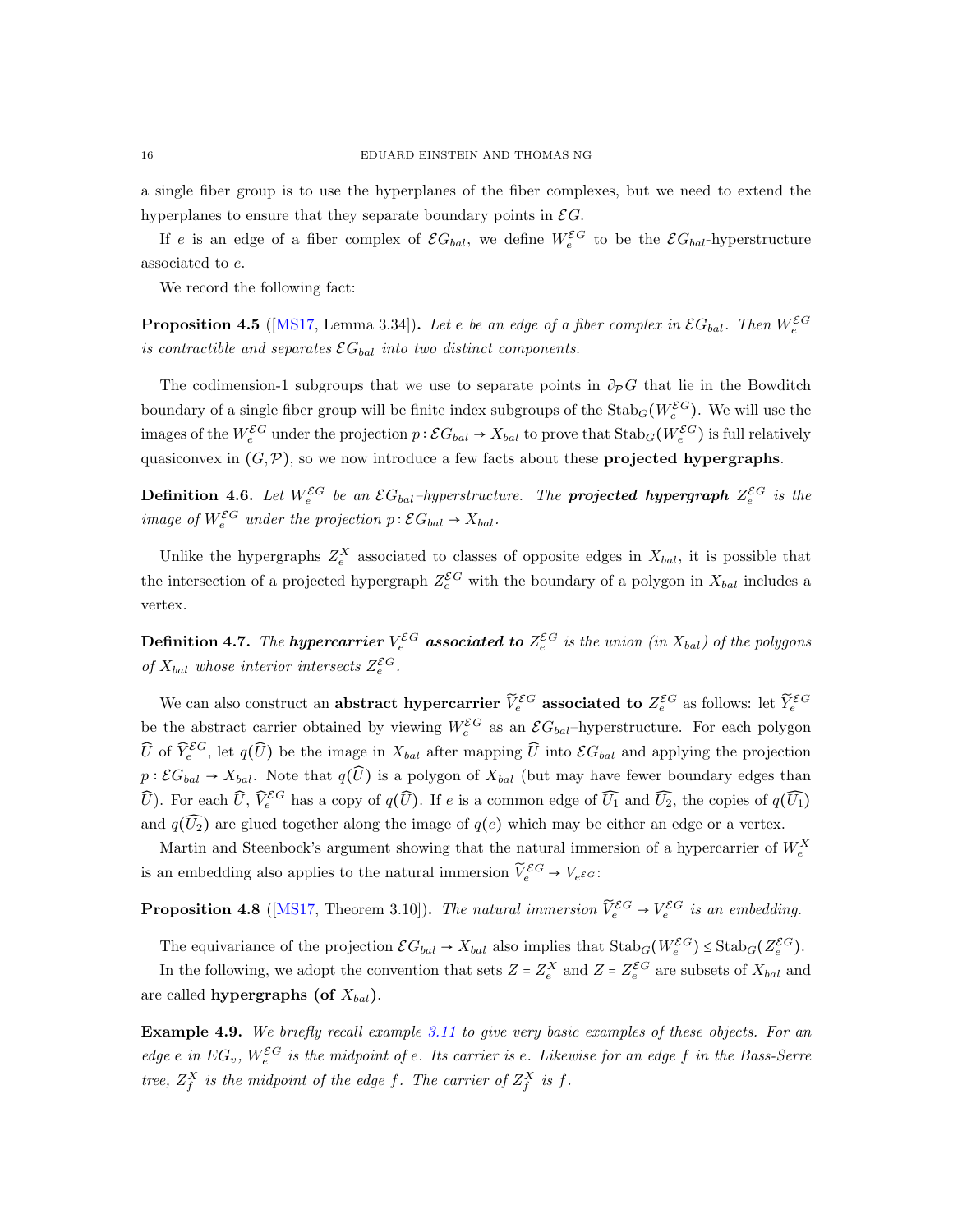<span id="page-16-0"></span>Our next task is to prove that (finite index subgroups of) the  $\text{Stab}_G(Z_e^X)$  and  $\text{Stab}_G(W_e^{\mathcal{EG}})$  are full relatively quasiconvex so that they satisfy the hypotheses of [Theorem 2.3.](#page-4-1) In this section, we will record some facts about the relatively hyperbolic structures  $(G, \mathcal{P})$  and  $(G, \mathcal{Q})$  to help us prove that these subgroups are full in Section [6](#page-18-0) and that these subgroups are relatively quasiconvex in  $(G,\mathcal{P})$  in Section [7.](#page-21-0)

#### 5.1. The peripheral structure with respect to the fiber groups.

**Definition 5.1.** Recall that if  $G_v$  is the stabilizer of the vertex v in  $X_{bal}$ , then  $G_v$  is a fiber group. If  $G_v = A^g$  or  $B^g$ , the **induced peripheral structure** on  $G_v$  is either  $(G_v, \mathcal{P}_A^g)$  or  $(G_v, \mathcal{P}_B^g)$ respectively.

The coarser relative structure  $(G, \mathcal{Q})$  is a sometimes also called a *parabolically extended structure* for  $(G,\mathcal{P})$  [\[Yan14\]](#page-34-13). Yang proves the following useful relationship between  $\partial_{\mathcal{O}}G$  and  $\partial_{\mathcal{P}}G$ :

<span id="page-16-2"></span>Proposition 5.2 ( [\[Yan14,](#page-34-13) Lemmas 4.13-4.14]). There exists a continuous G-equivariant surjective map  $\phi : \partial_{\mathcal{P}} G \to \partial_{\mathcal{Q}} G$ . Further, for any conical limit point x of  $\partial_{\mathcal{Q}} G$ ,  $\phi^{-1}(x)$  consists of a single point.

In particular, the map  $\phi$  collapses the entire limit set  $\Lambda G_v$  of a fiber group  $G_v$  to the parabolic point stabilized by  $G_v$  in  $\partial_{\mathcal{Q}}G$ . Separating Bowditch boundary points is sometimes more straightforward in one relative structure than another. In order to pass between  $\partial_{\mathcal{P}}G$  and  $\partial_{\mathcal{Q}}G$  we require points that are separated in one structure remain separated in the other.

<span id="page-16-3"></span>**Proposition 5.3.** Let H be a finite index subgroup of  $\text{Stab}_G(Z_e^X)$  where e is an edge of  $X_{bal}$ . Let  $\Lambda_{\mathcal{Q}}H$  and  $\Lambda_{\mathcal{P}}H$  denote the limit sets of H in  $\partial_{\mathcal{Q}}G$  and  $\partial_{\mathcal{P}}G$  respectively.

If  $x, y$  lie in distinct H-components of  $\partial_{\mathcal{Q}}(G) \setminus \Lambda_{\mathcal{Q}}H$ , then any  $x_0 \in \phi^{-1}x$  and  $y_0 \in \phi^{-1}y$  lie in distinct H-components of  $\partial_{\mathcal{P}} G \setminus \Lambda_{\mathcal{P}} H$ .

*Proof.* Since  $\phi$  is continuous and equivariant, if  $x_0, y_0$  were in the same H-component of  $\partial_p G \setminus \Lambda_p H$ , their images under  $\phi$  must lie in the same H-component of  $\partial_{\mathcal{Q}}G \setminus \Lambda_{\mathcal{Q}}W$ .

5.2. Fine hyperbolic graphs, generalized fine actions and the Bowditch boundary. First we observe that  $X_{bal}^{(1)}$  is a fine hyperbolic graph:

<span id="page-16-1"></span>**Proposition 5.4.** The graph  $X_{bal}^{(1)}$  is a fine hyperbolic graph.

*Proof.* By Proposition [3.6,](#page-9-3)  $X_{bal}^{(1)}$  is hyperbolic. For the action of G on  $X_{bal}$ , each vertex stabilizer stabilizes exactly one point and the action of G on  $X_{bal}^{(1)}$  is cocompact, so by [\[Bow12,](#page-33-19) Lemma 4.5], the graph  $X_{bal}^{(1)}$  is a fine hyperbolic graph.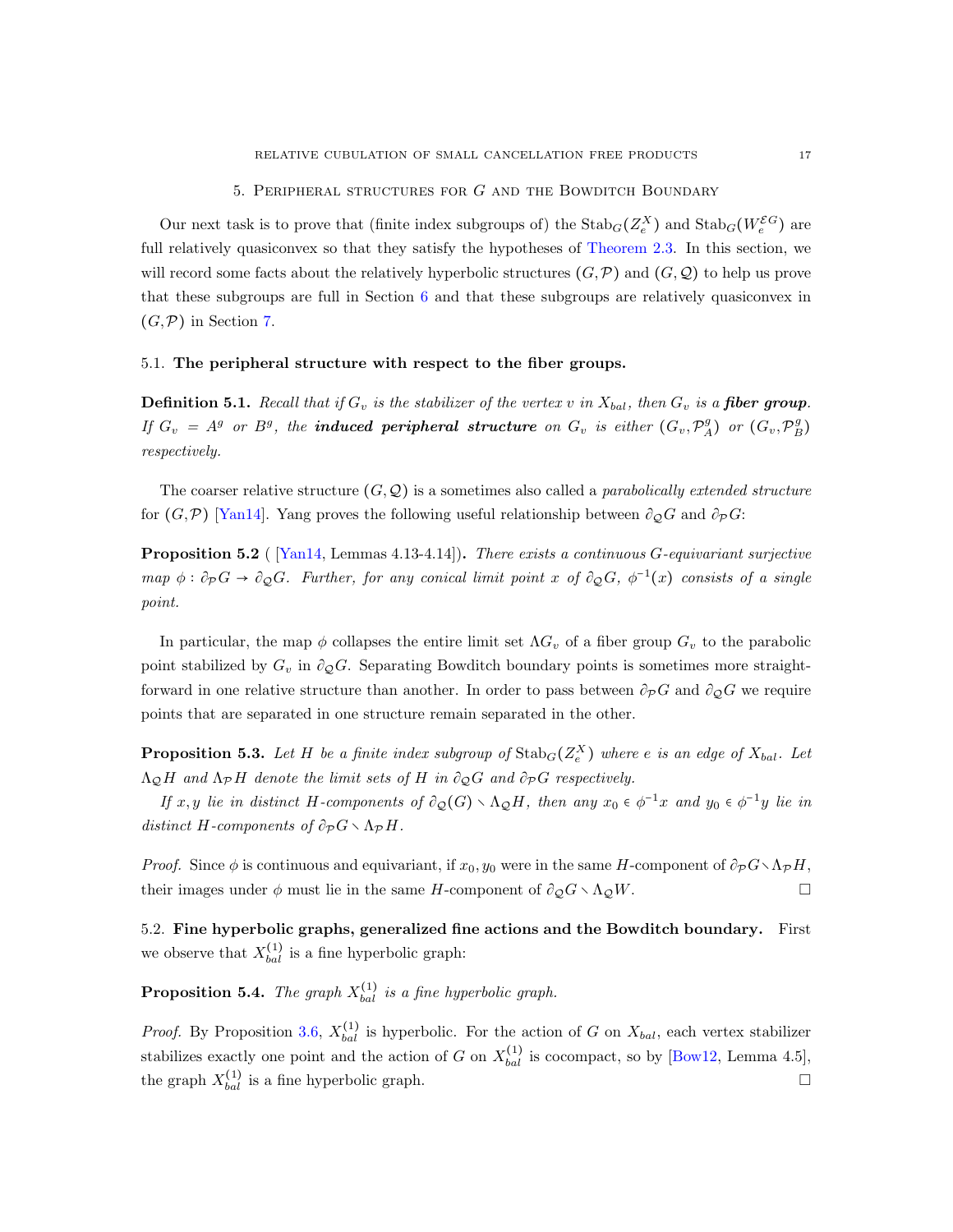An important consequence of Proposition [5.4](#page-16-1) is that the graph  $X_{bal}^{(1)}$  witnesses the relative hyperbolicity of the pair  $(G, Q)$ .

Suppose that  $(K,\mathcal{D})$  acts relatively geometrically on a CAT(0) cube complex  $\widetilde{C}$ . Then Propo-sition [3.6](#page-9-3) implies that both  $\tilde{C}$  and  $\tilde{C}^{(1)}$  are quasi-isometric to the coned-off Cayley graph. Note that  $\widetilde{C}^{(1)}$  usually fails to be a fine hyperbolic graph with finitely many K-orbits of edges and finite vertex stabilizers.

**Definition 5.5.** Let  $\Gamma$  be a graph and let  $\mathcal{B}$  be a collection of pairwise disjoint connected sub-graphs of Γ. The complete electrification of Γ with respect to B is the graph  $\Gamma'$  constructed by collapsing each  $B \in \mathcal{B}$  to a single vertex  $v_B$ .

Recent work of Einstein, Groves, and Ng [\[EGN21\]](#page-33-16) introduced the following notion in which complete electrifications relate a graph like  $\widetilde{C}^{(1)}$  to a fine hyperbolic graph with finitely many edge orbits and finite vertex stabilizers.

<span id="page-17-0"></span>**Definition 5.6.** Let K be a group that acts by isometries on a  $\delta$ -hyperbolic graph, and let D be a finite and almost malnormal collection of finitely generated subgroups of K. For each  $D \in \mathcal{D}$  and  $K \in K$ , let  $\Sigma_{D^k}$  be the sub-graph consisting of cells whose stabilizers are commensurable to  $D^k$ . We say that  $\Sigma$  is **generalized fine** with respect to the action of  $(K, \mathcal{D})$  if:

- (1) the quotient  $K^{\sum}$  is compact,
- (2) every cell with infinite stabilizer lies in some  $\Sigma_{D^k}$ ,
- (3) the sub-graphs  $\Sigma_{D^k}$  are compact and connected, and
- (4) for every edge e of  $\Sigma$  with finite stabilizer and every  $n \in \mathbb{N}$ , there are finitely many circuits of length n that contain e.

Collapsing the stabilized sub-graphs  $\Sigma_{D^k}$  yields a fine hyperbolic graph. We will see that  $\mathcal{E}G_{bal}^{(1)}$ bal is generalized fine with respect to the action of  $(G,\mathcal{P})$ . We now introduce some properties of generalized fine actions from [\[EGN21,](#page-33-16) Proposition 3.4 and Proposition 3.5]

<span id="page-17-2"></span>**Proposition 5.7.** Let  $\Sigma$  be generalized fine with respect to the action of  $(K,\mathcal{D})$ . The graph  $\Sigma'$ obtained by electrifying  $\mathcal{B} = \{\Sigma_{D^k} : D \in \mathcal{D}, k \in K\}$  is a fine hyperbolic graph with a K-cocompact action where all edge stabilizers are finite. Moreover, the collapse map  $\beta : \Sigma \to \Sigma'$  that collapses the  $\Sigma_{D^k}$  is a K-equivariant quasi-isometry.

Bowditch explains how to construct  $\partial_{\mathcal{D}}K$  from a suitable action on a fine hyperbolic graph [\[Bow12,](#page-33-19) Section 9]. We recall this construction and how to extend it to generalized fine actions as in [\[EGN21,](#page-33-16) Definition 4.6]:

<span id="page-17-1"></span>**Definition 5.8.** Let  $(K,\mathcal{D})$  be a relatively hyperbolic pair and suppose that  $\Gamma$  is a graph that is generalized fine with respect to the action of  $(K,\mathcal{D})$ . For each  $D \in \mathcal{D}$  and  $k \in K$ , let  $\Gamma_{D^k}$  be the sub-graph consisting of cells whose stabilizers are commensurable to  $D<sup>k</sup>$ . Let  $\Gamma'$  be a complete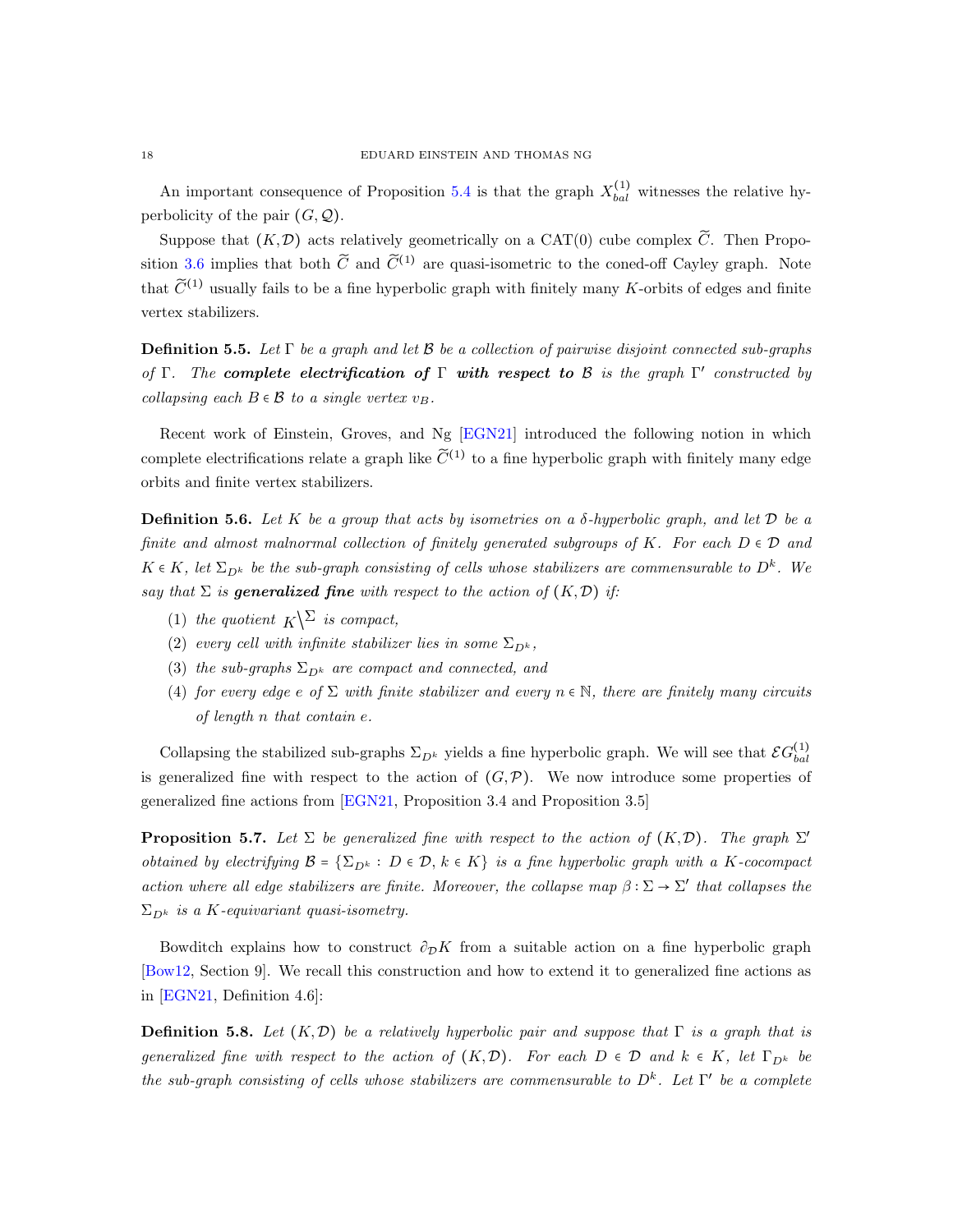electrification of Γ with respect to the  $\Gamma_{D^k}$  and for all  $D \in \mathcal{D}$  and  $k \in K$ , let  $v_{D^k}$  be the vertex of  $Γ'$  stabilized by  $D^k$ . Let  $ΔΓ' = ∂Γ' ∪ V(Γ')$  endowed with the following topology: If A is any finite subset of the vertices of  $\Gamma'$  and  $a \in \Delta \Gamma'$ , define  $N(a, A)$  to be the set of  $b \in \Delta \Gamma'$  so that every geodesic from a to b avoids  $A \setminus a$ . A subset  $U \subseteq \Delta \Gamma'$  is open if for every  $a \in U$ , there exists a finite set of vertices  $A \subseteq V(\Gamma')$  so that  $N(a, A) \subseteq U$ .

Let  $\Pi_{\Gamma'} = \{v_{D^k} : D \in \mathcal{D}, k \in K\}.$ 

The **Bowditch boundary** of  $(K, \mathcal{D})$  is  $\partial_{\mathcal{D}} K = \partial \Gamma' \cup \Pi_{\Gamma'}$  where  $\partial \Gamma'$  is the visual boundary of the hyperbolic graph  $\Gamma'$ . The topology on  $\partial_{\mathcal{D}} K$  is the subspace topology induced by the topology on  $\Delta \Gamma'$ .

Note that  $X_{bal}^{(1)}$  is not a proper metric space, so existence of a bi-infinite geodesic connecting points in the visual boundary of  $X_{bal}^{(1)}$  does not follow immediately from the standard techniques for constructing such a bi-infinite geodesic.

<span id="page-18-2"></span>**Proposition 5.9.** Let  $x, y \in \partial_{\mathcal{Q}}(G)$ . There exists a bi-infinite combinatorial geodesic between x and y in  $X_{bal}^{(1)}$ .

*Proof.* There is a proper hyperbolic space Z so that  $\partial Z \cong \partial_{\mathcal{Q}}G$ . Let  $\Delta X_{bal} = X_{bal}^{(1)} \cup \partial X_{bal}^{(1)}$ . By [\[Bow12,](#page-33-19) Lemma 9.1], there exists a map from  $\gamma : \Delta X \to Z$  that induces a homeomorphism  $\overline{\gamma}$ :  $\partial_{\mathcal{Q}}G \to \partial Z$ . Since Z is proper and hyperbolic, there exists a bi-infinite geodesic  $\alpha$  in Z that joins  $\overline{\gamma}(x)$  and  $\overline{\gamma}(y)$ . By [\[Bow12,](#page-33-19) Lemma 9.3], there exists a bi-infinite geodesic  $\pi$  in  $X^{(1)}$  so that  $\gamma(\pi)$ lies a bounded distance from  $\alpha$ , so  $\pi$  joins x to y in  $\partial_{\varphi}G$ .

## 6. Fullness of Wall and Hyperplane Stabilizers

<span id="page-18-0"></span>In this section, we show that the stabilizers of Martin and Steenbock's walls are compatible with the relatively hyperbolic structure of G.

**Definition 6.1.** Let  $(K,\mathcal{D})$  be a relatively hyperbolic group pair. A subgroup  $H \leq K$  is **full** if for all  $D \in \mathcal{D}$  and  $k \in K$ ,  $|H \cap D^k| = \infty$  implies that  $H \cap D^k$  is finite index in  $D^k$ .

We first show that hyperplane stabilizers for relatively geometric actions are full:

<span id="page-18-1"></span>**Proposition 6.2.** Let  $(K,\mathcal{D})$  act relatively geometrically on a CAT(0) cube complex  $\widetilde{X}$ . If  $L \leq K$ is a hyperplane stabilizer, L is full.

*Proof.* Let W be the hyperplane of  $\widetilde{X}$  stabilized by L. Suppose that there exist  $k \in K$  and  $D \in \mathcal{D}$ so that  $L \cap D^k$  is infinite. Since K acts relatively geometrically, there exists a finite index subgroup  $D_v \leq D^k$  that is the stabilizer of a vertex v. Then  $D_v \cap L$  is infinite.

By convexity of W, there is a point  $p_0 \in W$  so that with respect to the CAT(0) metric,  $p_0$ is the unique point in W closest to v. Since  $p_0 \in W$ ,  $p_0$  lies in the interior of some cube M of  $\widetilde{X}$ . Since K acts on  $\widetilde{X}$  by isometries, the uniqueness of  $p_0$  implies that  $(D_v \cap L)$  fixes  $p_0$ . Since  $\text{Stab}_K(p_0)$  fixes the cube M setwise, a finite index subgroup  $D_1 \leq \text{Stab}_K(p_0)$  fixes M pointwise. Then  $D_M = D_1 \cap D_v \cap L$  is infinite and fixes M pointwise.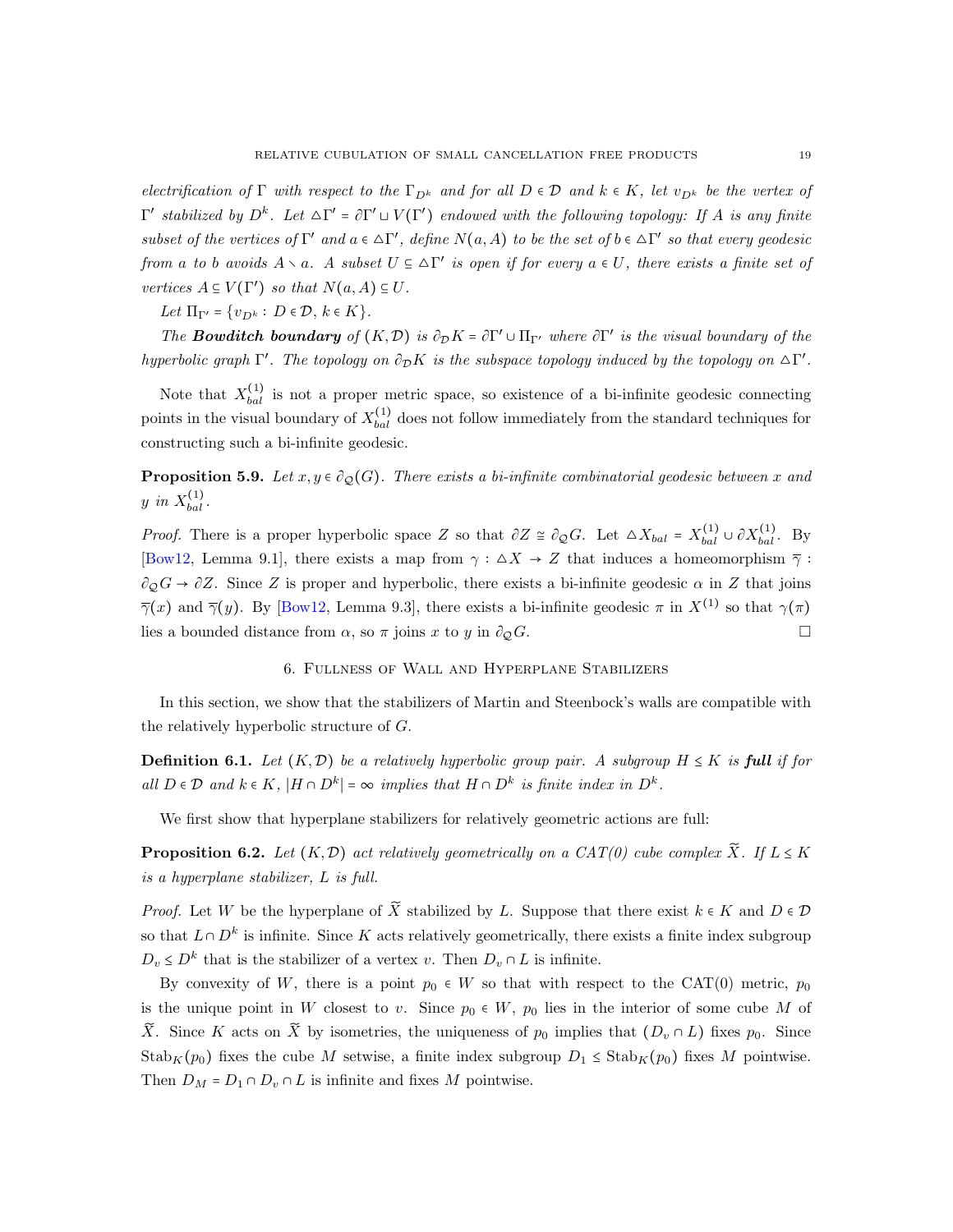Since W intersects the interior of M at  $p_0$ , there exists an edge f in M dual to W. Then  $D_M$  fixes f. Therefore,  $D_M \leq \text{Stab}_K(W) = L$ ,  $D_M$  is an infinite cell stabilizer and has infinite intersection with  $D_v \leq D^k$ . Therefore  $D_M$  must be finite index in a maximal parabolic and maximal parabolics have finite intersection, so  $D_M$  must be finite index in  $D^k$ . Then  $D_M \leq L$  implies  $L \cap D^k$  is finite index in  $D^k$ . .



Figure 3. Commutative diagram depicting the various subgroups considered in the proof of [Proposition 6.2.](#page-18-1)

In particular, Proposition [6.2](#page-18-1) implies that in the fiber group  $G_v$ , any hyperplane stabilizer of  $EG_v$  is full in  $G_v$ . The only peripheral subgroups of  $(G, \mathcal{P})$  that have infinite intersection with  $G_v$ lie in  $G_v$ , so in fact hyperplane stabilizers of  $EG_v$  in  $G_v$  are full in  $G_v$ .

<span id="page-19-0"></span>**Proposition 6.3.** Let Z be a hypergraph in  $X_{bal}$  with stabilizer H and let v be a vertex of  $X_{bal}$ with stabilizer  $G_v$ . If v is not contained in Z, then  $G_v \cap H$  is finite.

<span id="page-19-1"></span>We first prove an auxiliary Lemma:

**Lemma 6.4.** Let Y be the hypercarrier of Z in  $X_{bal}$ , let v be a vertex of  $X_{bal}$ , and suppose that  $D = min{d(z, v) : z \in V(Y)}$ . Then  $M = {z \in V(Y) : d(z, v) = D}$  is finite.

*Proof.* We proceed by induction on  $D$ . When  $D = 0$ , the statement is obvious.

Suppose toward a contradiction that M is infinite. Choose a distinguished vertex  $x \in M$  and  $\gamma$  a geodesic path in  $X_{bal}^{(1)}$  from v to x. Let  $x_1, x_2, \ldots$  be elements of M that are distinct from x. Choose geodesic paths  $\gamma_i$  in  $X_{bal}^{(1)}$  from v to  $x_i$  with the following property: if  $v_1, v_2$  are vertices of  $\gamma_i$  that are also vertices of  $\gamma$ , then  $\gamma_i$  and  $\gamma$  follow the same path between  $v_1$  and  $v_2$ . If all but finitely many  $\gamma_i$  leave v by following the same edge, then there exists a vertex v' so that  $d_{X_{hol}^{(1)}}(v',V(Y)) = D - 1$ and there are infinitely many vertices in Y that realize the minimal distance  $\overline{D} - 1$ . By induction, we obtain a contradiction.

Therefore, by possibly passing to an infinite subset of the  $\gamma_i$ , we may assume the  $\gamma_i$  only intersect at v. Note that  $\gamma_i \cap Y = \{x_i\}$  and  $\gamma \cap Y = \{x\}$  because  $x, x_i \in M$ . Then there exists a path  $\sigma_i \subseteq Y \cap X_{bal}^{(1)}$  from x to  $x_i$  of length at most 2D because  $Y^{(1)}$  is convex. Then the path  $\rho_i = \gamma_i \cup \sigma \cup \gamma$ is a circuit based at v in  $X_{bal}^{(1)}$  of length at most 4D that includes the edges of  $\gamma$ . There are infinitely many  $\rho_i$  which violates the fineness of  $X_{bal}^{(1)}$  $\Box$ <br>bal .  $\Box$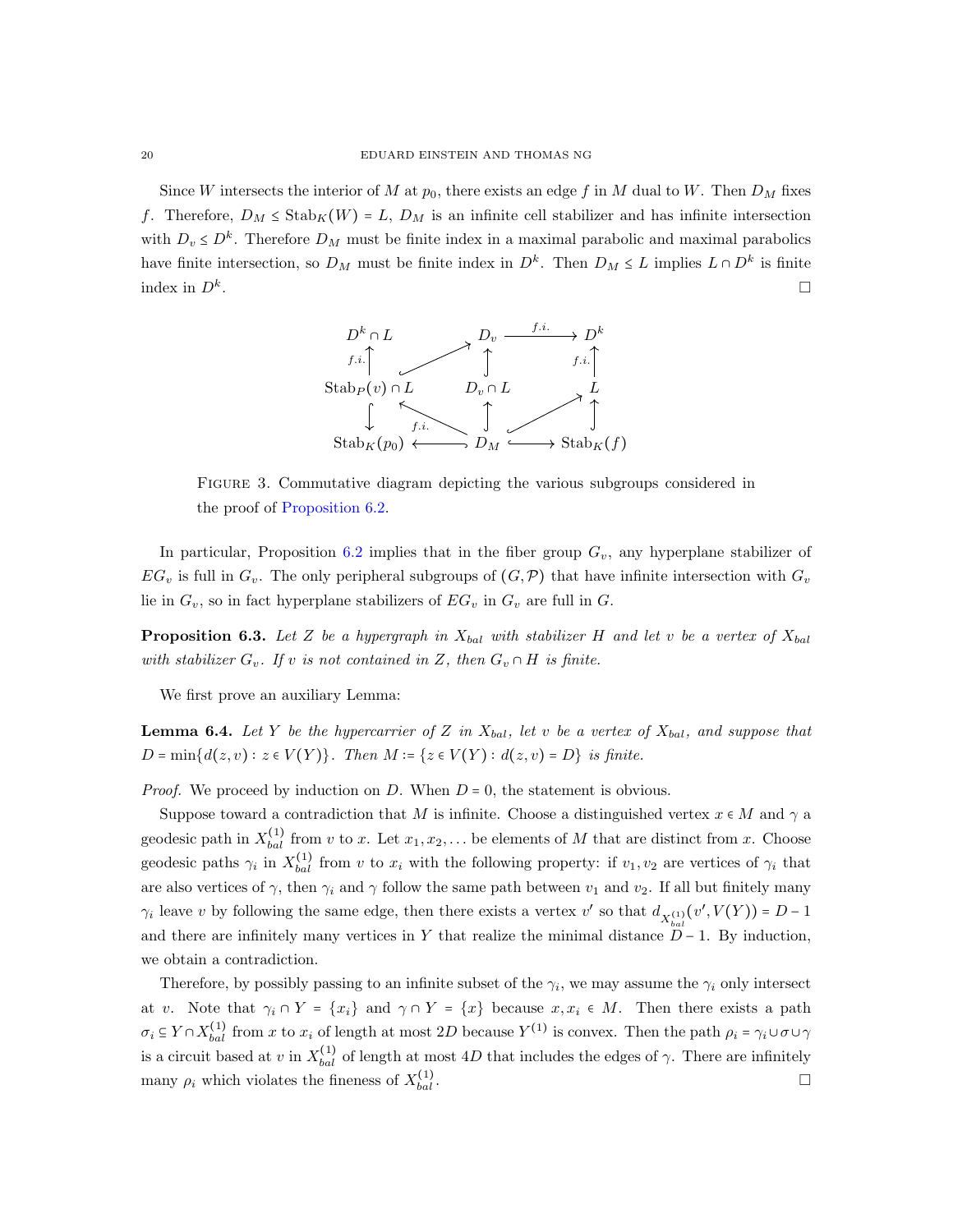*Proof of Proposition [6.3.](#page-19-0)* Recall Y denotes the hypercarrier of Z and  $H = \text{Stab}_G(Z)$ . Let  $H_v$  :=  $G_v \cap H$ . First, assume that  $v \notin V(Y)$ . Then there exists a vertex  $x \neq v$  so that  $x \in V(Y)$  minimizes the (1-skeleton) distance from  $Y$  to  $v$  by [Proposition 6.2.](#page-18-1)

We claim that  $H_v$  is commensurable to a subgroup of  $G_v \cap G_x$ . Indeed, by [Lemma 6.4](#page-19-1) the  $G_v$ orbit of x is finite. Hence,  $H_v$  has a finite index subgroup which stabilizes x. Stabilizers of distinct vertices in  $X_{bal}$  have trivial intersection because the local group at each edge is trivial. Hence,  $H_v$ is finite.

This leaves the case where  $v \in V(Y)$ . Since Z does not contain v, there exists a polygon  $U \subseteq Y$ so that  $v \in U$  and the interior of U intersects Z.

**Claim:**  $H_v \cdot U = U$ . Suppose not. Observe that any polygon in the  $H_v$  orbit of U contains v and intersects Z in its interior. Martin and Steenbock prove in [\[MS17,](#page-34-0) Theorem 3.10] that the abstract hypercarrier of  $Z$  embeds as  $Y$  in  $X_{bal}$ . Therefore, the only way for  $v$  to be in two different polygons whose interiors lie in Y is if either  $Z$  contains  $v$  or  $v$  is an endpoint of an edge dual to  $Z$  that lies in both polygons. Consider  $g \in H_v$  a nontrivial element. It cannot be that  $ge = e$  because edge stabilizers in  $X$  are all trivial.

Hence we may assume ge and e are distinct, simultaneously dual to  $Z$ , and adjacent to v. It is impossible for  $gU \neq U$  because the abstract carrier of Z is embedded [\[MS17,](#page-34-0) Theorem 3.10] so that exactly two edges of  $gU$  that are dual to  $Z$  and these two edges must be diametrically opposed (in particular they cannot be adjacent). This proves the claim.

Since  $G_v \cap H$  fixes U setwise, some finite index subgroup of  $G_v \cap H$  fixes the vertex set of U. In particular, this finite index subgroup must stabilize an edge of U and must therefore be finite. It follows that  $G_v \cap H$  is finite.

<span id="page-20-0"></span>**Lemma 6.5.** Let  $H = \text{Stab}_G(W_e^{\mathcal{E}G})$ , let  $G_v$  be the stabilizer of a vertex v of X and let  $EG_v$  be the associated fiber complex. If  $W_e^{\mathcal{E}G}$  intersects  $EG_v$ , then:

- (1)  $W_e^{\mathcal{E}G} \cap EG_v$  is a hyperplane.
- (2)  $H \cap G_v$  is the stabilizer of a hyperplane of  $EG_v$ .

*Proof.* For the first claim, one might worry that  $W_e^{\mathcal{E}G}$  might intersect  $\mathcal{E}G_v$  in more than one hyperplane, but then the projection  $W_e^{\mathcal{E}G} \to Z_e^{\mathcal{E}G}$  would contain a loop. By [\[MS17,](#page-34-0) Lemma 3.32],  $Z_e^{\mathcal{E}G}$  is an embedded tree in  $X_{bal}$ . This proves the first claim.

Let  $W_v = W_e^{\mathcal{E}G} \cap EG_v$  so that  $W_v$  is a hyperplane of  $EG_v$ . If  $h \in H \cap G_v$ , then  $h \cdot W_v$  is a hyperplane of  $EG_v$ , so  $h \cdot W_v = W_v$ . Therefore  $H \cap G_v \subseteq \text{Stab}_{G_v}(W_v)$ . Similarly, if  $h' \in \text{Stab}_{G_v}(W_v)$ , then the intersection of  $h' \cdot W_e^{\mathcal{E}G}$  and  $EG_v$  is  $W_v$ . Then  $h' \cdot W_e^{\mathcal{E}G} = W_e^{\mathcal{E}G}$  because  $h' \cdot W_e^{\mathcal{E}G}$  is an  $\mathcal{E}G$ hyperstructure and  $W_e^{\mathcal{E}G}$  is the unique such hyperstructure that intersects  $EG_v$  in the hyperplane  $W_v$ . Therefore,  $\operatorname{Stab}_{G_v}(W_v) \subseteq G_v \cap H$ .

<span id="page-20-1"></span>**Proposition 6.6.** Let  $H = \text{Stab}_G(W)$  where  $W = Z_e^X$  or  $W = W_e^{\mathcal{E}G}$ . Then  $H$  is full in  $(G, \mathcal{P})$ .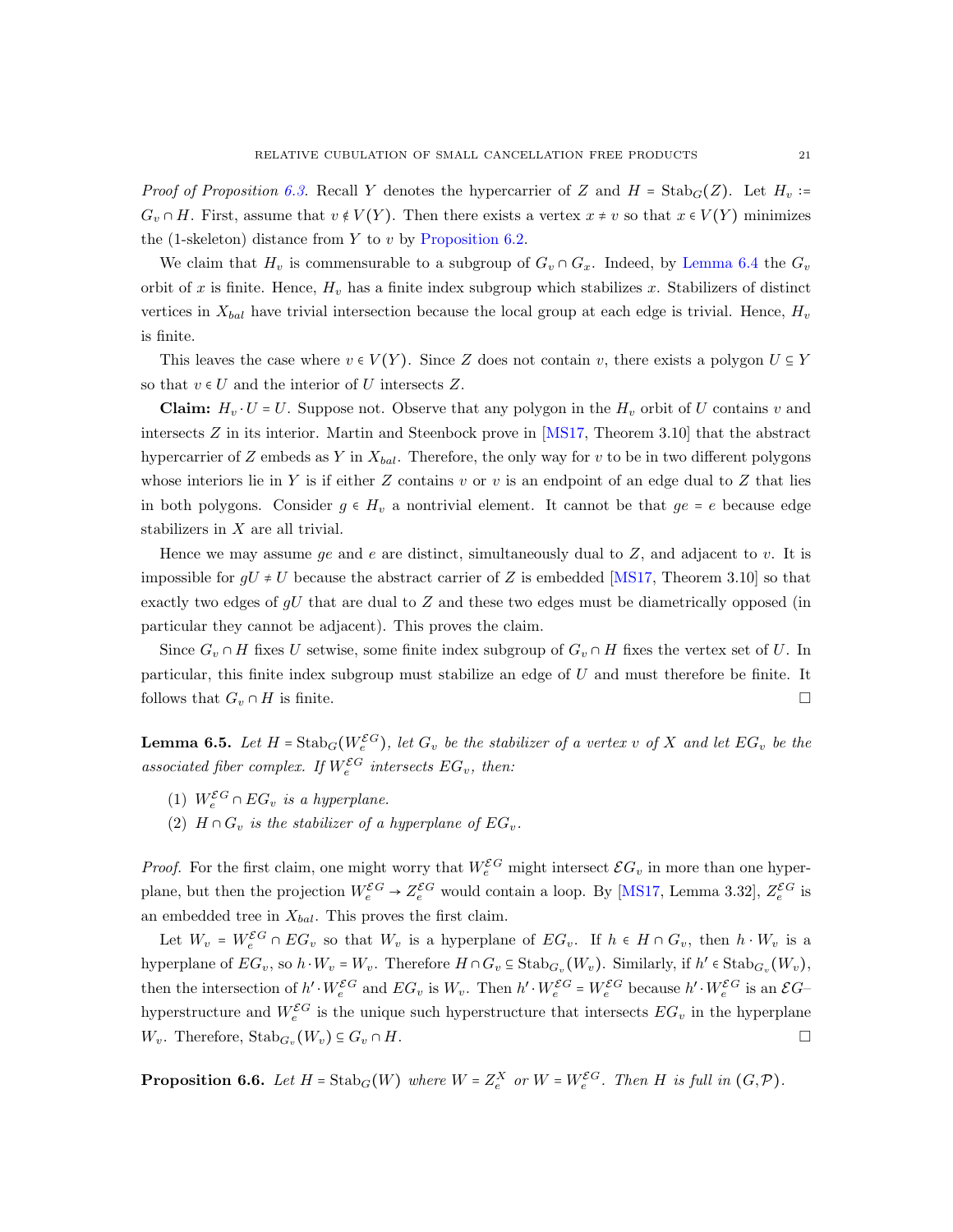*Proof.* First suppose that  $W = Z_e^X$ . Since W contains no vertices,  $|G_v \cap H| < \infty$  for all vertices v of  $X_{bal}$  by [Proposition 6.3.](#page-19-0) Every peripheral subgroup is contained in a fiber group, so H has finite intersection with any peripheral subgroup.

Now suppose  $W = W_e^{\mathcal{E}G}$ .

If W intersects  $EG_v$ , then Lemma [6.5](#page-20-0) implies that the  $G_v \cap H$  stabilizes a hyperplane of  $EG_v$ . Hyperplane stabilizers in  $EG_v$  are full, so for any peripheral subgroup  $P \in \mathcal{P}_v$  contained in  $G_v$ ,  $H \cap P$  is either finite or finite index in P.

Observe that H stabilizes  $Z_e^{\mathcal{E}G}$ , a (projected) hypergraph in  $X_{bal}$ . Recall  $Z_e^{\mathcal{E}G}$  intersects a vertex v of  $X_{bal}$  if and only if W intersects  $EG_v$ . Therefore, if v is a vertex of  $X_{bal}$  so that W does not intersect  $EG_v$  then by Proposition [6.3:](#page-19-0)

$$
|G_v \cap H| \le |G_v \cap \operatorname{Stab}_G(Z_e^{\mathcal{E}G})| < \infty
$$

<span id="page-21-0"></span>Since every peripheral subgroup is contained in a fiber group, it follows that H is full in  $(G,\mathcal{P})$ .  $\Box$ 

7. Martin and Steenbock's wall stabilizers are relatively quasi-convex

Recall that G denotes the  $C'(\frac{1}{6})$ -free product  $A * B / \langle w^d \rangle$ .

<span id="page-21-2"></span>Proposition 7.1. Suppose H is a hyperplane stabilizer in A:

- (1) H is relatively quasi-convex in  $(A, \mathcal{P}_A)$
- (2) H is relatively quasi-convex in  $(G, \mathcal{P})$ .

Proof. The first claim follows from [\[EGN21,](#page-33-16) Corollary 4.11].

Since  $(A, \mathcal{P}_A)$  is the peripheral structure induced by  $(A, \mathcal{P}_A)$  and H is relatively quasi-convex in  $(A, \mathcal{P}_A)$ , *H* is relatively quasi-convex in  $(G, \mathcal{P})$  by [\[Hru10,](#page-33-18) Corollary 9.3].

<span id="page-21-1"></span>**Proposition 7.2.** Let e be an edge of  $\mathcal{E}G_{bal}$  that lies in one of the fiber complexes and let  $W_e^{\mathcal{E}G}$ be the unique wall that passes through the midpoint of e. Let  $H = \text{Stab}_G(W_e^{\mathcal{E}G})$  and let  $Z_e^{\mathcal{E}G}$  be the projected hypergraph.

Then H acts cocompactly on  $W_e^{\mathcal{E}G}$  and  $Z_e^{\mathcal{E}G}$ .

*Proof.* The action of G on  $\mathcal{E}G$  is cocompact, so there are finitely many orbits of midpoints of edges. Let  $m_1, m_2, \ldots, m_k$  be a complete set representatives of these orbits of midpoints of edges that lie on  $W_e^{\mathcal{E}G}$ . If  $g \in G$  and  $gm_i \in W_e^{\mathcal{E}G}$ , then  $g \in \text{Stab}_G(W_e^{\mathcal{E}G})$  because g takes  $\mathcal{E}G$ -hyperstructures to  $\mathcal{E}G$ -hyperstructures and  $W_e^{\mathcal{E}G}$  is the only  $\mathcal{E}G$ -hyperstructure that passes through  $gm_i$ . Therefore, there are only finitely many  $\text{Stab}_G(W_e^{\mathcal{E}G})$  orbits of edges dual to  $W_e^{\mathcal{E}G}$ .

Since the natural projection  $\mathcal{E}G \to X$  is G-equivariant,  $\text{Stab}_G(W_e^{\mathcal{E}G}) \leq \text{Stab}_G(Z_e^{\mathcal{E}G})$ . Since  $W_e^{\mathcal{E}G}$ maps surjectively onto  $Z_e^{\mathcal{E}G}$ , every vertex and edge midpoint that  $Z_e^{\mathcal{E}G}$  passes through is the image of a dual edge of  $W_e^{\mathcal{E}G}$ . If  $Z_e^{\mathcal{E}G}$  intersects the interior of a polygon U, the path of  $Z_e^{\mathcal{E}G}$  through U depends entirely on the two entry and exit points in  $U$  which correspond to either edge midpoints or vertices of U. Since there are only finitely many  $\text{Stab}_G(W_e^{\mathcal{E}G})$  orbits of choices of pairs  $(v_1, v_2)$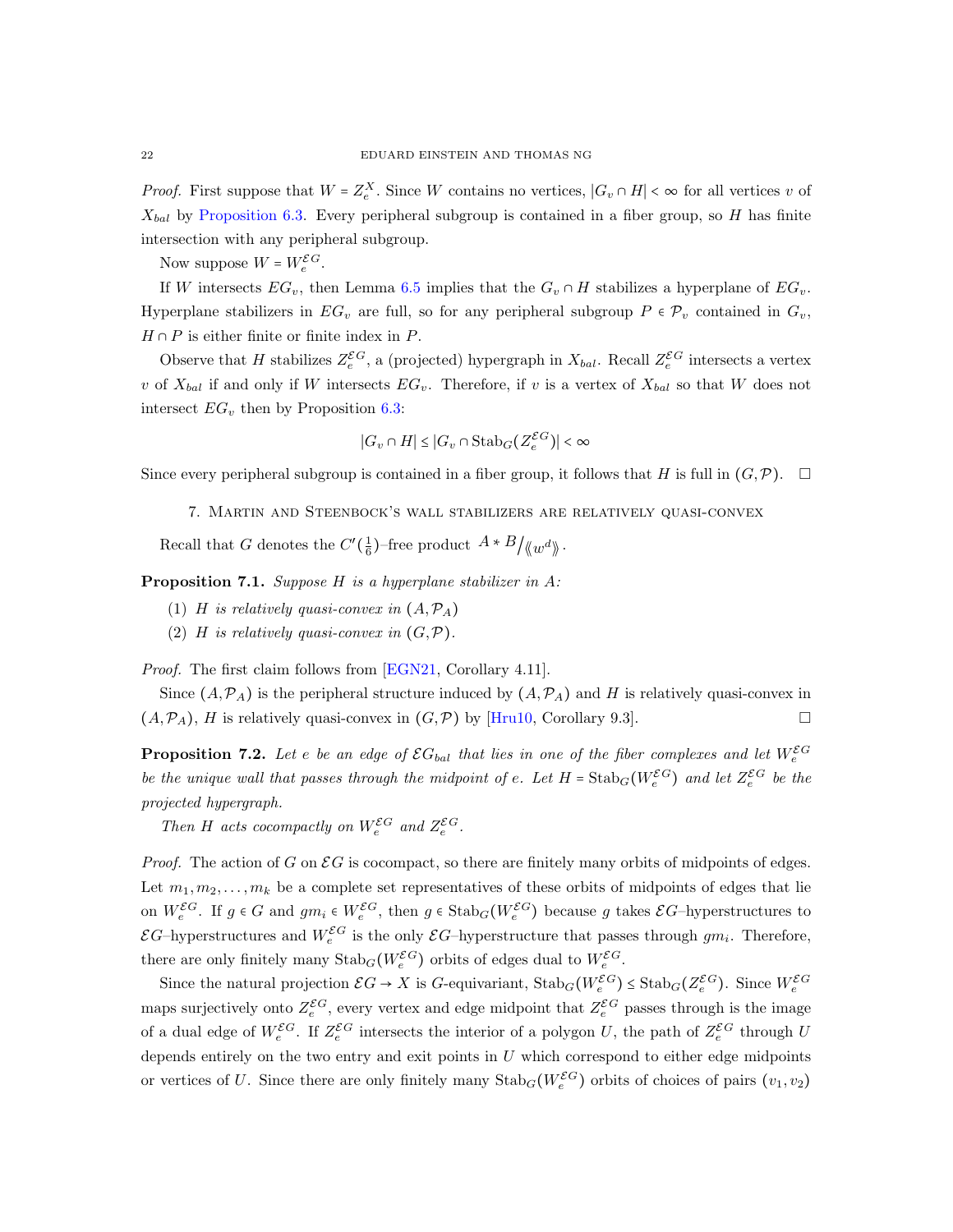where  $v_i$  can be either an edge midpoint or a vertex, the action of  $\text{Stab}_G(W_e^{\mathcal{E}G})$  on  $Z_e^{\mathcal{E}G}$  has compact quotient.

# <span id="page-22-1"></span>**Proposition 7.3.** Let  $H = \text{Stab}_G(W_e^{\mathcal{E}G})$ . Then H is relatively quasi-convex in  $(G, \mathcal{Q})$ .

*Proof.* From [\[MS17,](#page-34-0) Lemma 3.32], the hypergraph  $Z_e^{\mathcal{E}G}$  is a tree, and H acts cocompactly on  $Z_e^{\mathcal{E}G}$ . Therefore, by [\[EGN21,](#page-33-16) Corollary 1.3] (see also [\[MPW11\]](#page-34-18)), H is relatively quasi-convex in  $(G, \mathcal{Q})$ .  $\Box$ 

Similarly,  $Z_e^X$  is an embedded tree in  $X_{bal}$  by [\[MS17,](#page-34-0) Proposition 3.14] and has combinatorially convex carrier by [\[MS17,](#page-34-0) Theorem 3.10]. If  $S = \text{Stab}_G(Z_e^X)$ , S acts cocompactly on  $Z_e^X$  by following the same argument in Proposition [7.2,](#page-21-1) so the argument in Proposition [7.3](#page-22-1) can be easily adapted to prove:

<span id="page-22-3"></span>**Proposition 7.4.** Let  $S = \text{Stab}_G(Z_e^X)$  where e is an edge of  $X_{bal}$  then S is relatively quasi-convex in  $(G, Q)$ .

<span id="page-22-2"></span>**Proposition 7.5.** If  $H = \text{Stab}_G(W_e^{\mathcal{E}G})$  where e is an edge of vertex space  $EG_v$ , then H is full relatively quasi-convex in  $(G, \mathcal{P})$ .

*Proof.* Recall  $H \cap G_v$  is a hyperplane stabilizer of  $EG_v$  by [Lemma 6.5.](#page-20-0) By Proposition [7.1,](#page-21-2)  $H \cap G_v$ is relatively quasi-convex in  $(G, \mathcal{P})$ . From Proposition [7.3,](#page-22-1) H is relatively quasi-convex in  $(G, \mathcal{Q})$ . By [\[Yan14,](#page-34-13) Theorem 1.3], H is relatively quasi-convex in  $(G, \mathcal{P})$  exactly when  $H \cap Q^g$  is relatively quasi-convex in  $(G, \mathcal{P})$  for all  $g \in G$  and  $Q \in \mathcal{Q}$ . Observe that  $Q^g$  is  $G_v$  for some vertex v of X. Therefore, H is relatively quasi-convex in  $(G, \mathcal{P})$ . That H is full follows from Proposition [6.6.](#page-20-1)  $\Box$ 

#### 8. Separation Criteria for the Bowditch Boundary

<span id="page-22-0"></span>Let  $\Gamma$  be a graph. A **hyperset** L in  $\Gamma$  is a collection of edge midpoints and vertices of  $\Gamma$  so that  $\Gamma \setminus L$  has two components. We will be mostly concerned with sets that arise as intersections of the walls from [Section 4](#page-12-0) with the one-skeleton of their ambient space. A hyperset carrier  $J$  is the minimal connected sub-graph of Γ containing L that has the following property: if  $v_1, v_2 \in J$  and  $v_1, v_2$  are joined by an edge in Γ, then J contains the edge between  $v_1, v_2$ .

Here are the two natural ways that hypersets and carriers will arise for us:

**Example 8.1.** Let  $(K, \mathcal{D})$  act relatively geometrically on a CAT(0) cube complex  $\widetilde{C}$ , and let W be a hyperplane. Then  $L = W \cap \tilde{C}^{(1)}$  is a hyperset. A hypercarrier J for L is the intersection of the carrier of W with  $\widetilde{C}^{(1)}$ .

In this situation, we will refer to L as the hyperset associated to W and J as the hypercarrier of the hyperset associated to W.

Example 8.2. Suppose  $\Omega$  is a complex consisting of polygons with an even number of sides and cubes. Let W be an  $\Omega$ -hyperstructure that separates  $\Omega$  into two complementary components, or if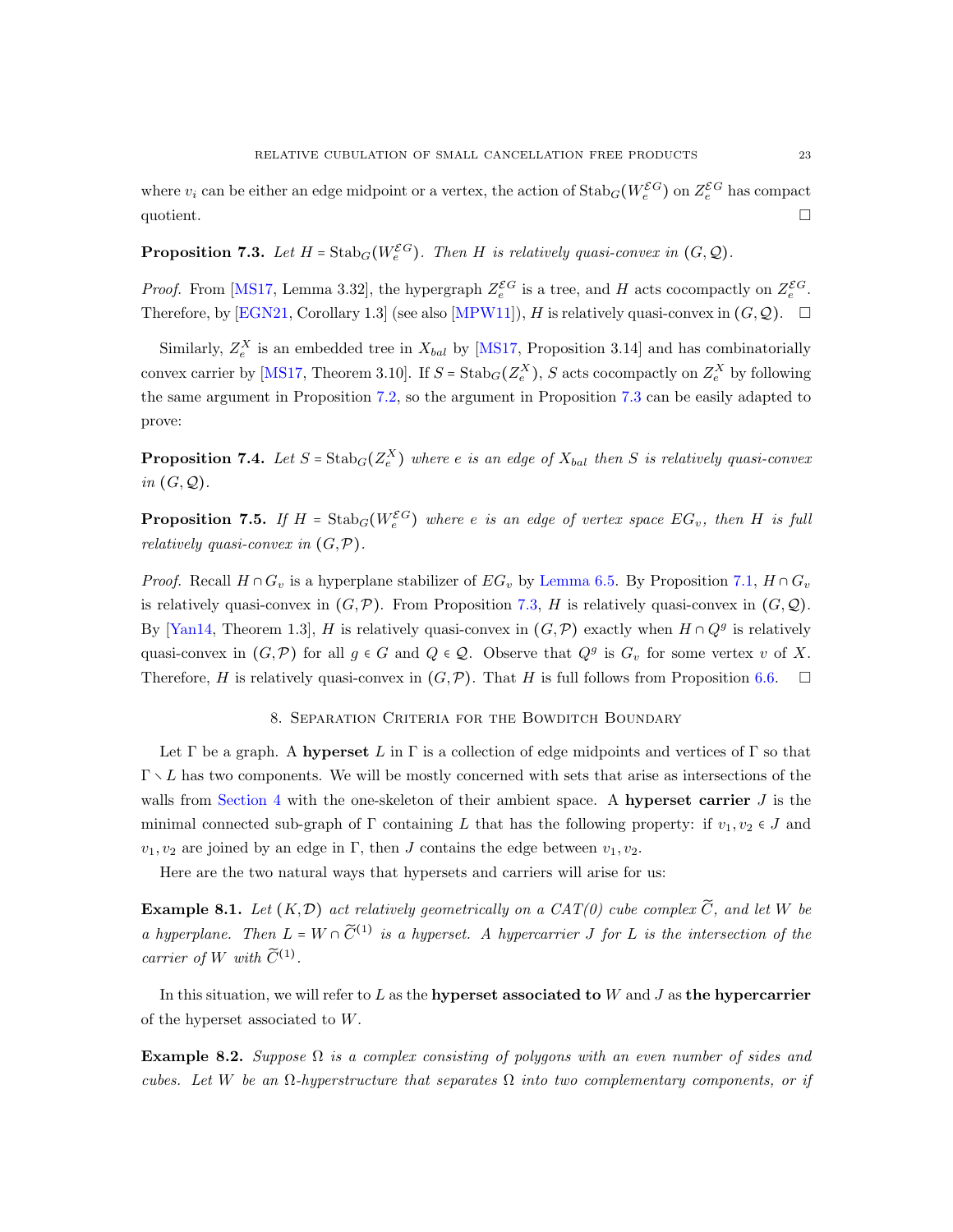$\Omega$  =  $X_{bal}$  as defined above, then W can be also be a hypergraph. Then  $L = W \cap \Omega^{(1)}$  is a hyperset. A hypercarrier J for L is the intersection of the associated hypercarrier for W with  $\Omega$ .

As in the cube complex case, we will refer to  $L$  as the **hyperset associated to**  $W$  and  $J$  as the hypercarrier of the hyperset associated to W. Let  $\Sigma$  be a  $\delta$ -hyperbolic graph that is generalized fine with respect to the action of  $(K,\mathcal{D})$  and for each  $D \in \mathcal{D}$  and  $k \in K$ , let  $\Sigma_{D^k}$  be the compact sub-graph stabilized by  $D^k$ .

<span id="page-23-2"></span>Hypersets are preserved when electrifying stabilized sub-graphs of a generalized fine action.

**Proposition 8.3.** Let  $\Sigma$  be generalized fine with respect to the action of  $(K,\mathcal{D})$  and let  $\Sigma_{D^k}$  be the sub-graph of cells whose stabilizer is commensurable to  $D^k$  for  $D \in \mathcal{D}$ ,  $k \in K$ . Let  $\sigma : \Sigma \to \Gamma$ be the map that collapses the  $\Sigma_{D^k}$ . Let  $S = \bigcup \{\Sigma_{D^k} : \Sigma_{D^k} \cap L \neq \emptyset\}$ . If L is a hyperset and J is a quasi-convex hyperset carrier, then  $\sigma(L)$  is a hyperset in  $\Sigma(D^k)$ ,  $\sigma(J)$  is a hyperset carrier and the components of  $\Gamma \setminus \sigma(L)$  are images of the components of  $\Gamma \setminus (S \cup L)$ .

8.1. Separating points in the Bowditch boundary. In this section, we recall a criterion from [\[EGN21\]](#page-33-16) for separating points in the Bowditch boundary constructed from a fine hyperbolic graph. We set the following assumptions for the remainder of this subsection:

<span id="page-23-0"></span>**Hypotheses 8.4.** Let  $(K, \mathcal{D})$  be a relatively hyperbolic pair and let K act on a fine  $\delta$ -hyperbolic  $graph \Gamma$  with the following properties:

- The action of  $K$  is cocompact,
- edge stabilizers are finite, and
- each  $D \in \mathcal{D}$  stabilizes a single vertex.

Let L be a hyperset with connected quasi-convex carrier J.

**Definition 8.5.** With the setup in Hypotheses [8.4,](#page-23-0) J has the **two-sided carrier property** if there exist connected quasi-convex subsets  $J^+$  and  $J^-$  so that  $J = J^+ \cup J^-$ ,  $J^+ \cap J^- \subseteq L$ , every path between vertices in components of  $\Gamma \setminus L$  must intersect both  $J^+$  and  $J^-$  and if v is a vertex of  $J^- \cap J^+$  with infinite stabilizer, then  $v \in \Lambda$  Stab<sub>K</sub>(L).

When Hypotheses [8.4](#page-23-0) arise from electrifying the stabilized sub-graphs of  $(K,\mathcal{D})$  acting relatively geometrically on a CAT(0) cube complex  $\widetilde{X}$ , the two-sidedness of the hyperplanes gives us a natural way to show that hypersets in  $\Gamma$  have the two-sided carrier property, see [\[EGN21,](#page-33-16) Proposition 6.3].

When the Bowditch boundary is constructed as in [Definition 5.8](#page-17-1) from a fine hyperbolic graph, the points of the Bowditch boundary are either **conical limit points** that lie in  $\partial \Gamma$ , the visual boundary of  $\Gamma$  or are **parabolic vertices** of  $\Gamma$  that are stabilized by maximal parabolics.

<span id="page-23-1"></span>**Definition 8.6.** Assuming Hypotheses [8.4,](#page-23-0) we say that L **separates** p, q if  $p, q \notin \Lambda$  Stab<sub>K</sub>(L) and one of the following holds: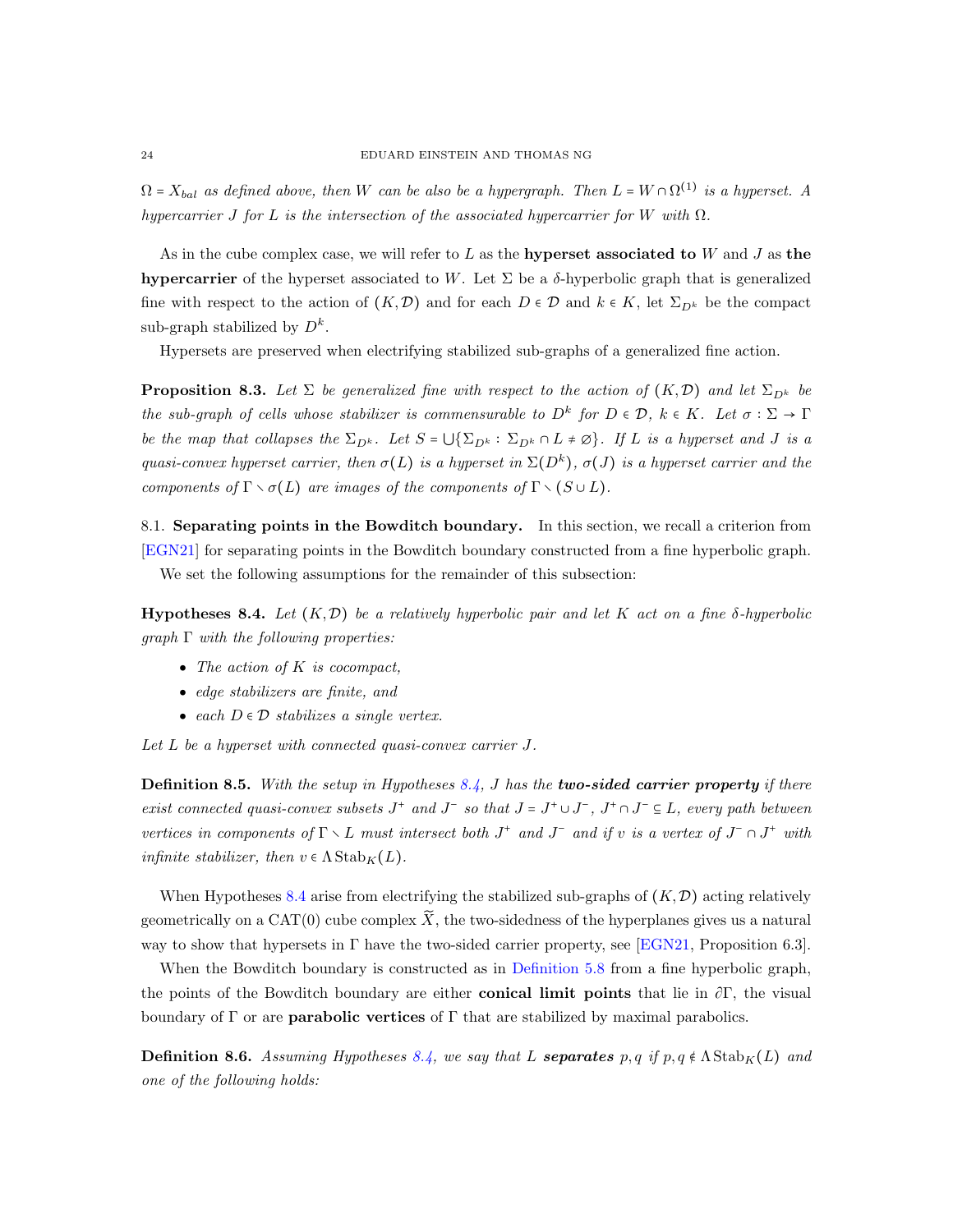- p, q are both conical limit points, and there exists some geodesic  $\gamma : (-\infty, \infty) \to \Gamma$  with  $\lim_{t\to\infty}\gamma(t)=p$  and  $\lim_{t\to-\infty}\gamma(t)=q$  so that there exists  $T>0$  so that for all  $t-1 < 0 <$  $T < t_{+}, \gamma(t_{+})$  and  $\gamma(t_{-})$  are in distinct components of  $\Gamma \setminus L$ ,
- q is a parabolic vertex in Γ, p is a conical limit point, and there exists some geodesic  $\gamma$ :  $[0,\infty) \to \Gamma$  from  $q = \gamma(0)$  to p so that for t sufficiently large,  $\gamma(t)$  and x are in distinct components of  $\Gamma \setminus L$ ,
- p, q are both parabolic vertices in  $\Gamma$ , and p, q lie in distinct components of  $\Gamma \setminus L$ .

In [\[EGN21,](#page-33-16) Theorem 5.7], Groves and the authors prove that separation in the sense of [Defini](#page-23-1)[tion 8.6](#page-23-1) implies separation in the Bowditch boundary:

<span id="page-24-1"></span>**Theorem 8.7** ([\[EGN21,](#page-33-16) Theorem 5.7]). Assume Hypotheses [8.4](#page-23-0) and assume the setup satisfies the two-sided carrier property. If L separates  $p, q \in \partial_\mathcal{D} K \setminus \Lambda$  Stab $_K(L)$ , then there exists a finite index subgroup  $K_L \leq \text{Stab}_K(L)$  so that p and q are in  $K_L$ -distinct components of  $\partial_{\mathcal{D}} K \setminus \Lambda K_L$ .

Given a pair of points  $p, q \in \partial_p G$ , we look at their image in  $\partial_{\mathcal{Q}}G$  coming from [Proposition 5.2.](#page-16-2) The one-skeleton of the polygonal complex  $X_{bal}$  is a fine hyperbolic graph that witnesses the relative hyperbolicity of  $(G, \mathcal{Q})$ . The hypergraph stabilizers in  $X_{bal}$  (in fact,  $X_{bal}$ –hyperstructures suffice) let us separate p from q when they have distinct images in  $\partial_{\mathcal{Q}}G$ .

Otherwise, the points p and q map to the same conical limit point of  $\partial_{\mathcal{Q}}G$ , so p and q lie in the Bowditch boundary of a single fiber  $\mathcal{E}G_v$ . We will see that the one-skeleton of the blown-up complex  $\mathcal{E}G_{bal}$  has the structure of a generalized fine graph witnessing the relative hyperbolicity of  $(G,\mathcal{P})$  in [Proposition 8.20.](#page-28-0) In this case, we separate p and q using the stabilizer of an  $\mathcal{E}G_{bal}$ -hyperstructure that intersects  $\mathcal{E}G_v$  in a hyperplane.

8.2. The Polygonal Case. Recall that if  $Z_e^X$  is a hypergraph in  $X_{bal}$ , then the associated hypercarrier of  $Z_e^X$  is  $Z_e^X \cap X_{bal}^{(1)}$ . Similarly, if  $Y_e^X$  is the carrier of  $Z_e^X$ , then the associated hyperset J is  $Y_e^X \cap X_{bal}^{(1)}$ . We say that a hypergraph  $Z_e^X$  **separates**  $p, q \in \partial_{\mathcal{Q}}G$  if the associated hyperset L separates  $p, q$  in  $\partial_{\mathcal{Q}}G \setminus \Lambda \text{Stab}_G(Z_e^X)$  in the sense of Definition [8.6.](#page-23-1) Recall that  $X_{bal}^{(1)}$  is a fine hyperbolic graph by Proposition [5.4.](#page-16-1) We recall some elementary facts about  $\delta$ -hyperbolic spaces.

<span id="page-24-0"></span>**Lemma 8.8** (Uniform fellow-traveling). Let  $X_{bal}$  be a  $\delta$ -hyperbolic space. Let  $K \subseteq X_{bal}$  be any convex subset. There exists  $R = R(\delta)$  such that if for some  $r > 0$  there is a geodesic  $\gamma \subseteq \mathcal{N}_r(K)$  then  $\gamma \subseteq \mathcal{N}_R(K)$ .

Proof. This is an immediate consequence of the Morse lemma for hyperbolic spaces. We can view  $\gamma$  as a  $(1, r)$ –quasi-geodesic joining pairs of points in K.

**Definition 8.9.** Let  $\gamma \subseteq X_{bal}^{(1)}$  be a (possibly finite) geodesic so that any endpoints are vertices. We define the skewer set as follows

$$
sk(\gamma) = \{Z_e^X \mid e \text{ is an edge of } \gamma\}
$$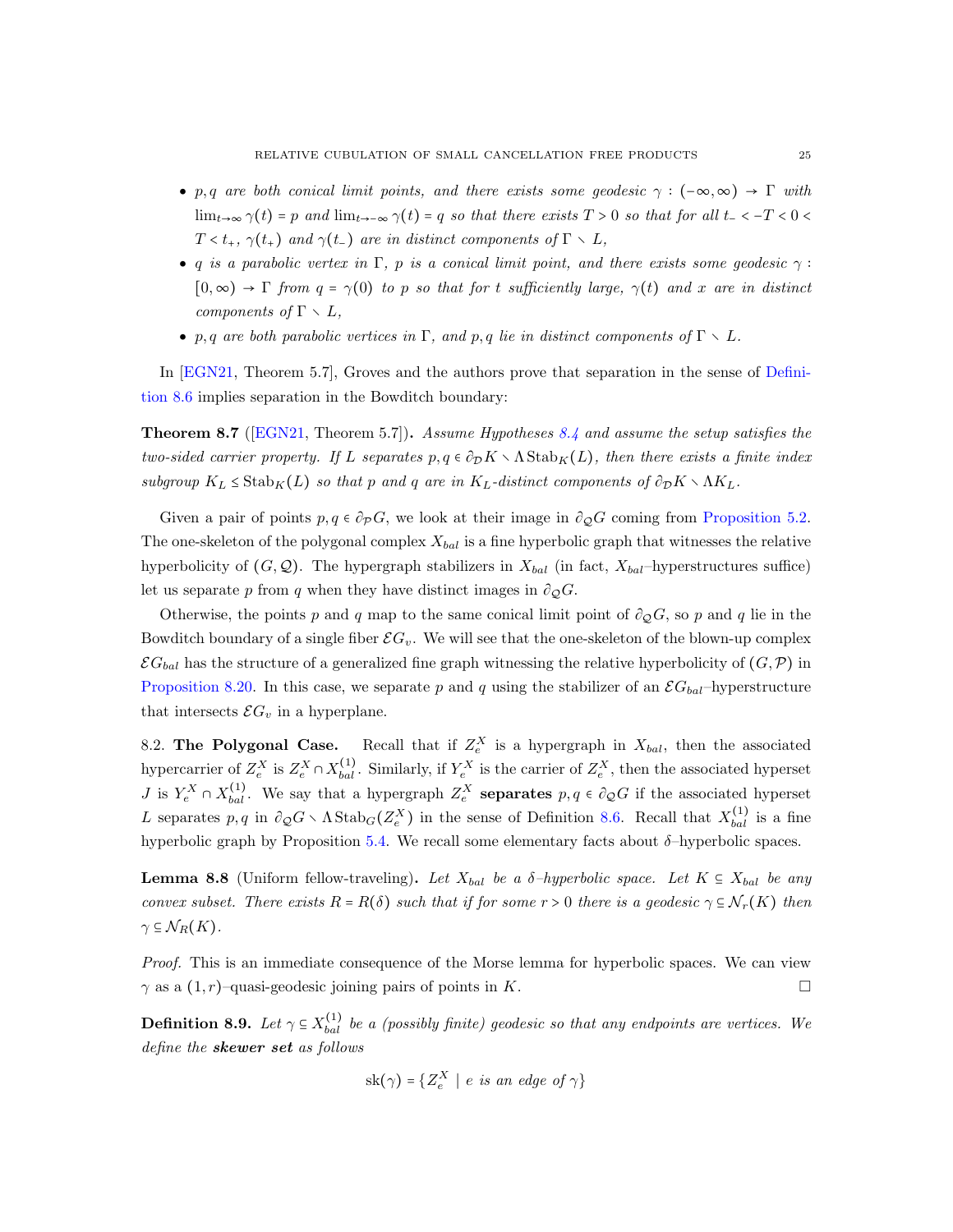We say that each  $Z_e^X \in sk(\gamma)$  is **dual** to  $\gamma$ . An important elementary fact is that hypergraphs dual to a geodesic are dual to a unique edge.

<span id="page-25-0"></span>**Lemma 8.10.** Let  $\gamma$  be a geodesic in  $X_{bal}^{(1)}$  so that any endpoints of  $\gamma$  are vertices. If  $Z_e^X$  is a hypergraph in  $X_{bal}^{(1)}$ , then  $\gamma$  contains at most one edge dual to  $Z_e^X$ .

*Proof.* Suppose  $\gamma$  is dual to  $Z_e^X$  at  $e, e'$ . By the convexity of the one-skeleton of  $Y_e^X$ , the subsegment of  $\gamma$  between e and e' lies in  $Y_e^X$ . Since the map of the abstract carrier  $\widetilde{Y}_e^X$  to  $Y_e^X$  is an embedding,  $\gamma$  can only pass between polygons of  $Y_e^X$  at vertices that are endpoints of edges dual to  $Z_e^X$ . Therefore for some polygons  $U_i$  of  $Y_e^X$  there is a subpath of  $\gamma$  that can be written as a concatenation  $e\gamma_1\gamma_2 \dots \gamma_k e'$  where  $\gamma_i$  is geodesic in  $X_{bal}^{(1)}$  and  $\gamma_i \subseteq \partial U_i$ .

If  $f, f'$  are diametrically opposed edges of a polygon U of  $Y_e^X$ , and  $\sigma$  is a geodesic path between endpoints of f, f' on the same side of  $Z_e^X$ , let  $\sigma^{op}$  be the geodesic path between the other pair of endpoints of  $f, f'$ .

If  $k = 1$ , then  $e, e'$  are diametrically opposed edges of a polygon U and  $\gamma_1^{op}$  is a shorter path between the endpoints of  $\gamma$  than  $\gamma$ , contradicting that  $\gamma$  was a geodesic in  $X_{bal}^{(1)}$ . Now suppose  $k > 1$ . Let  $e'' \neq e'$  be the other edge of  $U_k$  that is also dual to  $Z_e^X$ . Then the concatenation  $e\gamma_1 \dots \gamma_{k-1} e'' \gamma_k^{op}$ is a geodesic between the endpoints of  $\gamma$  and  $e\gamma_1 \dots \gamma_{k-1}e''$  is a geodesic dual to two edges of  $Z_e^X$ . By induction, we obtain a contradiction.

<span id="page-25-1"></span>Remark 8.11. Since hypergraph carriers are convex with respect to the combinatorial metric on  $X_{bal}^{(1)}$ , every edge of  $\gamma$  is dual to a unique hypergraph in the sk( $\gamma$ ). Observe sk( $\gamma$ ) is infinite when  $\gamma$ is a geodesic ray or bi-infinite geodesic. There are finitely many G-orbits of edges in  $X_{bal}$ . If  $\gamma$  is infinite, there is an infinite G-orbit of hypergraphs in  $sk(\gamma)$  which we will denote:

$$
\mathcal{S}_{\gamma} \coloneqq \{g_iZ\}_{i=0}^{\infty}.
$$

Without loss of generality we can and will assume  $g_0 = id_G$ . Moreover, each hypergraph  $O \in sk(\gamma)$ disconnects  $\gamma$  into two components such that each lie in distinct components of  $X_{bal}^{(1)} \setminus O$ .

Our goal in describing skewer sets is that we may understand stabilizers of hypergraphs using acylindricity of  $G$ -action on  $X_{bal}$  from [Lemma 3.10.](#page-10-1) Note that in the definition of an action being acylindrical along a subgroup [Definition 3.9](#page-9-2) requires the subgroup  $H$  to be quasi-isometrically embedded in  $X_{bal}$  with respect to any word metric associated to a finite generating set.

# **Lemma 8.12.** The orbit of  $\text{Stab}_G(Z_e^X)$  is quasi-isometrically embedded in  $X_{bal}^{(1)}$ .

*Proof.* Note that  $Z_e^X$  contains no vertices of  $X_{bal}^{(1)}$ . By Proposition [6.3,](#page-19-0) the intersection of  $\text{Stab}_G(Z_e^X)$ with any cell stabilizer of  $X_{bal}^{(1)}$  is finite. Therefore,  $\text{Stab}_G(Z_e^X)$  acts properly on the tree  $Z_e^X$ . Recall that Proposition [7.2](#page-21-1) can be adapted to that show that  $\text{Stab}_G(Z_e^X)$  acts cocompactly on  $Z_e^X$ . Therefore, distance in  $\text{Stab}_G(Z_e^X)$  is coarsely equivalent to distance in  $Z_e^X$ , which is in turn coarsely equivalent to distance in  $X_{bal}^{(1)}$  because  $Z_e^X \cap X_{bal}^{(1)}$  is quasi-convex in  $X_{bal}^{(1)}$  $\begin{array}{c}\n\text{(1)} \\
\text{bal}\n\end{array}$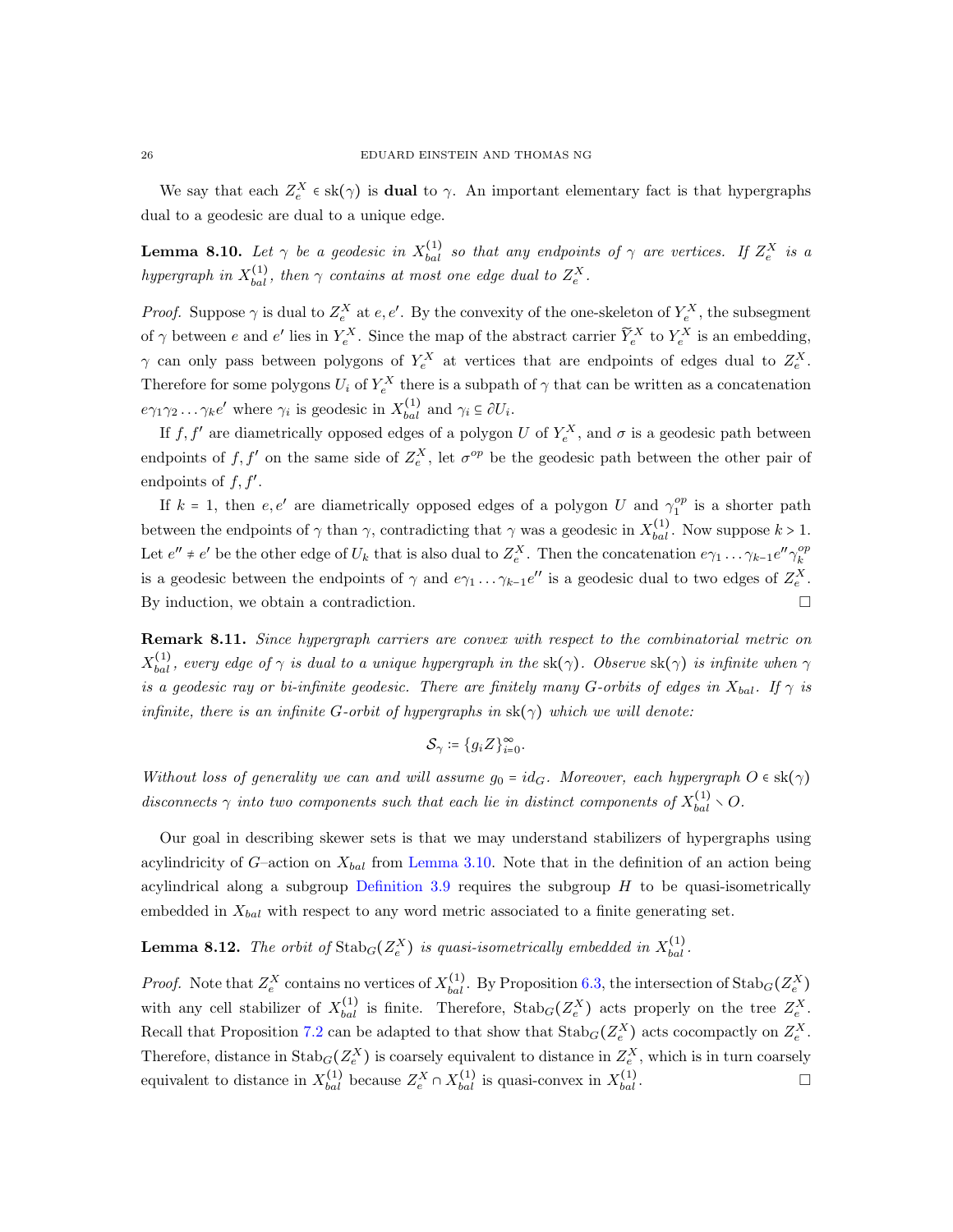Recall that the Bowditch boundary  $\partial_{\mathcal{Q}}G$  can be partitioned into parabolic points and conical limit points as in [Definition 5.8.](#page-17-1) Moreover, since  $X_{bal}^{(1)}$  is a fine hyperbolic graph that witnesses the relative hyperbolicity of  $(G, Q)$  by [Proposition 5.4,](#page-16-1) parabolic points can be idenitied with vertices in  $X_{bal}^{(1)}$  and conical limit points are can viewed as points in the visual boundary  $\partial_{\infty} X_{bal}^{(1)}$ . The following [Proposition 8.13](#page-26-0) proves that pairs of points in  $\partial_{\mathcal{P}}G$  with distinct images in  $\partial_{\mathcal{Q}}G$  under the boundary projection mentioned in [Proposition 5.2](#page-16-2) are separated in the sense of [Definition 8.6](#page-23-1) by  $X_{bal}$ –hyperstructure. A consequence is that stabilizers of such hyperstructures give codimension-one subgroups that satisfy the conditions of [Theorem 2.3.](#page-4-1)

<span id="page-26-0"></span>**Proposition 8.13.** Let  $p, q \in \partial_{\mathcal{Q}}G$  be a pair of distinct points. Then there exists a hypergraph  $Z_e^X$ whose associated hyperset separates p, q.

Proof. The partition of the Bowditch boundary into parabolic and conical limit points splits our consideration into the following three cases: (1) both points are parabolic, (2) both points are conical limit points, and (3) one point is conical and the other is parabolic.

## Case 1:  $p, q$  are both parabolic points.

Let  $\gamma$  be a geodesic segment in  $X_{bal}^{(1)}$  joining p and q. Let  $e_0$  be an edge in  $\gamma$  and let  $Z_{e_0}^X$  be the hypergraph dual to  $e_0$ . Let  $H = \text{Stab}_G(Z_{e_0}^X)$ . Since  $\gamma$  is geodesic,  $\gamma$  can cross  $Z_{e_0}^X$  exactly once by Lemma [8.10.](#page-25-0)

In this case, let  $Z_e^X = Z_{e_0}^X$ . Since  $Z_e^X$  splits  $X_{bal}^{(1)} \setminus Z_e^X$  into two components, it suffices to show that  $p, q \notin \Lambda H$ . By Proposition [6.3,](#page-19-0) since  $Z_e^X$  contains no vertices, the intersection of the parabolic stabilizer of p or q with H is finite. Therefore, both p and q are not contained in the limit set of H.

## Case 2:  $p, q$  are both conical limit points.

By [Proposition 5.9](#page-18-2) there is a geodesic  $\gamma$  in  $X_{bal}^{(1)}$  joining p, q. Let  $S_{\gamma}$  be an infinite G-invariant subset of sk( $\gamma$ ) described in [Remark 8.11.](#page-25-1) Fix  $R = R(\delta)$ , the uniform fellow-traveling constant of [Lemma 8.8.](#page-24-0) We claim that all but finitely many  $Z_f^X \in \mathcal{S}_{\gamma}$  have  $p \notin \Lambda \text{Stab}_G(Z_f^X)$ . Suppose not. Let  $g_1, g_2, \ldots$  be elements of G so that  $g_1e_0, g_2e_0, \ldots$  is an infinite collection of edges of  $\gamma$  so that

(1)  $Z_{g_i e_0}^X \in \mathcal{S}_{\gamma}$ , and

(2) if 
$$
H_i = \text{Stab}_G(Z_{g_i e_0}^X), p \in \Lambda H_i.
$$

By Lemma [8.10,](#page-25-0) the  $Z_{g_ie_0}^X$  are distinct. Therefore,  $\{g_i H\}$  is an infinite collection of cosets of H because the orbit of  $g_i H$  intersects  $g_i e$ . Parameterize  $\gamma : (-\infty, \infty) \to X_{bal}^{(1)}$  so that  $\lim_{t \to \infty} \gamma(t) = p$ . Then there exists  $t_i$  so that if  $t > t_i$ ,  $\gamma(t) \subseteq \mathcal{N}_R(Z_{g_i e_0}^X)$ . Therefore for any  $D \geq 0$ :

$$
\#\left\{k:\,\operatorname{diam}\left(\bigcap_{i=0}^k \mathcal{N}_{2R}(Z_{g_ie_0}^X)\right) > D\right\}
$$

is unbounded. Since  $Z_{e_0}^X$  is H-cocompact, the image of  $g_iH$  under the orbit map is coarsely  $Z_{g_ie_0}^X$ . Thus we obtain a contradiction to the fact that the action of  $G$  is acylindrical in the sense of [Definition 3.9.](#page-9-2)

Similarly, all but finitely many  $Z_f^X \in \mathcal{S}_{\gamma}$  do not have  $q \in \Lambda \text{Stab}_G(Z_f^X)$ .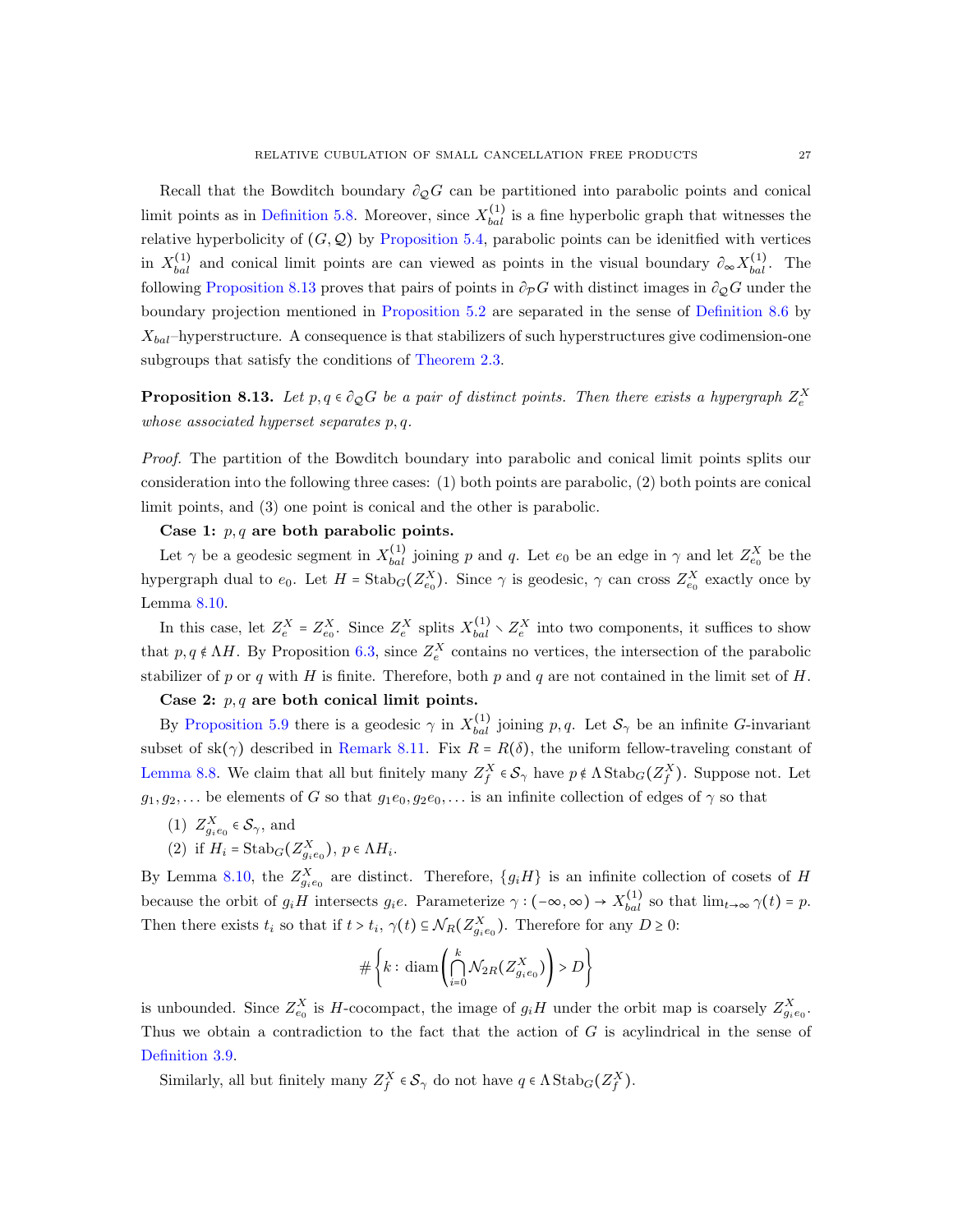Therefore there exists some  $Z_e^X \in \mathcal{S}_{\gamma}$  so that  $p, q \notin \Lambda \text{Stab}_G(Z_e^X)$ . Since  $\gamma$  can only cross  $Z_e^X$  once, we see that p and q are separated by  $Z_e^X$ .

# Case 3:  $p$  is a conical limit point and  $q$  is a parabolic vertex.

There exists a geodesic ray  $\gamma$  from  $q = \gamma(0)$  to p by the definition of the visual boundary. By following the same argument in the previous case, there exists an e dual to  $\gamma$  so that  $p \notin \Lambda$  Stab $_G(Z_e^X)$ . The same argument from the first case tells us that  $q \notin \Lambda$  Stab $_G(Z_e^X)$ . Since  $\gamma$  crosses  $Z_e^X$  exactly once by Lemma [8.10](#page-25-0) and  $Z_e^X$  separates  $X_{bal}^{(1)}$  into two complementary components,  $Z_e^X$  separates p and q.

**Proposition 8.14.** If J is the associated hyperset carrier of  $Z_e^X$ , J has the two-sided carrier property.

*Proof.* By [\[MS17,](#page-34-0) Proposition 3.14],  $Z_e^X$  separates  $X_{bal}$  into two distinct components and therefore L naturally separates  $X_{bal}^{(1)}$  and J decomposes into two distinct connected pieces  $J^+$  and  $J^-$  so that  $J^+\cap J^-=L$  and  $J^+\setminus L$ ,  $J^-\setminus L$  lie in distinct components of  $X_{bal}^{(1)}\setminus L$ . A combinatorial path from one component of  $X_{bal} \setminus Z_e^X$  must pass through an edge dual to  $Z_e^X$ , so every path between  $J^+$ and  $J^-$  must pass through L. Recall that J is the convex one-skeleton of the carrier of  $Z_e^X$  and the cocompactness of the action of G on  $X_{bal}$  gives a bound N on the number of sides of any polygon in  $X_{bal}$ , so  $J^+$  and  $J^-$  are N-quasi-convex in  $X_{bal}^{(1)}$ . By construction  $J^+ \cap J^- = L$ .

The following [Theorem 8.15](#page-27-0) and [Corollary 8.16](#page-27-1) prove that we can separate any pair of points in  $\partial_{\mathcal{P}}G$  that do not lie in a single fiber of the map to  $\partial_{\mathcal{Q}}G$ .

<span id="page-27-0"></span>**Theorem 8.15.** Let  $p, q \in \partial_{\mathcal{Q}}G$  be distinct, then there exists a hypergraph  $Z_e^X$  and a finite index  $K_W \leq \text{Stab}_G(Z_e^X)$  so that p and q are in  $K_W$ -distinct components of  $\partial_{\mathcal{Q}}G \setminus \Lambda K_W$ .

*Proof.* By Proposition [8.13](#page-26-0) there exists a hypergraph that separates p, q. The action of G on  $X_{bal}$ has trivial edge stabilizers, the action is cocompact and every maximal parabolic fixes a vertex. Therefore, by Theorem [8.7,](#page-24-1) there exists a finite index subgroup  $K_W$  of  $\text{Stab}_G(Z_e^X)$  so that p and q lie in  $K_W$ -distinct components of  $\partial_{\mathcal{Q}} G \setminus \Lambda K_W$ .

<span id="page-27-1"></span>**Corollary 8.16.** Let  $p, q \in \partial_{\mathcal{P}}G$  be distinct. If p,q are not points in the Bowditch boundary of a single fiber group, then there exists a relatively quasi-convex subgroup  $K_{p,q}$  so that p, q are in  $K_{p,q}$ -distinct components of  $\partial_{\mathcal{P}} G \setminus \Lambda K_{p,q}$ .

*Proof.* Recall from Proposition [5.2](#page-16-2) that there exists a continuous map  $\phi : \partial_{\mathcal{P}} G \to \partial_{\mathcal{Q}} G$  and  $\phi(p) \neq$  $\phi(q)$  if they are not in the boundary of a single fiber group. The result then follows by applying Theorem [8.15](#page-27-0) and Proposition [5.3.](#page-16-3)

8.3. Separating points in the boundary of a single fiber. Recall that  $A$  is relatively quasiconvex in G, so  $\partial_{\mathcal{P}_A} A \to \partial_{\mathcal{P}} G$  and the image of this inclusion is the limit set of A.

<span id="page-27-2"></span>We first recall some important facts about relatively geometric actions.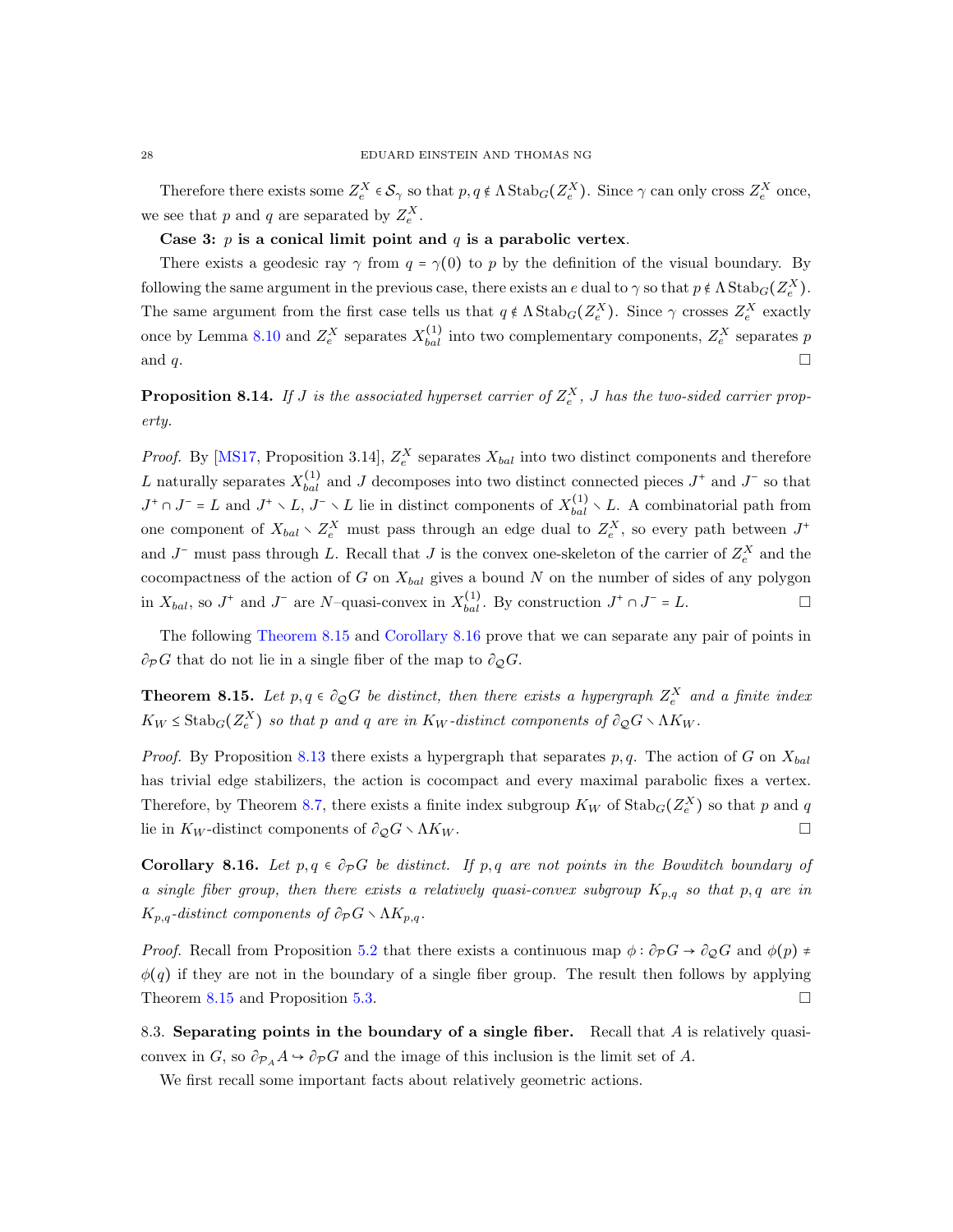**Proposition 8.17** ([\[EGN21,](#page-33-16) Proposition 6.1]). Let  $(K, \mathcal{D})$  act relatively geometrically on a  $CAT(0)$ cube complex  $\widetilde{X}$ . Let W be a hyperplane of  $\widetilde{X}$ , and let  $D^k$  be a maximal peripheral subgroup. W is dual to an edge whose stabilizer is commensurable to  $D^k$  if and only if  $D^k$  is commensurable to a subgroup of  $\mathrm{Stab}_K(W)$ .

[Theorem 8.7](#page-24-1) implies that any two distinct points in the Bowditch boundary of a group that acts relatively geometrically can be separated by the limit set of a hyperplane stabilizer. Every hyperplane in a fiber complex is the intersection of that fiber complex with an  $\mathcal{E}G$ -hyperstructure  $W_e^{\mathcal{E}G}$ . We aim to use this fact by showing that we can extend the stabilizers of these hyperplanes can be extended to codimension-one subgroups of  $G$ . In the process, we prove the following two more specific results that are useful here:

<span id="page-28-1"></span>**Lemma 8.18** ([\[EGN21,](#page-33-16) Lemma 6.7]). Let  $(K, \mathcal{D})$  act relatively geometrically on a CAT(0) cube complex  $\widetilde{C}$ . Let  $\gamma: (-\infty,\infty) \to \widetilde{C}^{(1)}$  be a connected bi-infinite combinatorial  $(\lambda,\varepsilon)$ -quasi-geodesic. Given  $M > 1$ , there exist a hyperplane W of  $\widetilde{C}$  and  $t_M > 0$  so that for all t with  $|t| > t_M$ :

- (1)  $\gamma(\pm t)$  are separated by W,
- (2)  $\gamma$  crosses W an odd number of times, and
- (3)  $d(\gamma(t), W) > M$ .

Also,  $\gamma(t) \in W$  implies  $|t| \leq t_M$ .

<span id="page-28-2"></span>**Lemma 8.19** ([\[EGN21,](#page-33-16) Lemma 6.8]). Let  $(K, \mathcal{D})$  act relatively geometrically on a CAT(0) cube complex  $\widetilde{C}$ . Let  $\gamma : [0, \infty) \to \widetilde{C}$  be an infinite combinatorial  $(\lambda, \varepsilon)$ –quasi-geodesic ray where  $x = \gamma(0)$ is a vertex. Given  $M > 1$ , there exists a hyperplane W of  $\widetilde{C}$  and  $t_M > 0$  so that for all t with  $t > t_M$ :

- (1) W separates  $\gamma(0)$  and  $\gamma(t)$ ,
- (2) if  $\text{Stab}_K(x)$  is infinite, W is not dual to any edge whose stabilizer is commensurable to  $Stab<sub>K</sub>(x)$ , and
- (3)  $d(\gamma(t), W) > M$ .

In particular, if  $\gamma(t) \in W$ , then  $0 < t \leq t_M$ .

Recall that the vertex groups  $G_v$  act relatively geometrically on their associated vertex space  $EG_v$ . This gives each  $EG_v^{(1)}$  the structure of a generalized fine hyperbolic graph with respect to this action. Generalized fine graphs are easier to work with for separating boundary points as was shown in [\[EGN21\]](#page-33-16). In particular, the complete electrification map described in [Proposition 5.7](#page-17-2) is an equivariant quasi-isometry to a fine hyperbolic graph.

<span id="page-28-0"></span>**Proposition 8.20.**  $\mathcal{E}G^{(1)}$  is a generalized fine hyperbolic graph with respect to the action of  $(G, \mathcal{P})$ .

*Proof.* By Proposition [3.6,](#page-9-3)  $\mathcal{E}G_{bal}$  is equivariantly quasi-isometric to the coned-off Cayley graph for  $(G,\mathcal{P})$ . Since the actions of the fiber groups on the fiber complexes are relatively geometric, every maximal parabolic stabilizes a vertex of  $\mathcal{E}G_{bal}$ . Likewise, if  $\Sigma_{Ps}$  is the sub-graph of  $\mathcal{E}G_{bal}^{(1)}$  whose cells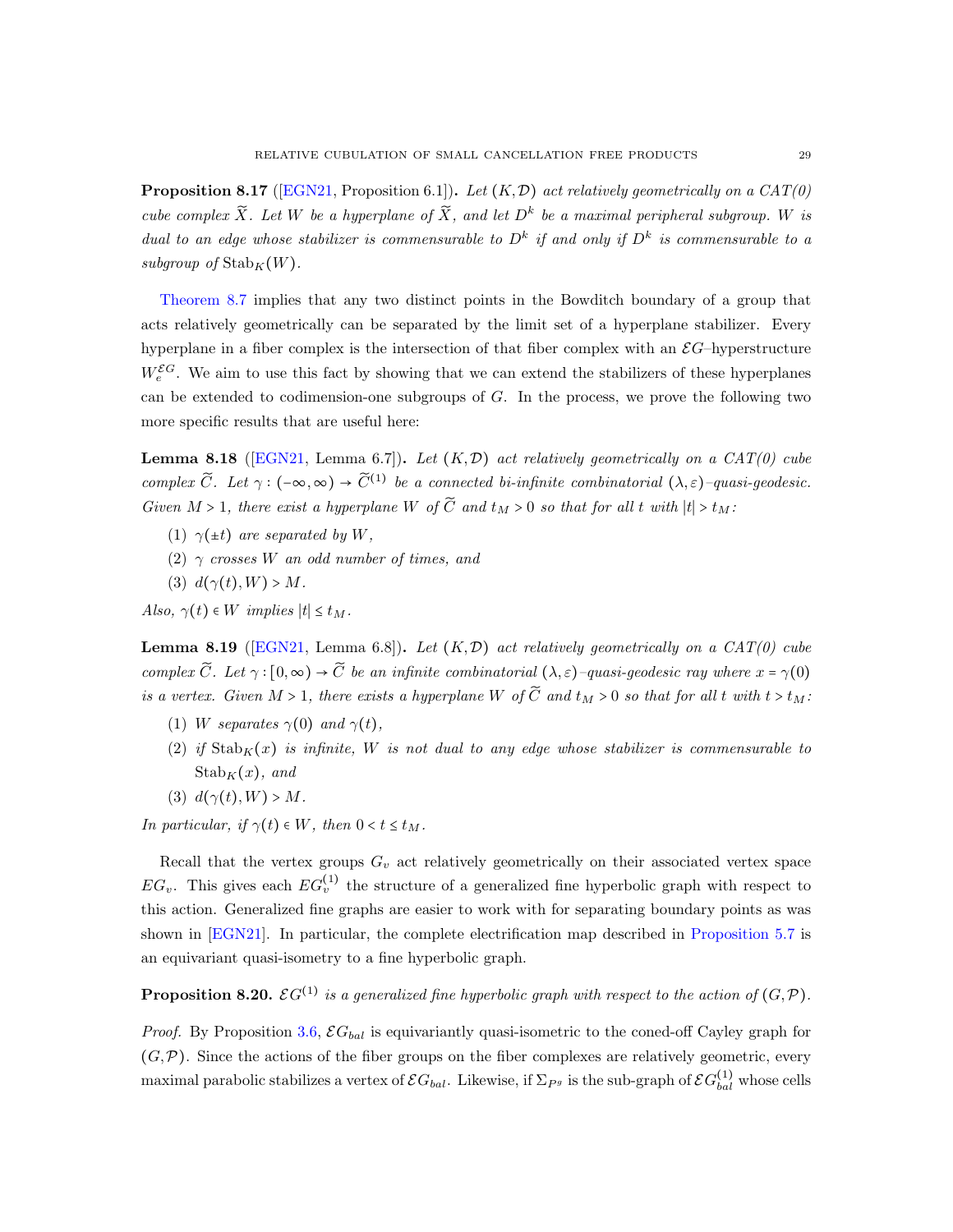have stabilizer commensurable to  $P^g$  for some  $P \in \mathcal{P}$  and  $g \in G$ , then  $\Sigma_{P^g}$  lies in a fiber complex and is connected and compact by [\[EG20b,](#page-33-2) Proposition 3.5]. If  $\Gamma$  is the complete electrification of  $\mathcal{E}G_{bal}$ with respect to  $\Sigma_{P_g}$ , then Γ has trivial edge stabilizers, and the maximal parabolic subgroups of  $(G,\mathcal{P})$  each stabilize exactly one vertex of Γ. Therefore, by Proposition [3.6,](#page-9-3) Γ is also quasi-isometric to the coned-off Cayley graph for  $(G,\mathcal{P})$  and is hyperbolic. Hence, by [\[Bow12,](#page-33-19) Lemma 4.5], Γ is a fine hyperbolic graph. Therefore by [\[EGN21,](#page-33-16) Proposition 3.2],  $\mathcal{E}G_{bal}^{(1)}$  is generalized fine with respect to the action of  $(G,\mathcal{P})$ .

We fix the following notation for the remainder of this section. Let  $p, q \in \partial_{\mathcal{P}_A}(A)$  be distinct. Then by [\[EGN21,](#page-33-16) Theorem 1.4], there exists a hyperplane  $W_A$  in EA so that  $\Lambda$  Stab $_A(W_A)$  separates p and q in  $\partial_{\mathcal{P}_A} A$ . Let e be an edge dual to  $W_A$ . Then  $W_e^{\mathcal{E}G}$  contains  $W_A$  in  $\mathcal{E}G_{bal}$ .

Let  $\beta: \mathcal{E}G_{bal}^{(1)} \to \Gamma$  be the equivariant quasi-isometry that collapses the  $\Sigma_{P_g}$  from [Proposition 8.20](#page-28-0) where  $\Gamma$  is a fine hyperbolic graph witnessing the relative hyperbolicity of  $(G,\mathcal{P})$  in the sense of [Definition 2.1.](#page-3-2) Let L be the hyperset associated to  $W_e^{\mathcal{E}G}$  in  $\mathcal{E}G_{bal}$  and let J be the associated hypercarrier. Since  $\text{Stab}_G(W_e^{\mathcal{E}G})$  is relatively quasi-convex in  $(G, \mathcal{P})$  by Proposition [7.3,](#page-22-1)  $L = W_e^{\mathcal{E}G} \cap$  $\mathcal{E}G_{bal}^{(1)}$  is quasi-convex in  $\mathcal{E}G_{bal}^{(1)}$ , and hence the associated hypercarrier J is quasi-convex. By [\[MS17,](#page-34-0) Lemma 3.27,  $W_e^{\mathcal{E}G}$  is two-sided which gives a natural division of J into  $J^+$  and  $J^-$  where every path between vertices of components of  $\mathcal{E}G_{bal}^{(1)} \setminus L$  must traverse an edge dual to  $W_e^{\mathcal{E}G}$ .

By Proposition [8.3,](#page-23-2)  $\beta(L)$  is a hyperset in the fine hyperbolic graph Γ and  $\beta(J)$  is its hypercarrier. Moreover, because we are working with the relative structure  $(G,\mathcal{P})$  each of the stabilized sub-graphs  $\Sigma_{P^g}$  for  $P \in \mathcal{P}$  and  $g \in G$  are contained in vertex spaces.

#### **Proposition 8.21.** The hypercarrier  $\beta(J)$  satisfies the two-sided carrier property.

*Proof.* Observe that  $\beta(J^+) \cup \beta(J^-) = \beta(J)$ . If z is a vertex of  $\beta(J^+) \cap \beta(J^-)$ , then z is the image of some  $\Sigma_{P^g}$  which lies entirely in a fiber complex  $EG_v$ . The only way for  $\beta(J^+)$  and  $\beta(J^-)$  to intersect is if an edge  $e'$  dual to  $W_e^{\mathcal{E}G}$  contained in  $\Sigma_{P^g}$  collapses. Then the hyperplane  $W_{e'}$  dual to an edge  $e' \in EG_v$  is contained in  $W_e^{\mathcal{E}G}$  and  $\text{Stab}_{G_v}(W_{e'}) \leq \text{Stab}_G(W_e^{\mathcal{E}G})$  by Lemma [6.5.](#page-20-0) Since  $\Sigma_{P^g}$  contains  $e', P^g$  is commensurable to a subgroup of  $\text{Stab}_{G_v}(W_{e'}) \leq \text{Stab}_G(W_e^{\mathcal{EG}})$  by Proposition [8.17.](#page-27-2) Thus  $\text{Stab}_G(v)$  is commensurable to a subgroup of  $\text{Stab}_G(W_e^{\mathcal{EG}})$  and thus  $\Lambda \text{Stab}_G(v) \subseteq \Lambda \text{Stab}_G(W_e^{\mathcal{EG}})$ .

Since every path between components of  $\mathcal{E}G_{bal}^{(1)} \setminus L$  must traverse an edge dual to  $W_e^{\mathcal{E}G}$ , every path between components of  $\Gamma \setminus \beta(L)$  must intersect  $\beta(J^+) \cap \beta(J^-)$ ).  $\qquad \qquad \Box$ 

**Lemma 8.22.** Let L be the hyperset associated to  $W_e^{\mathcal{E}G}$ . If  $p, q \in EA^{(1)} \setminus L$  are distinct points that lie in distinct complementary components of  $L$ , then  $p$  and  $q$  lie in distinct complementary components of  $\mathcal{E}G_{bal}^{(1)} \setminus L$ .

<span id="page-29-0"></span>*Proof.* Since  $W_e^{\mathcal{E}G}$  splits  $\mathcal{E}G_{bal}$  into two components, any path in  $\mathcal{E}G_{bal}^{(1)}$  has endpoints in different components of  $\mathcal{E}G_{bal}^{(1)} \setminus L$  if and only if the path crosses L an odd number of times. Likewise, complementary components of  $EA^{(1)} \setminus W_e^{\mathcal{E}G}$  are determined by the number of times a path crosses the hyperplane  $W_e^{\mathcal{E}G} \cap EA$ .  $e^{\mathcal{E}G} \cap EA.$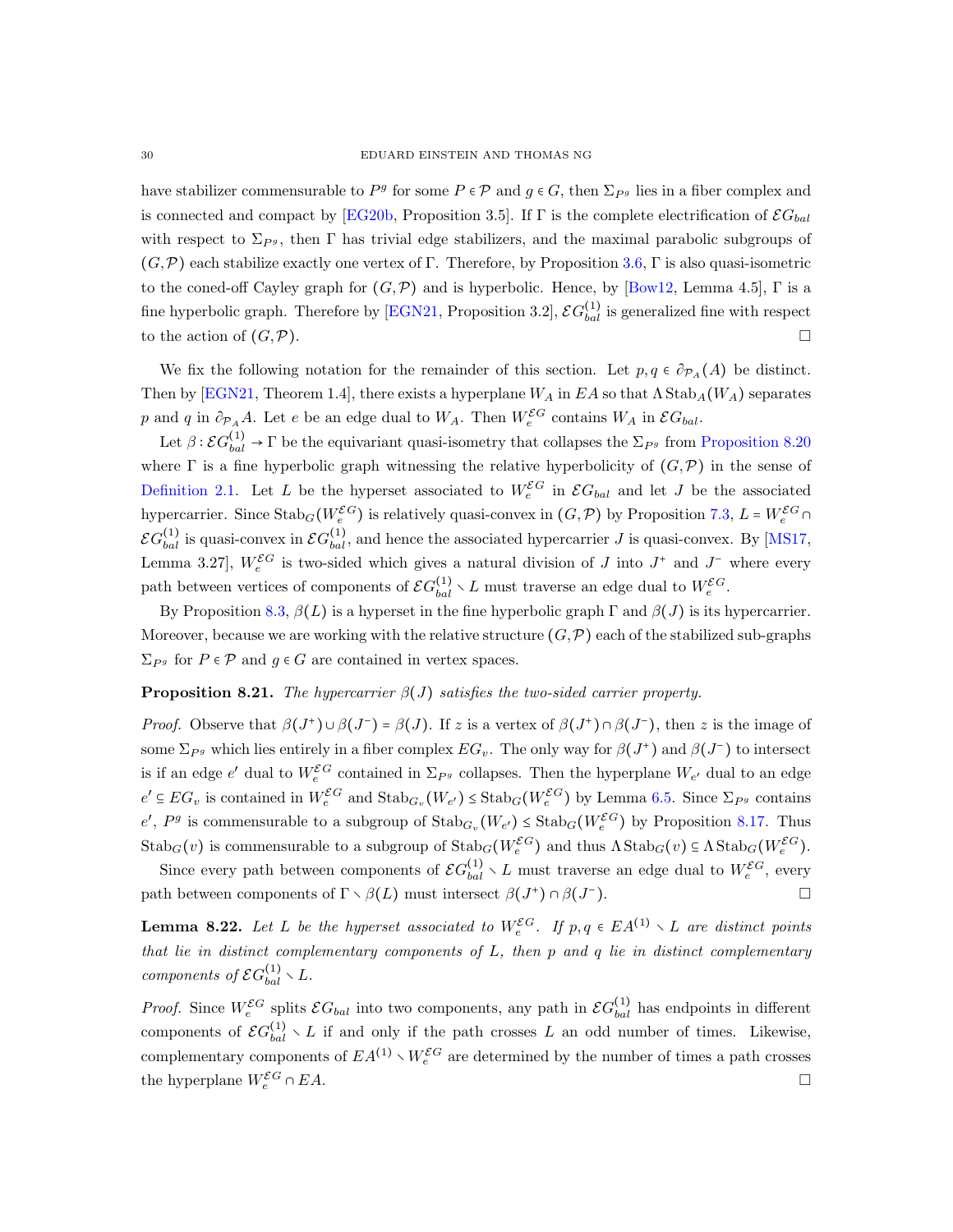**Proposition 8.23.** Let  $p, q \in \partial_P G$  be distinct so that  $p, q \in \partial_{P_A} A$ . There exists an edge e of EA so that if L is the hyperset associated to  $W_e^{\mathcal{E}G}$ , the hyperset  $\beta(L)$  separates p, q in the sense of Definition [8.6.](#page-23-1)

*Proof.* Choose  $W_e^{\mathcal{E}G}$  as above so that if  $W_A = W_e^{\mathcal{E}G} \cap EA$ ,  $\Lambda$  Stab<sub>A</sub>( $W_A$ ) separates  $p, q$  in  $\partial_{\mathcal{P}_A}A$ . We describe points in the Bowditch boundary  $\partial_{\mathcal{P}}G$  in terms of the fine hyperbolic graph  $\Gamma$  as described in [Definition 5.8.](#page-17-1) As in the proof of [Proposition 8.13,](#page-26-0) the proof splits into the following three cases: (1) two parabolic points, (2) two conical limit points, and (3) one parabolic and one conical limit point.

Case 1:  $p, q$  are both parabolic vertices of Γ. If p, q are both parabolic vertices, then p, q already lie in distinct components of  $\mathcal{E}G \setminus W_e^{\mathcal{E}G}$  because  $W_e^{\mathcal{E}G}$  intersects EA exactly in the hyperplane dual to e. Also,  $p, q \notin \Lambda \text{Stab}_G(W_e^{\mathcal{E}G})$  because  $p, q \in \partial_{\mathcal{P}_A}A$  and  $\Lambda \text{Stab}_A(W_A)$  separates p, q in  $\partial_{\mathcal{P}_A} A$ . Note that  $\beta(p)$  and  $\beta(q)$  cannot be in L because otherwise p or q would have to be in  $\Lambda$ Stab<sub>A</sub>( $W_A$ )  $\subseteq$   $\Lambda$ Stab<sub>G</sub>( $\mathcal{E}G$ ) by [\[EGN21,](#page-33-16) Proposition 6.1]. Then  $\beta(p)$ ,  $\beta(q)$  are in distinct components of  $\Gamma \setminus \beta(L)$ .

Setup for the remaining cases: Let  $\gamma$  be a geodesic in Γ between p,q. Recall that  $(G,\mathcal{P})$ admits a generalized fine action on  $\mathcal{E}G^{(1)}$  [Proposition 8.20.](#page-28-0) By [\[EGN21,](#page-33-16) Definition 2.6 and Corollary 2.11], there exists a quasi-geodesic  $\hat{\gamma}$  in  $\mathcal{E}G^{(1)}$  called the **complete de-electrification** of  $\gamma$  such that  $\beta(\widehat{\gamma}) = \gamma$ .

Case 2:  $p, q$  are both conical limit points. Now suppose  $p, q$  are both conical limit points. Since  $W_A$  separates p, q, there exists a quasi-geodesic  $\hat{\sigma}$  :  $(-\infty, \infty) \to EA$  so that  $\sigma = \beta(\hat{\sigma})$  is geodesic in  $\beta$ (EA) between p, q and  $\sigma$  has the properties described in Lemma [8.18.](#page-28-1) By quasi-geodesic stability, there exists an  $R_1 \geq 0$  so that  $d_{Haus}(\widehat{\sigma}, \widehat{\gamma}) < R_1$ .

By Lemma [8.18,](#page-28-1) for any  $M > 0$ , there exists  $T >> 0$  so that if  $|t| > T$ ,  $d_{EA^{(1)}}(W_A, \hat{\sigma}(t)) > M$ .

Claim: for  $N > 0$ , there exists  $T_N$  so that if  $|t| > T_N$ ,  $d_{\mathcal{E}G_{hol}^{(1)}}(\tilde{\gamma}(t), W_e^{\mathcal{E}G}) > N$ .

If there exists a sequence  $t_i \to \infty$  so that  $d_{\mathcal{E}G_{bal}}(\widehat{\gamma}(t_i), W_e^{\mathcal{E}G}) \leq N$ , then eventually  $\beta(\widehat{\gamma}) = \gamma$ remains within a bounded distance of  $\beta(L)$  by quasi-convexity of  $\beta(J)$ . Then as  $t \to \infty$ ,  $\gamma(t)$ converges to either p or q, so one of these lie in  $\Lambda$ Stab<sub>G</sub>(L). Suppose WLOG  $\gamma(t) \to p$  as  $t \to \infty$ . Then  $p \in \Lambda A \cap \Lambda$  Stab $_G(L) = \Lambda$  Stab $_A(W_A)$  by relative quasi-convexity which contradicts the fact that  $W_A$  separates  $p, q$ .

Claim: for  $|t| \gg 0$ ,  $\hat{\gamma}(\pm t)$  lie in distinct components of  $\mathcal{E}G_{bal}^{(1)} \setminus L$ . For each t, there exist  $t'_t \in \mathbb{R}$  so that  $d(\hat{\sigma}(t'_t), \hat{\gamma}(t)) < R_1$ . Since  $\hat{\gamma}, \hat{\sigma}$  are quasi-geodesics, we can ensure for  $|t| >> 0$  that  $|t'_t| >> 0$  and  $d(\hat{\gamma}(t), W) > R_1$ . Thus for  $t \gg 0$ ,  $\hat{\gamma}(t)$  and  $\sigma(t'_t)$  lie in the same component of  $\mathcal{E}G_{bal}$ . Since  $\hat{\sigma}(\pm t')$ eventually lie in distinct components of  $\mathcal{E}G_{bal}^{(1)} \setminus L$ , for  $t \gg 0$ ,  $\hat{\gamma}(\pm t)$  also lie in distinct components of  $\mathcal{E} G_{bal}^{(1)} \setminus L$ .

For any  $P \in \mathcal{P}$  and  $g \in G$ , the sub-graph whose cells are stabilized by  $\Sigma_{P^g}$  has finite diameter. So if  $\Sigma_{P^g}$  has an edge dual to  $W_e^{\mathcal{E}G}$ , for  $t >> 0$ ,  $\hat{\gamma}(\pm t)$  cannot lie in  $\Sigma_{P^g}$  by [Lemma 8.18.](#page-28-1) Therefore,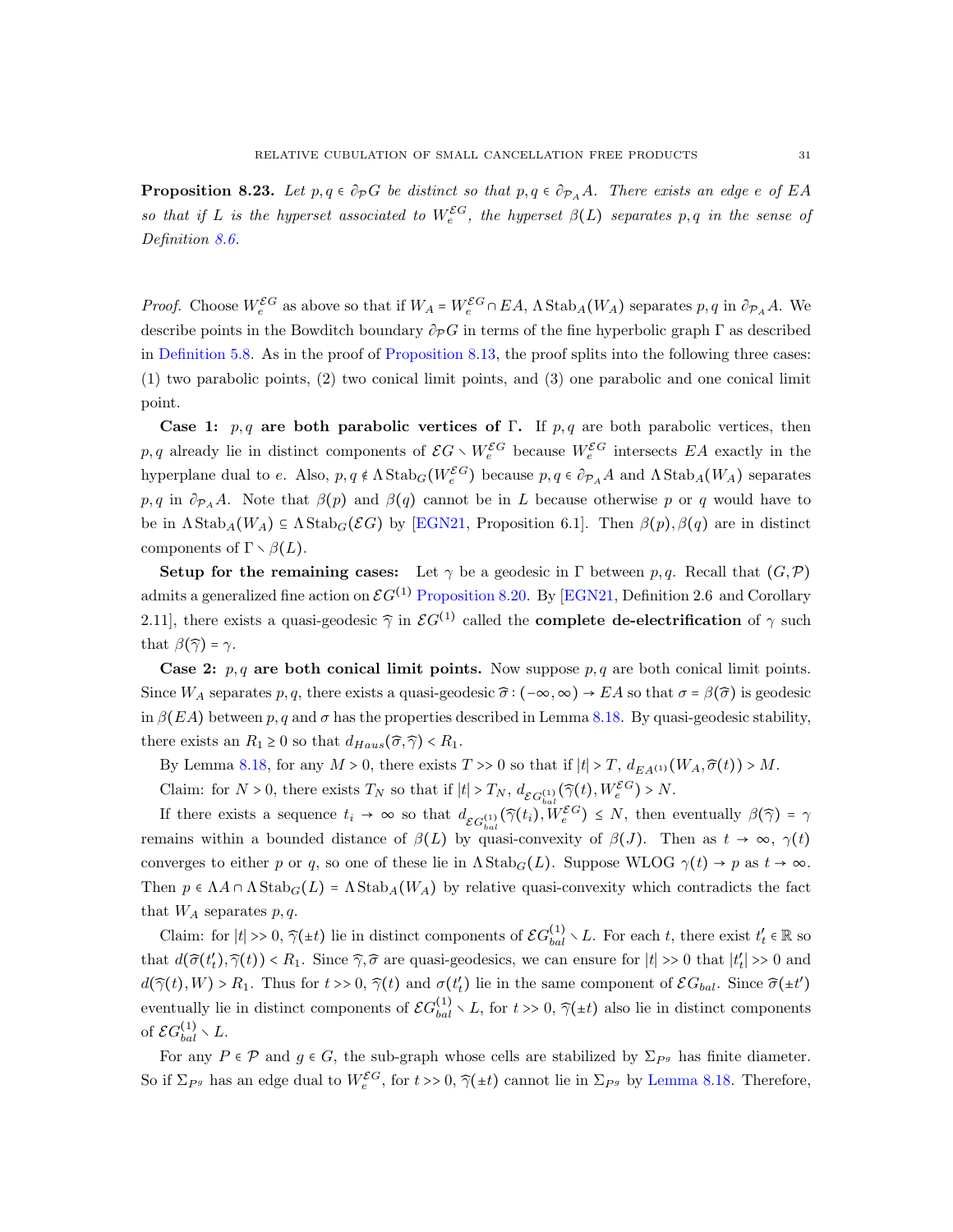for all  $t_$  << 0 and  $t_+$  >> 0  $\beta(\hat{\gamma}(t_+)), \beta(\hat{\gamma}(t_+))$  lie in distinct components of  $\Gamma \setminus \beta(L)$  Since  $\beta(\hat{\gamma}) = \gamma$ ,  $\beta(L)$  separates p, q.

Case 3: p is a conical limit point and q is a parabolic vertex. Since  $W_A$  separates  $p, q$ , there exists a quasi-geodesic  $\hat{\sigma}$  :  $(-\infty,\infty)$  → EA so that  $\sigma = \beta(\hat{\sigma})$  is geodesic in  $\beta(EA)$  between p, q and  $\sigma$  has the properties described in Lemma [8.19.](#page-28-2) In this case, parameterize  $\sigma : [0, \infty) \to \Gamma$ ,  $\widehat{\sigma}: [0, \infty) \to \mathcal{E}G_{bal}^{(1)}, \widehat{\gamma}: [0, \infty) \to \mathcal{E}G_{bal}^{(1)}$  so that  $\gamma(0) = \sigma(0) = \beta(\widehat{\gamma}(0)) = q$ . By Lemma [8.19,](#page-28-2) for  $t > 0$ ,  $\hat{\sigma}(t)$  and  $\hat{\sigma}(0)$  lie on different sides of  $W_A$  and  $d(\hat{\sigma}(t), W_A)$  can be made arbitrarily large. Following an argument similar to the one in the previous case, for  $t' \gg 0$ ,  $\hat{\gamma}(t')$  can be made arbitrarily far from  $W_e^{\mathcal{E}G}$  so that  $p \notin \Lambda \text{Stab}_G(L)$ , and  $\widehat{\gamma}(t)$  lies in the same component of  $\mathcal{E}G_{bal}^{(1)} \setminus L$  as  $\widehat{\sigma}(t')$  for  $t, t' >> 0$ . Note that  $\beta(q)$  cannot lie in  $\beta(L)$  by an argument similar to the one in Case 1. Hence for  $t'' \gg 0$ ,  $\gamma(t'')$  and  $\gamma(0) = q$  must lie in distinct components of  $\Gamma \setminus \beta(L)$ .

While A was used in Proposition [8.23](#page-29-0) to simplify notation, A can be replaced by any fiber group without issue. We now show that pairs of points in  $\partial_{\mathcal{P}}G$  with the same image in  $\partial_{\mathcal{Q}}G$  can be separated by some  $\mathcal{E}G$ -hyperstructure associated to an edge in the corresponding fiber space.

<span id="page-31-0"></span>**Theorem 8.24.** Let  $\mathcal{E}G_v$  be a fiber complex and let  $(G_v, \mathcal{P}_{EG_v})$  be the induced peripheral structure on the stabilizer  $G_v$  of  $\mathcal{E}G_v$ . Let  $p, q \in \partial_{\mathcal{P}_{EG_v}} G_v \subseteq \partial_{\mathcal{P}}G$  be distinct, then there exists  $W_e^{\mathcal{E}G}$  for some edge e of  $EG_v$  so that p and q are in  $\text{Stab}_G(W_e^{\mathcal{E}G})$ -distinct components of  $\partial_{\mathcal{Q}}G \setminus \text{Stab}_G(W_e^{\mathcal{E}G})$ .

*Proof.* By Proposition [8.23](#page-29-0) there exists a  $W_e^{\mathcal{E}G}$  that separates p, q. The action of G on  $\Gamma$  has trivial edge stabilizers, the action is cocompact and every maximal parabolic fixes a vertex. Therefore, by Theorem [8.7,](#page-24-1) there exists a finite index subgroup  $K_W$  of  $W_e^{EG}$  so that p and q lie in  $K_W$ -distinct components of  $\partial_{\mathcal{P}} G \setminus \Lambda K_W$ .

# 9. Relative Cubulations for Small Cancellation Free Products of Relatively Cubulable Groups.

We are now ready to prove Theorem [1.2:](#page-0-1)

**Theorem 1.2.** Let  $(A_i, \mathcal{P}_i)$  be a collection of  $n \geq 2$  groups that each act relatively geometrically on CAT(0) cube complexes, and let  $\mathcal{P} = P_1 \cup \cdots \cup P_n$ . If G is a  $C'(\frac{1}{6})$ -free product of  $A_1, \ldots, A_n$  by a finite set of relators, then  $(G, \mathcal{P})$  acts relatively geometrically on a CAT(0) cube complex.

We also recall the relatively geometric cubulation criterion we use:

**Theorem 2.3.** ([\[EG20a,](#page-33-1) Theorem 2.6]) Let  $(G,\mathcal{P})$  be relatively hyperbolic and suppose that for every pair of distinct points p and q in the Bowditch Boundary  $\partial_{\mathcal{P}}G$  there is a full relatively quasiconvex codimension 1 subgroup H of G so that p and q lie in H–distinct components of  $\partial G \setminus \Lambda H$ . Then there exist finitely many full relatively quasi-convex codimension 1 subgroups of G so that the action of G on the dual cube complex is relatively geometric.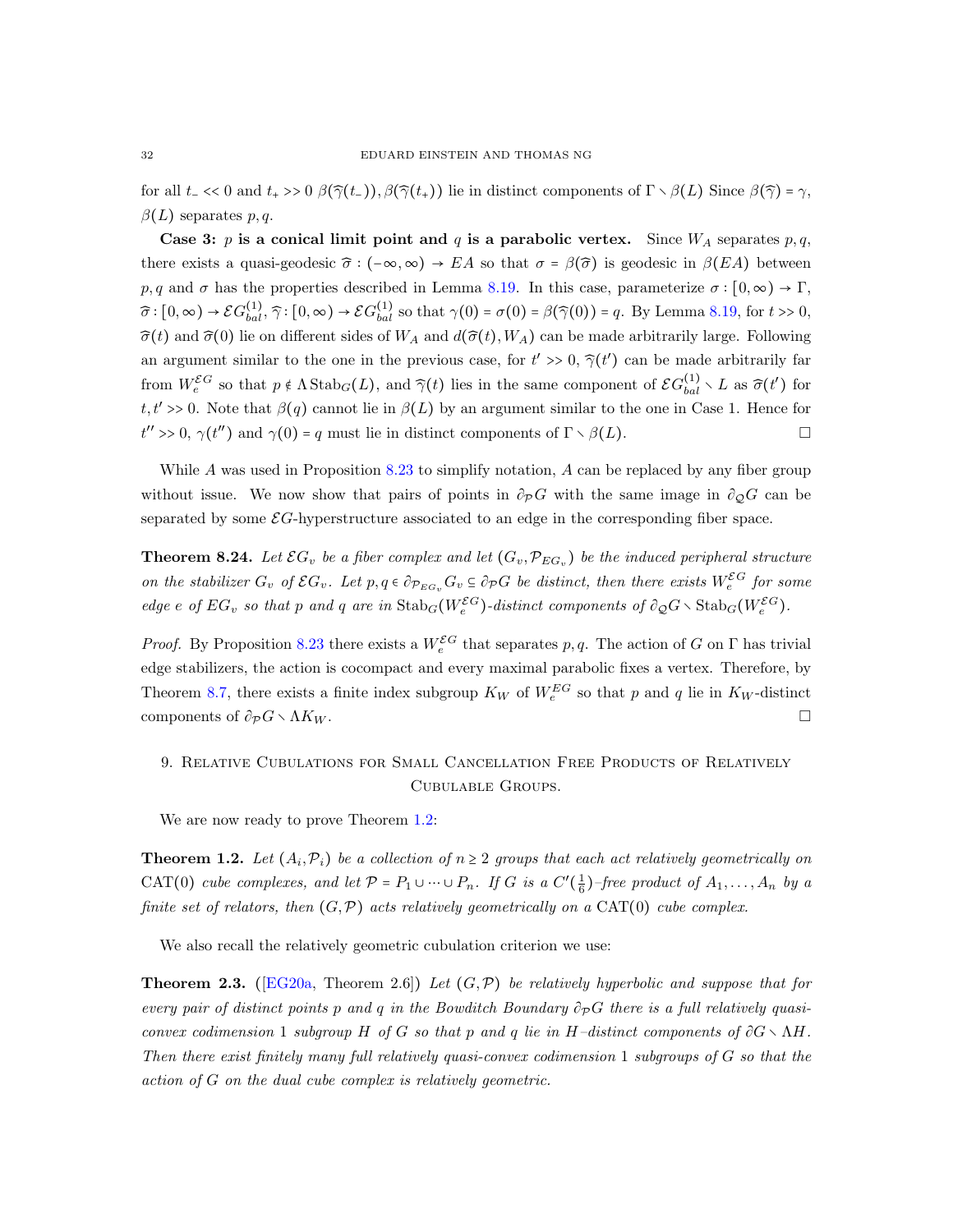*Proof.* Construct the complexes  $X_{bal}$  and  $\mathcal{E}G_{bal}$  as constructed in Section [4.](#page-12-0)

Let  $p, q \in \partial_{\mathcal{P}}G$  be distinct points in the Bowditch boundary. Let P be the induced peripheral structure on a fiber group  $G_v$ . Recall from Proposition [3.12](#page-11-1) that the fiber groups are full relatively quasi-convex in  $(G,\mathcal{P})$ . Thus  $\partial_{\mathcal{P}_v}G_v$  embeds in  $\partial_{\mathcal{P}}G$ . Recall that  $(G,\mathcal{Q})$  is a relatively hyperbolic pair, so fiber groups have pairwise finite intersections. Thus Bowditch boundaries with respect the induced peripheral structures of distinct fiber groups embed as disjoint subspaces in  $\partial_{\mathcal{P}}G$ .

If p, q both lie in  $\partial_{\mathcal{P}} G_v$ , then Theorem [8.24](#page-31-0) implies that there exists  $W_e^{\mathcal{E}G}$  and a finite index subgroup  $H \leq \text{Stab}_G(W_e)$  so that:

- (1)  $H$  is relatively quasi-convex by Proposition [7.5,](#page-22-2)
- (2)  $H$  is full by Proposition [6.6](#page-20-1) and
- (3)  $p, q$  lie in H-distinct components of  $\partial_{\mathcal{P}} G \setminus \Lambda H$ .

On the other hand if  $p, q$  are not both in the boundary of a single fiber group, then Corollary [8.16](#page-27-1) implies that there exists  $Z_e^X$  and a finite index  $H \leq \text{Stab}_G(\Lambda_e^X)$  so that:

- (1) H is relatively quasi-convex by Proposition [7.4,](#page-22-3)
- (2)  $H$  is full by Proposition [6.6](#page-20-1) and
- (3)  $p, q$  lie in H-distinct components of  $\partial_{\mathcal{P}} G \setminus \Lambda H$ .

Then, Theorem [2.3](#page-4-1) implies that  $(G, \mathcal{P})$  acts relatively geometrically on a CAT(0) cube complex.  $\Box$ 

#### **REFERENCES**

- <span id="page-32-9"></span>[ABO19] Carolyn Abbott, Sahana H. Balasubramanya, and Denis Osin. Hyperbolic structures on groups. Algebr. Geom. Topol., 19(4):1747–1835, 2019.
- <span id="page-32-4"></span>[Ago08] Ian Agol. Criteria for virtual fibering. J. Topol., 1(2):269-284, 2008.
- <span id="page-32-2"></span>[Ago13] Ian Agol. The Virtual Haken Conjecture. Doc. Math., 18:1045-1087, 2013. With an appendix by Agol, Daniel Groves, and Jason Manning.
- <span id="page-32-8"></span>[AM21] Carolyn R. Abbott and Jason F. Manning. Acylindrically hyperbolic groups and their quasi-isometrically embedded subgroups.  $2021.$   $arXiv:2105.02333$ .
- <span id="page-32-3"></span>[AS14] Goulnara Arzhantseva and Markus Steenbock. Rips construction without unique product. 2014. [arXiv:1407.2441](http://arxiv.org/abs/1407.2441).
- <span id="page-32-1"></span>[Bes04] Mladen Bestvina. Questions in geometric group theory. pdf avaiable online [https://www.math.utah.edu/ bestvina/eprints/questions-updated.pdf](https://www.math.utah.edu/~bestvina/eprints/questions-updated.pdf), 2004.
- <span id="page-32-6"></span>[BH99] Martin R. Bridson and André Haefliger. Metric spaces of non-positive curvature, volume 319 of Grundlehren der Mathematischen Wissenschaften [Fundamental Principles of Mathematical Sciences]. Springer-Verlag, Berlin, 1999.
- <span id="page-32-5"></span>[BM14] Marc Burger and Shahar Mozes. Lattices in products of trees and a theorem of H. C. Wang. Bull. Lond. Math. Soc., 46(6):1126–1132, 2014.
- <span id="page-32-0"></span>[BMS02] Gilbert Baumslag, Alexei G Myasnikov, and Vladimir Shpilrain. Open problems in combinatorial group theory. Combinatorial and Geometric Group Theory: AMS Special Session, Combinatorial Group Theory, November 4-5, 2000, New York, New York: AMS Special Session, Computational Group Theory, April 28-29, 2001, Hoboken, New Jersey, 296:1, 2002.
- <span id="page-32-7"></span>[Bow08] Brian H. Bowditch. Tight geodesics in the curve complex. *Invent. Math.*, 171(2):281–300, 2008.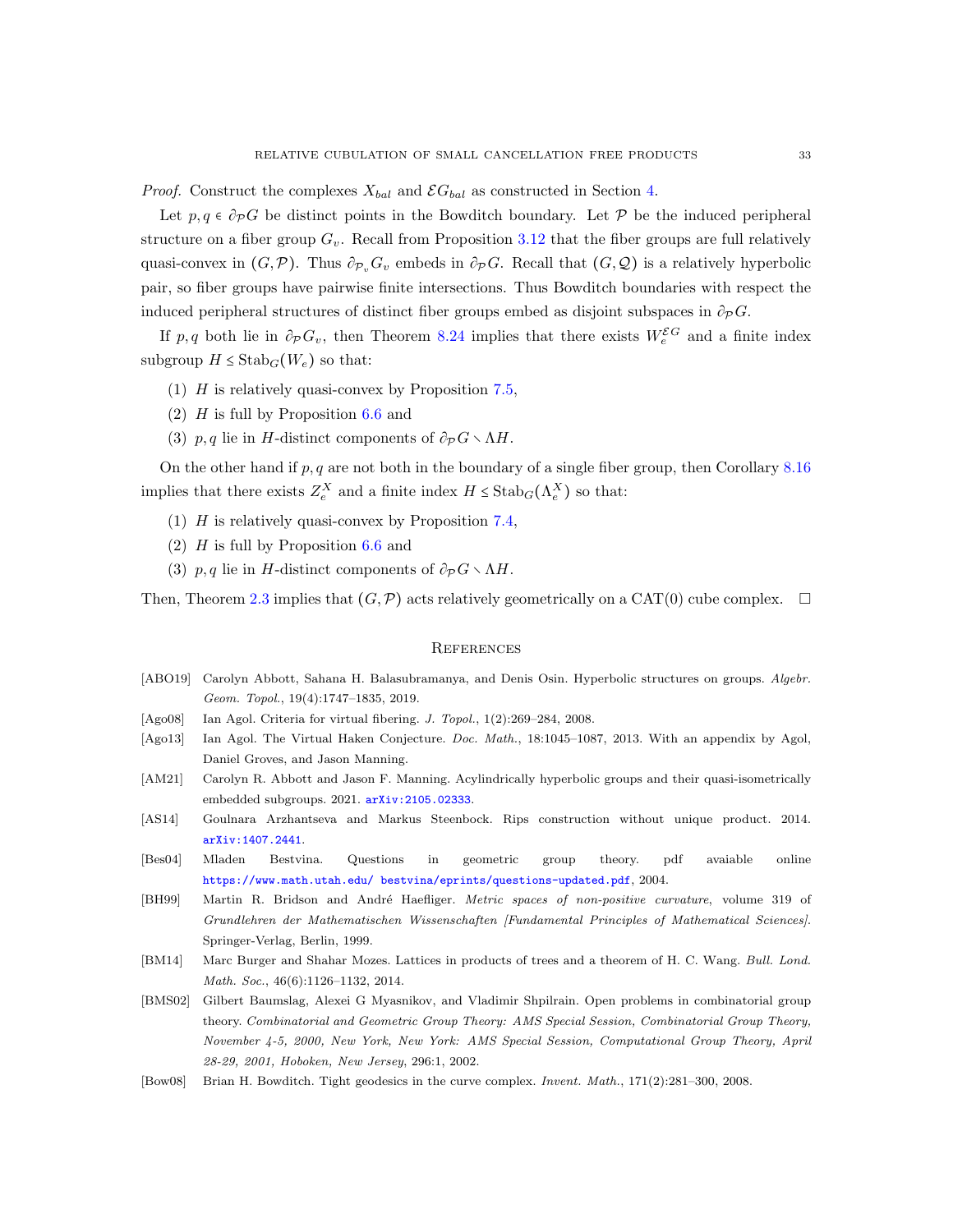#### 34 EDUARD EINSTEIN AND THOMAS NG

- <span id="page-33-19"></span><span id="page-33-13"></span>[Bow12] Brian H. Bowditch. Relatively hyperbolic groups. Internat. J. Algebra Comput., 22(3):1250016, 66, 2012.
- [Cap19] Pierre-Emmanuel Caprace. Finite and infinite quotients of discrete and indiscrete groups. In Groups St Andrews 2017 in Birmingham, volume 455 of London Math. Soc. Lecture Note Ser., pages 16-69. Cambridge Univ. Press, Cambridge, 2019.
- <span id="page-33-21"></span>[CC07] Ruth Charney and John Crisp. Relative hyperbolicity and Artin groups. Geom. Dedicata, 129:1–13, 2007.
- <span id="page-33-4"></span>[Deh87] Max Dehn. Papers on group theory and topology. Springer-Verlag, New York, 1987. Translated from the German and with introductions and an appendix by John Stillwell, With an appendix by Otto Schreier.
- <span id="page-33-22"></span>[Del99] Thomas Delzant. Sur l'accessibilité acylindrique des groupes de présentation finie. Ann. Inst. Fourier (Grenoble), 49(4):1215–1224, 1999.
- <span id="page-33-1"></span>[EG20a] Eduard Einstein and Daniel Groves. Relative cubulations and groups with a 2-sphere boundary. Compos. Math., 156(4):862–867, 2020.
- <span id="page-33-2"></span>[EG20b] Eduard Einstein and Daniel Groves. Relatively geometric actions on CAT(0) cube complexes, 2020. [arXiv:2010.14441](http://arxiv.org/abs/2010.14441), to appear J. Lond. Math. Soc. (accepted 9/23/21).
- <span id="page-33-16"></span>[EGN21] Eduard Einstein, Daniel Groves, and Thomas Ng. Separation and relative quasi-convexity criteria for relatively geometric actions. 2021. arXiv: 2110.14682.
- <span id="page-33-10"></span><span id="page-33-3"></span>[Ein19] Eduard Einstein. Hierarchies for relatively hyperbolic virtually special groups. 2019. [arXiv:1904.12284](http://arxiv.org/abs/1903.12284).
- [GM20] Daniel Groves and Jason F. Manning. Specializing cubulated relatively hyperbolic groups. [arXiv:2008.13677](https://arxiv.org/abs/2008.13677), 2020.
- <span id="page-33-8"></span>[GMS15] Dominik Gruber, A. Martin, and M. Steenbock. Finite index subgroups without unique product in graphical small cancellation groups. Bull. Lond. Math. Soc., 47(4):631-638, 2015.
- <span id="page-33-6"></span><span id="page-33-5"></span>[Gre60a] Martin Greendlinger. Dehn's algorithm for the word problem. Comm. Pure Appl. Math., 13:67–83, 1960.
- [Gre60b] Martin Greendlinger. On Dehn's algorithms for the conjugacy and word problems, with applications. Comm. Pure Appl. Math., 13:641–677, 1960.
- <span id="page-33-17"></span>[Gro87] M. Gromov. Hyperbolic groups. In Essays in group theory, volume 8 of Math. Sci. Res. Inst. Publ., pages 75–263. Springer, New York, 1987.
- <span id="page-33-9"></span>[GS18] Dominik Gruber and Alessandro Sisto. Infinitely presented graphical small cancellation groups are acylindrically hyperbolic. Ann. Inst. Fourier (Grenoble),  $68(6):2501-2552$ , 2018.
- <span id="page-33-0"></span>[H<sup>+95]</sup> NJ Hitchin et al. Combinatorial and Geometric Group Theory, Edinburgh 1993, volume 204. Cambridge University Press, 1995.
- <span id="page-33-20"></span>[HK05] G. Christopher Hruska and Bruce Kleiner. Hadamard spaces with isolated flats. Geom. Topol., 9:1501–1538, 2005. With an appendix by the authors and Mohamad Hindawi.
- <span id="page-33-23"></span>[HM19] Michael Handel and Lee Mosher. The free splitting complex of a free group, II: Loxodromic outer automorphisms. Trans. Amer. Math. Soc., 372(6):4053–4105, 2019.
- <span id="page-33-18"></span>[Hru10] G. Christopher Hruska. Relative hyperbolicity and relative quasiconvexity for countable groups. Algebr. Geom. Topol., 10(3):1807–1856, 2010.
- <span id="page-33-11"></span>[HW14] G. Christopher Hruska and Daniel T. Wise. Finiteness properties of cubulated groups. Compos. Math., 150(3):453–506, 2014.
- <span id="page-33-14"></span><span id="page-33-12"></span>[HW15] Tim Hsu and Daniel T. Wise. Cubulating malnormal amalgams. Invent. Math., 199(2):293–331, 2015.
- [JW18] Kasia Jankiewicz and Daniel T. Wise. Cubulating small cancellation free products. Preprint avaiable online [http://www.math.uchicago.edu/ kasia/freeprodsmallcanc.pdf](http://www.math.uchicago.edu/~kasia/freeprodsmallcanc.pdf), 2018.
- <span id="page-33-7"></span>[LS01] Roger C. Lyndon and Paul E. Schupp. *Combinatorial group theory*. Classics in Mathematics. Springer-Verlag, Berlin, 2001. Reprint of the 1977 edition.
- <span id="page-33-15"></span>[Mar14] Alexandre Martin. Non-positively curved complexes of groups and boundaries. Geom. Topol., 18(1):31–102, 2014.